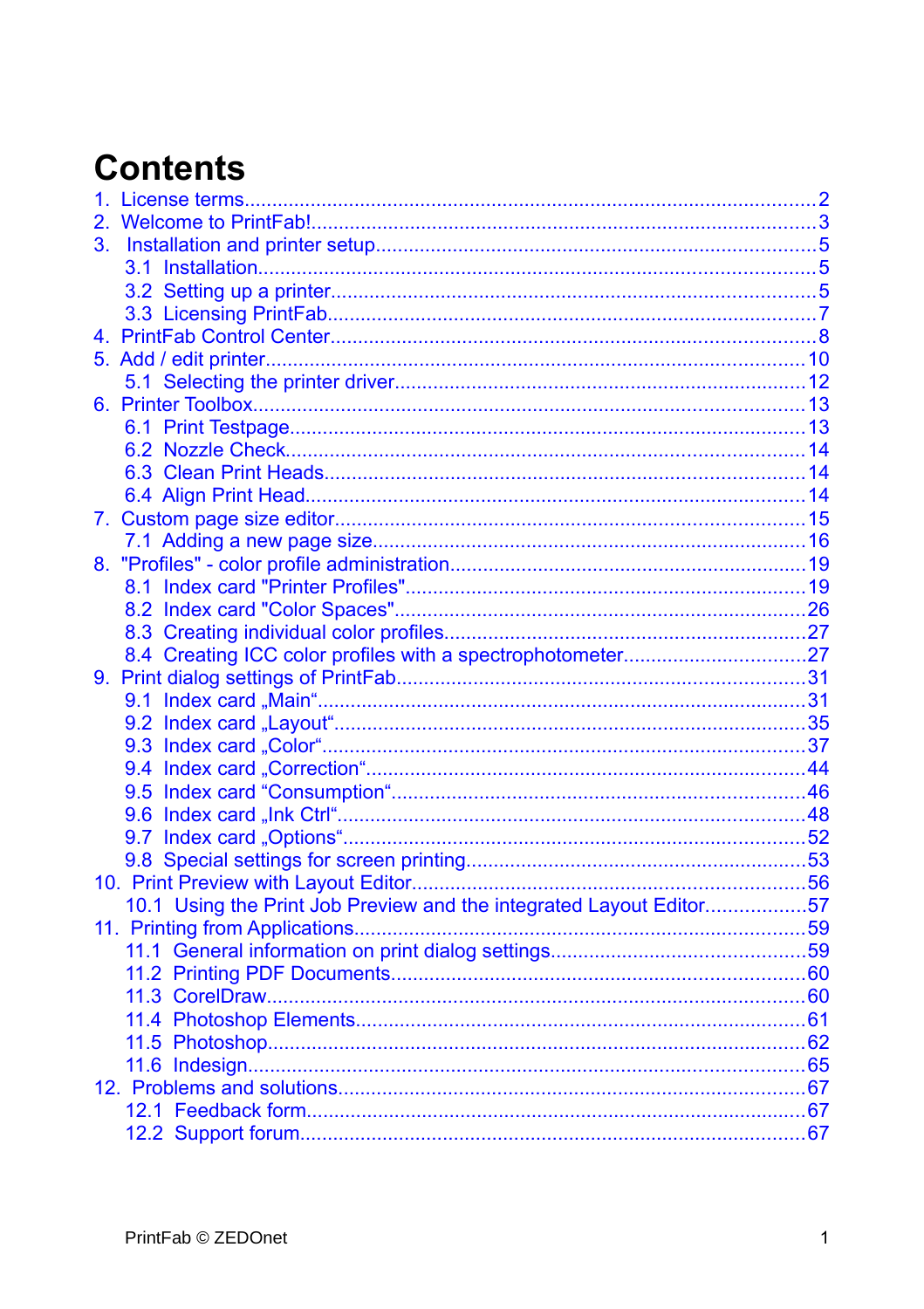# **PrintFab**

#### **© by ZEDOnet GmbH**

ZEDOnet GmbH Sedanstrasse 8 87600 Kaufbeuren, Germany

email: [mail@zedonet.de](mailto:mail@zedonet.de) [http://www.printfab.net](http://www.printfab.net/)

## <span id="page-1-0"></span>**1. License terms**

All rights reserved. No part of this manual and the accompanying software may be reproduced or distributed without prior written permission of ZEDOnet.

You may not distribute copies of the program or the accompanying documentation to others either for a fee or without charge. You may not modify the program or translate the program or documentation. Your use of this program indicates your acceptance of these terms or conditions. If you do not agree to these conditions, return the program and documentation to the vendor from whom this software was purchased.

If you are using PrintFab trial version, you may use it for test purposes up to 30 days.

With a personal license key you have the non-exclusive right to use PrintFab only on a single computer (multi user license: on the number of licensed computers). A license is required for every computer where PrintFab is installed.

**Disclaimer:** ZEDOnet makes no warranties, either expressed or implied, with respect to the program described herein, its quality, performance, merchantability, or fitness for any particular purpose. This program is sold "As is". The entire risk as to its quality and performance is with the user. In no event will ZEDOnet be liable for direct, indirect, incidental or consequential damage, or damages resulting from loss of use or loss of anticipated profits resulting from any defect in the program even if it has been advised of the possibility of such damage. Some laws do not allow for the exclusion of implied warranties or liabilities for incidental or consequential damages, so the above limitations or exclusions may not apply.

**Trademarks:** Adobe, Brother, Canon, Epson and HP / Hewlett-Packard, Linux, Microsoft Windows and other brand or product names are the trademarks or registered trademarks of their respective holders.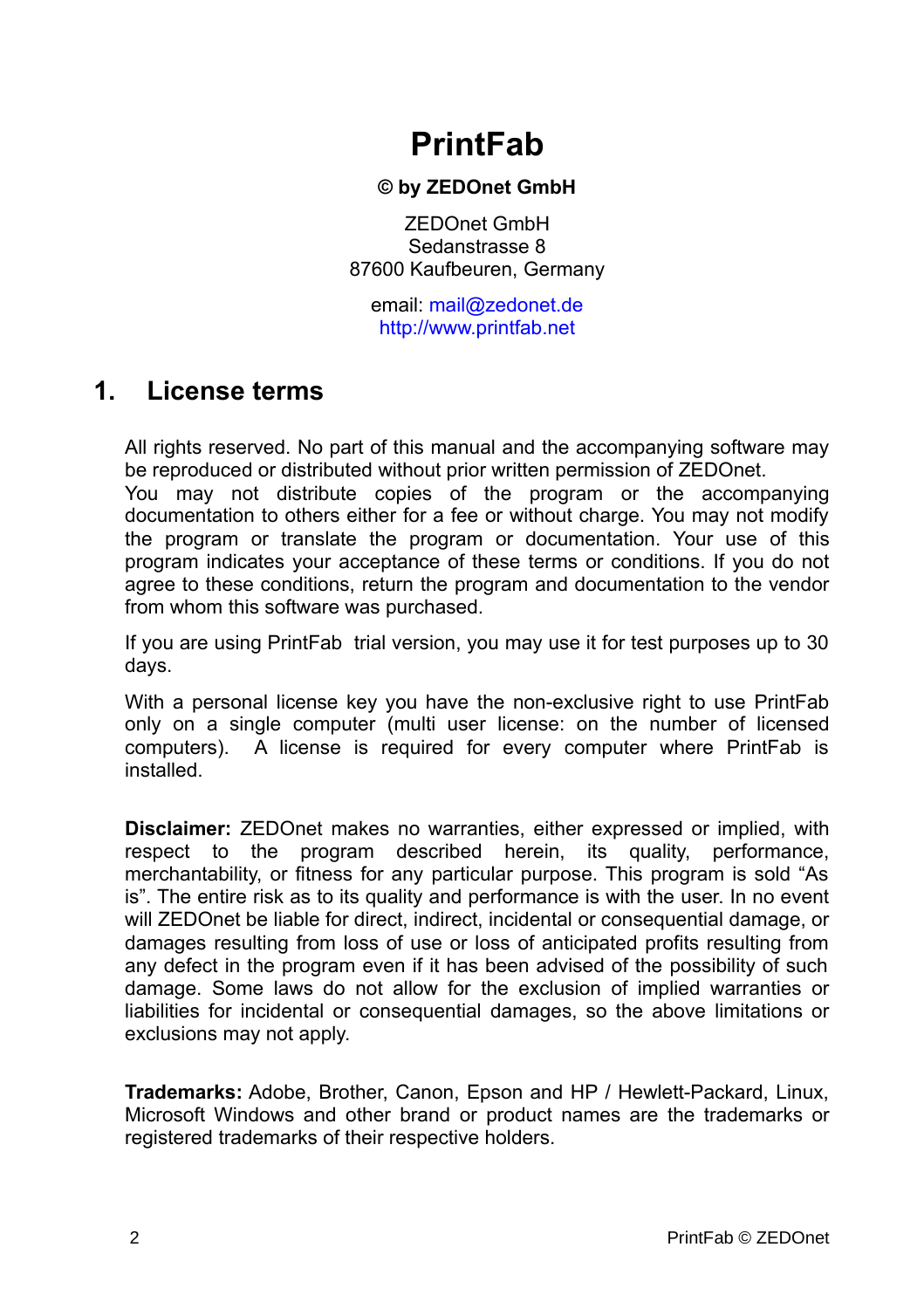## <span id="page-2-0"></span>**2. Welcome to PrintFab!**

We are happy to welcome you as a user of PrintFab, our innovative enhanced quality printer driver & RIP software.

#### **Key features:**

#### **Intelligent printer drivers**

No need to adjust settings like gamma, color saturation, color balance etc. Simply choose your printer, paper type and print quality – the rest is done by PrintFabs intelligent printer drivers (of course expert users can control all settings manually).

Our drivers support nearly all features of your printer like special print media, CD/DVD printing on certain printers, photo inks and highest print resolution.

#### **Color management**

A highlight of PrintFab is the new integrated color management – it is easy to use and ensures perfect colors. You can choose the document color space, adjust the light source and correct color & grey balance.

#### **Improve your photo quality**

Using the color profiles that are included with PrintFab (and additional color profiles either from ZEDOnet's profiling service or your own ICC profiles) each shade of color is perfectly matched in the printout.

It is also possible to add ICC profiles for your scanner or digital camera for perfect color matching from your input device to printer output!

#### **Print Preview / Layout Editor**

With the layout editor you can preview a print job and even edit pages, e.g. enlarge or remove sections of a page or delete pages.

#### **CMYK proof printing**

The "Pro" version of PrintFab also supports CMYK proof prints with exact colors – directly from applications like Adobe Reader / Acrobat, CorelDraw, Indesign, PhotoShop, QuarkXPress etc.

#### **Color profiling service**

Using our profiling service you can further improve print quality – especially if you are using compatible ink cartridges or print media that are not directly supported by our drivers. We create individual color profiles at a very affordable price – no expensive hard- & software is required!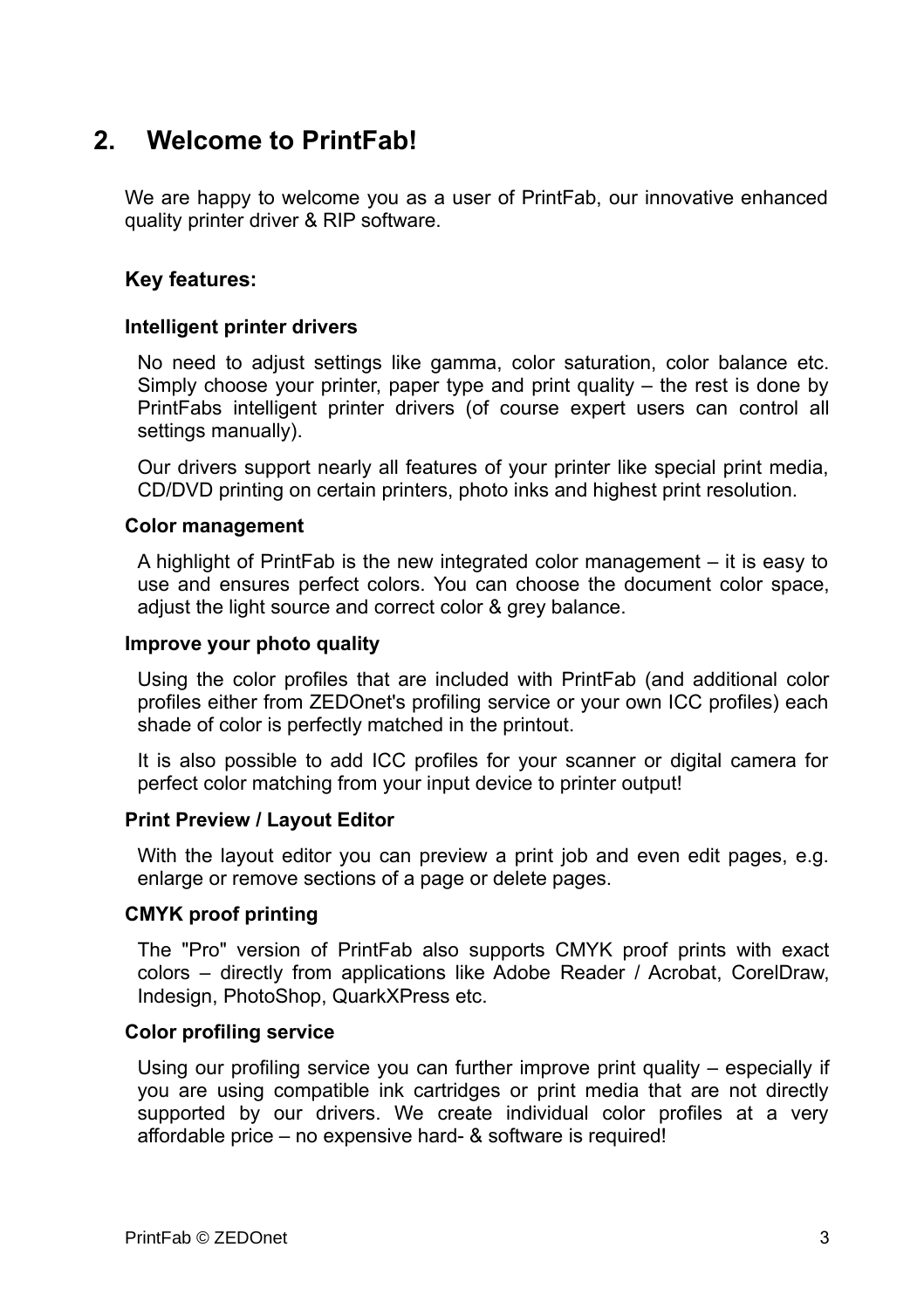PrintFab can print a color chart page with approx. 700 color patches. The ZEDOnet profiling service will measure the color chart with a spectrophotometer and send you an individual color profile by e-mail.

With an individual color profile, color reproduction becomes more accurate. It also ensures the best print quality on third party paper and ink.

#### **Ink management**

PrintFab not only matches document colors to printed colors, it also allows you to control the mix of inks applied to the paper. PrintFab's intelligent ink saving mode can reduce ink consumption by 25-50% without producing pale looking pictures. This is done by limiting the maximum amount of ink used in saturated colors and by using more black ink in dark areas instead of mixing dark shades with color inks. With photo printers, PrintFab can also reduce photo ink consumption and use the darker (and more economic) regular inks instead.

On the first glance you won't even notice the difference!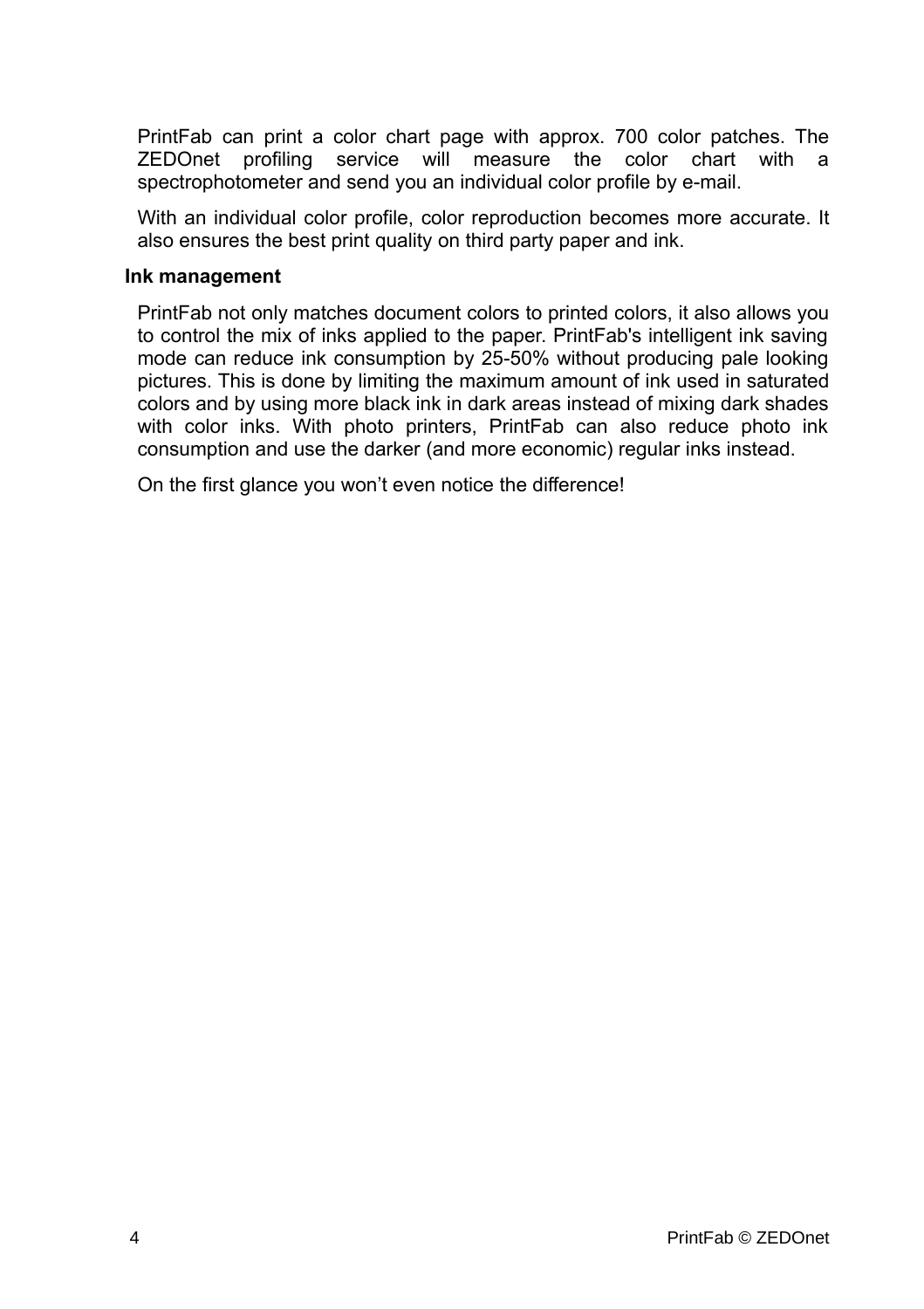## <span id="page-4-2"></span>**3. Installation and printer setup**

## **3.1 Installation**

<span id="page-4-1"></span>Double click on the self-extracting setup program "Setup PrintFab.exe" to start the installation. The setup tool allows a few customizations, e.g. where to install the software and whether to add a program icon to the desktop and / or start menu.

## **3.2 Setting up a printer**

<span id="page-4-0"></span>Before your printer can be used with PrintFab, it must be set up in the PrintFab control center.

**Note**: A detailed description of all printer setup options can be found in the chapter ["5. Add / edit printer".](#page-9-0)

Start the control center with the icon "PrintFab". The main window looks as follows, however the list of printers will be empty first:



PrintFab control center – main window

Press the button "Add" to add a new printer. The dialog "Add / edit printer" will open: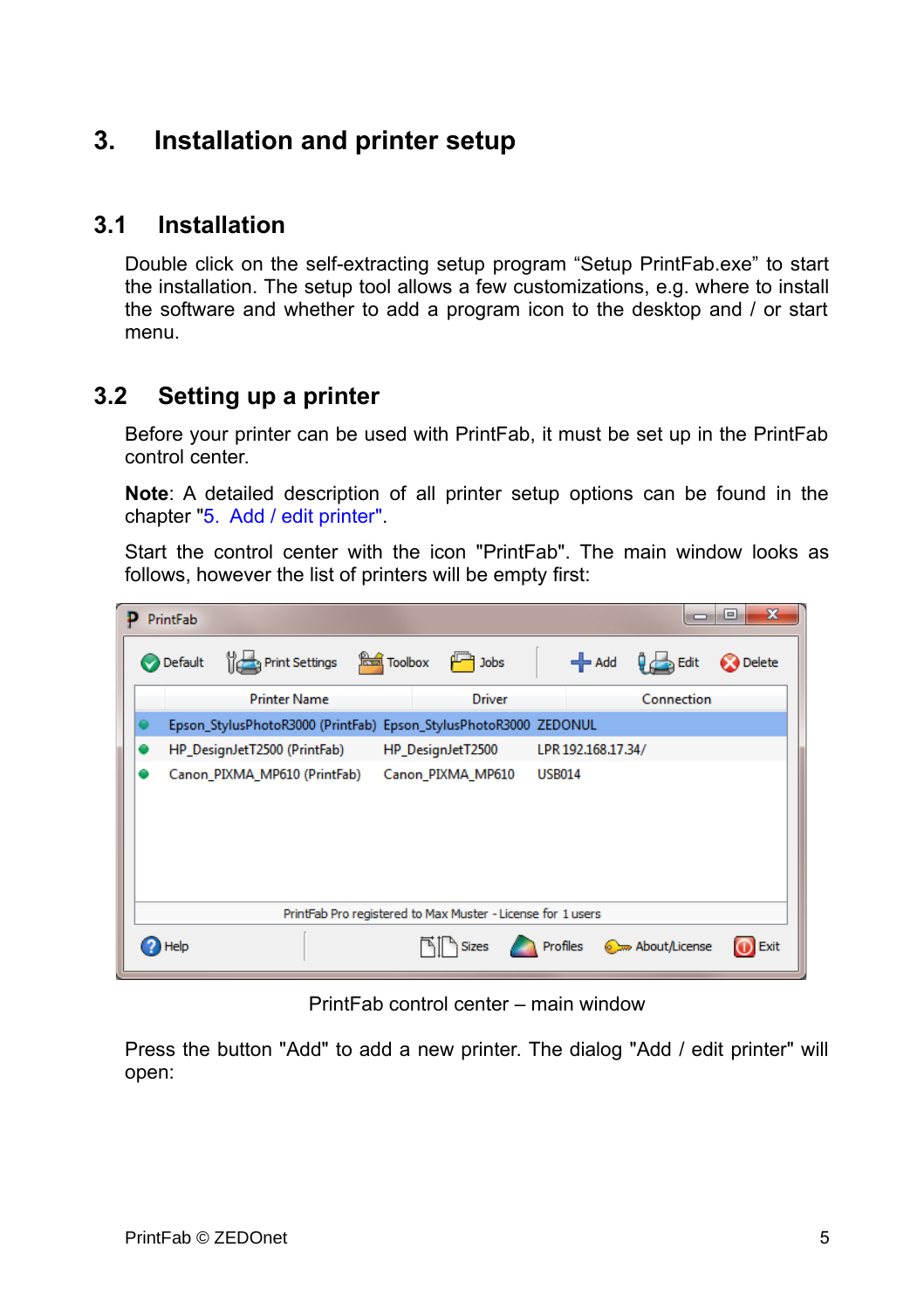| PrintFab - add / edit printer |                                       | 9<br>x                                                            |  |  |  |  |
|-------------------------------|---------------------------------------|-------------------------------------------------------------------|--|--|--|--|
|                               | <b>Add new PrintFab printer queue</b> |                                                                   |  |  |  |  |
| <b>Choose Connection Type</b> |                                       |                                                                   |  |  |  |  |
|                               |                                       | ◎ Q USB printer © already set up © (conterport © context) network |  |  |  |  |
| Printer                       | CanonMP610 series - USB014            |                                                                   |  |  |  |  |
| Help                          |                                       | Continue<br>Cancel                                                |  |  |  |  |

Dialog "Add printer"

There are three types of printer connections in the printer setup dialog: "**USB printer**" for a USB printer, "already set up" (existing queue) to add a PrintFab driver for a printer that has already been set up using the manufactuer's driver, "**other port**" to choose one of the Windows printer ports (e.g. parallel port) and "**network**" for network printers.

If your printer is connected by USB, choose "**USB Printer**".

Please read chapter ["5. Add / edit printer"](#page-9-0) for a detailed description of printer setup.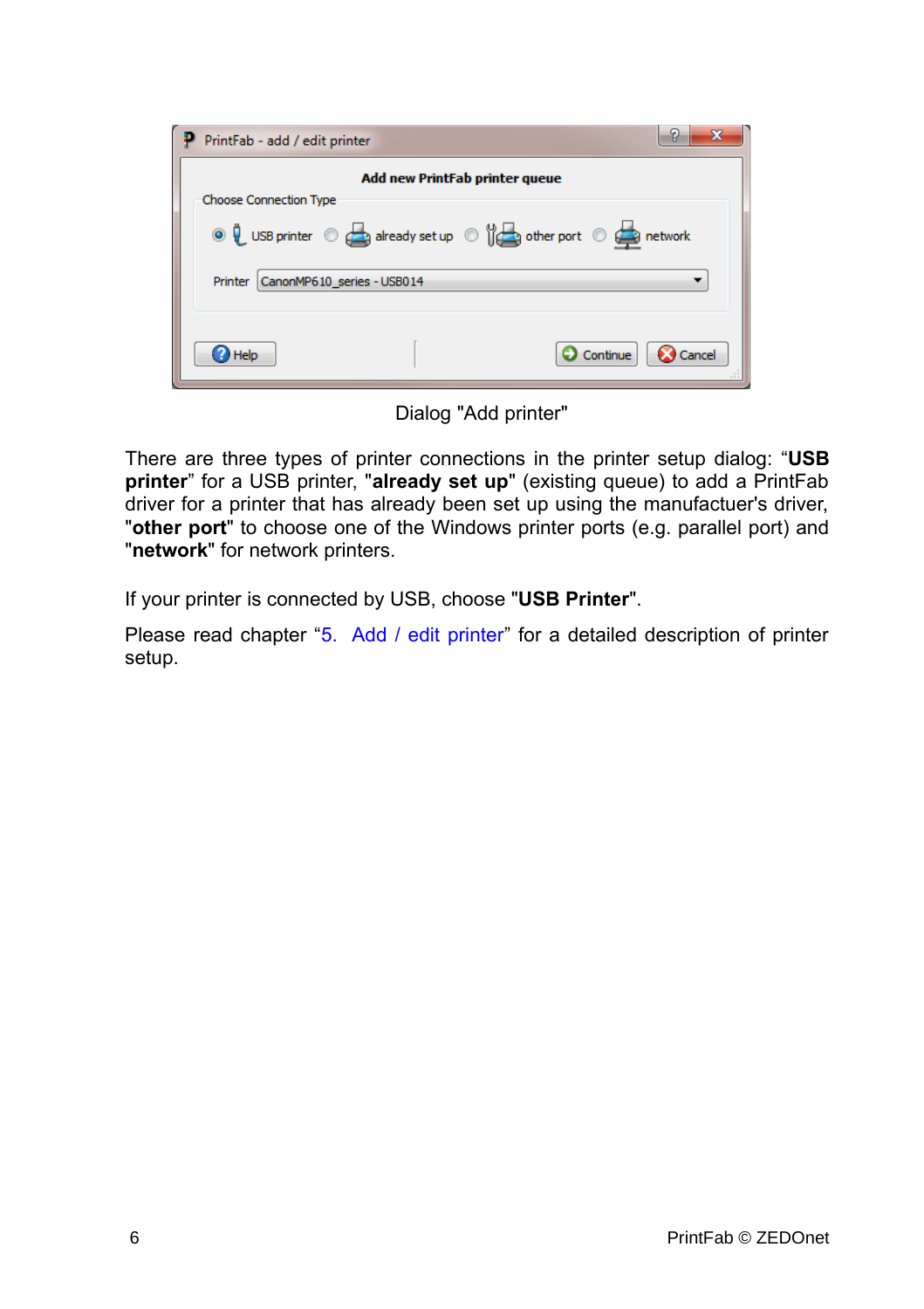## **3.3 Licensing PrintFab**

<span id="page-6-0"></span>After the trial period PrintFab must be activated with a license key file – otherwise a "PrintFab" logo will be added on every printed page.

A license key can be purchased on our web site www.printfab.com. To activate PrintFab with a license key file, start the PrintFab Control Center (click on the icon "PrintFab" or open it using the Windows start menu) and select the option "About / license". In the license info dialog, click "Select license key file". A file selection dialog will open where you can select the key file. After selecting the file click on "Open".

If the key file was accepted, your name and license type will be displayed in the window in the frame "Registration Info".



Another possibility is to start the registration process by double clicking the license key file - the dialog shown above will display your PrintFab license information.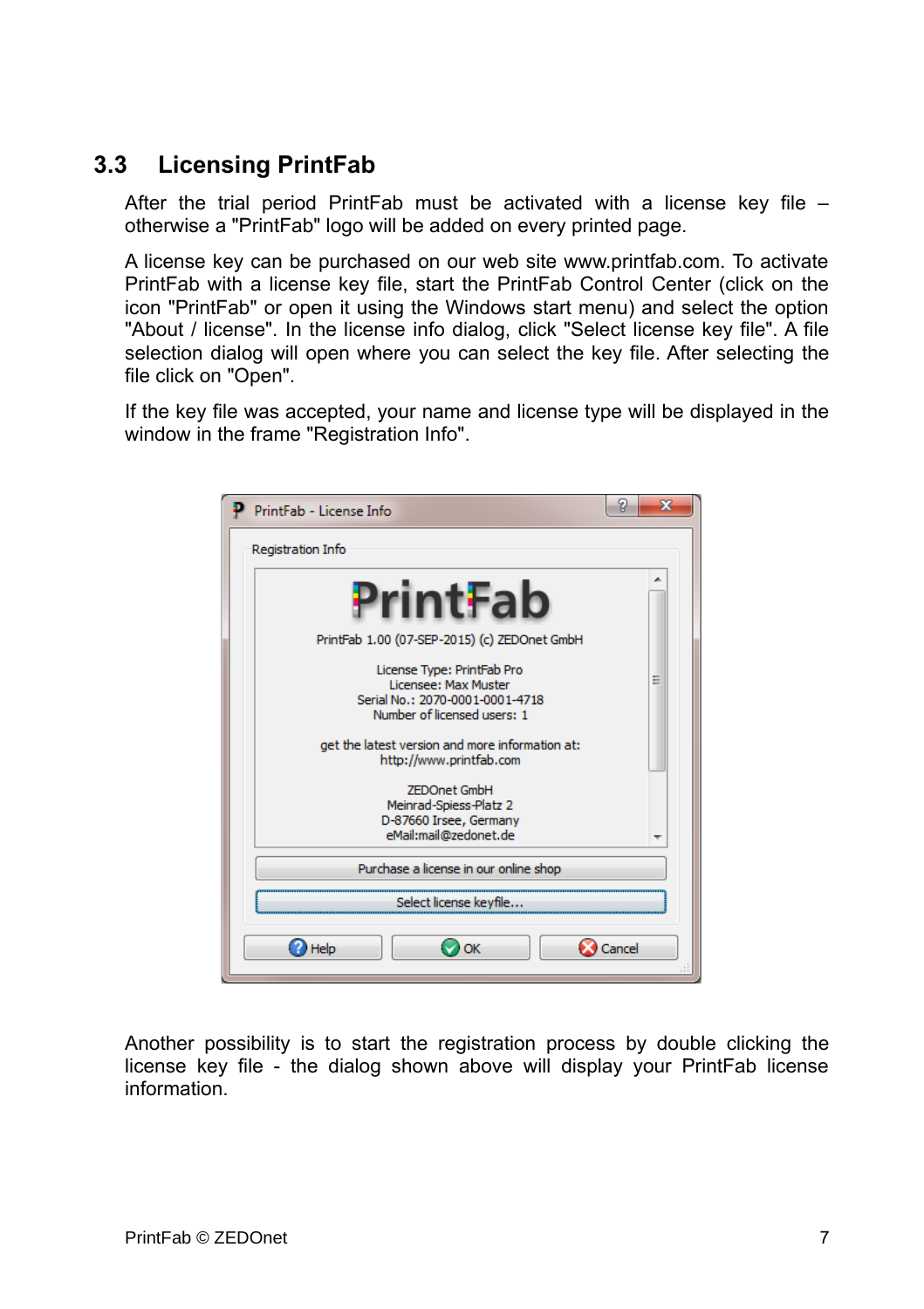## <span id="page-7-0"></span>**4. PrintFab Control Center**

The PrintFab Control Center is PrintFab's central configuration program where you can add or delete printers and adjust other general settings.

You can also add color profiles, define new page formats or open the printer toolbox for maintenance tasks.

To start the control center, click on the **icon "PrintFab"** or in the "**Start**" menu choose: "All Programs" -> "PrintFab" -> "PrintFab Control Center".

The main window of the control center contains a list of installed PrintFab printers and two panels with buttons to access all configuration options:

|  | PrintFab         |                                                                  |                    |                   |                    |                  |               | х<br>l =            |
|--|------------------|------------------------------------------------------------------|--------------------|-------------------|--------------------|------------------|---------------|---------------------|
|  | <b>O</b> Default | Print Settings                                                   | <b>Red</b> Toolbox | <b>Jobs</b>       |                    | $\leftarrow$ Add | $\Box$ Edit   | Delete              |
|  |                  | <b>Printer Name</b>                                              |                    | <b>Driver</b>     |                    |                  | Connection    |                     |
|  |                  | Epson_StylusPhotoR3000 (PrintFab) Epson_StylusPhotoR3000 ZEDONUL |                    |                   |                    |                  |               |                     |
|  |                  | HP DesignJetT2500 (PrintFab)                                     |                    | HP DesignJetT2500 | LPR 192.168.17.34/ |                  |               |                     |
|  |                  | Canon_PIXMA_MP610 (PrintFab)                                     |                    | Canon_PIXMA_MP610 | <b>USB014</b>      |                  |               |                     |
|  |                  | PrintFab Pro registered to Max Muster - License for 1 users      |                    |                   |                    |                  |               |                     |
|  | Help             |                                                                  |                    | <b>Sizes</b>      |                    |                  | About/License | $\blacksquare$ Exit |

PrintFab control center

The following buttons are available:

#### **a) Printer specific functions:**

- **Default** make the selected printer system default printer
- **Print Settings** configure printer driver default settings like paper type or print quality
- **Toolbox** open printer toolbox for maintenance functions e.g. test page, nozzle check, cleaning, head alignment (chapter ["6. Printer Toolbox"](#page-12-1))
- **Jobs** show the print queue with documents that are being printed
- **Profiles** opens the color profile administration (chapter ["8. "Profiles" -](#page-18-1)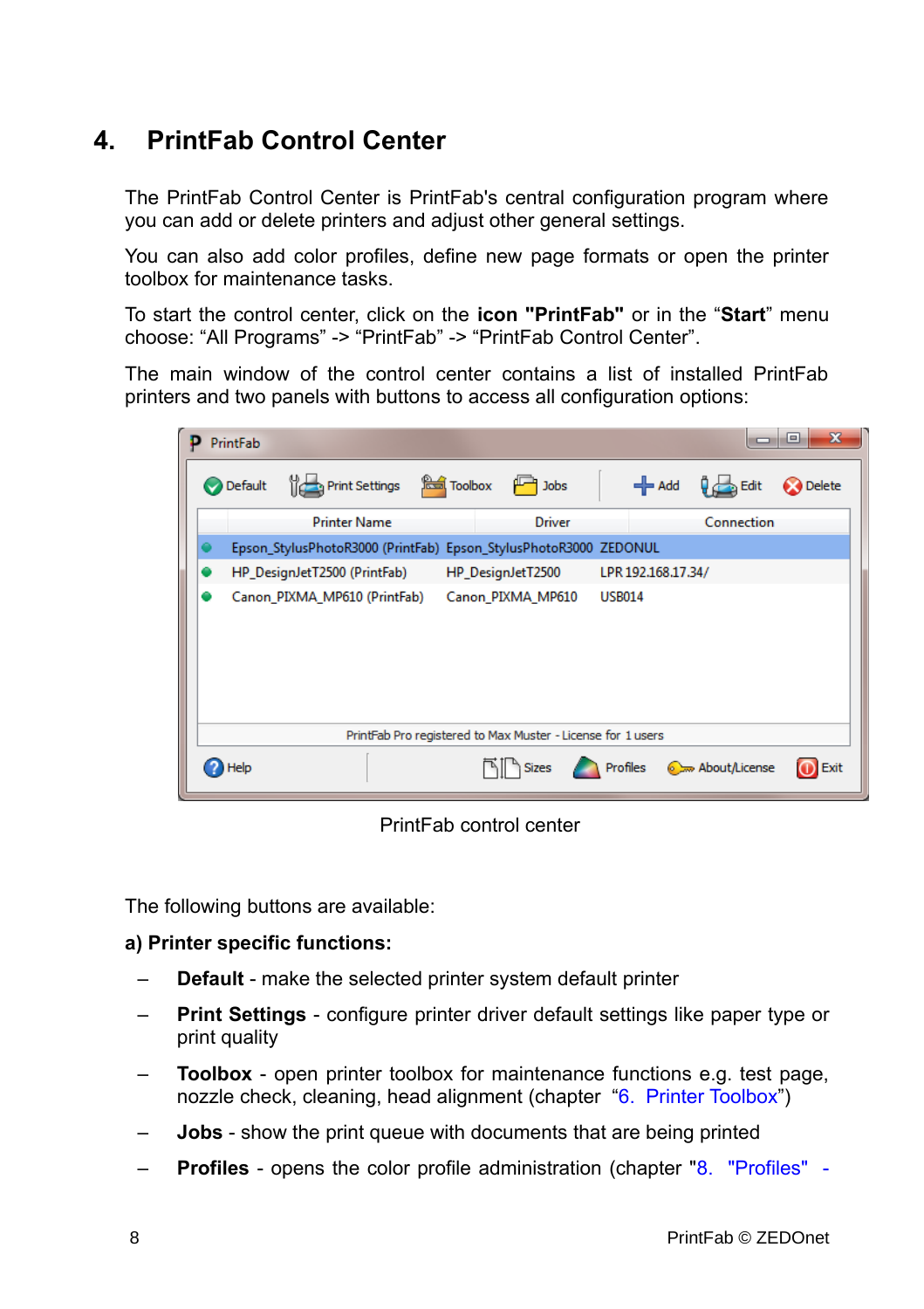[color profile administration"](#page-18-1))

– **Sizes** - define custom page sizes and adjust CD print settings (chapter ["7.](#page-14-0) [Custom page size editor"\)](#page-14-0)

#### **b) Administration of print queues:**

A detailed description of these functions can be found in chapter ["5. Add / edit](#page-9-0) [printer".](#page-9-0)

- **Add** add a new print queue with a PrintFab driver
- **Edit** change driver settings and port or network settings
- **Delete** delete a print queue

#### **c) General functions:**

- **About / License** display license information / activate PrintFab with a personal license key file
- **Help** open the PrintFab manual

Use "**Exit"** to quit the PrintFab control center program.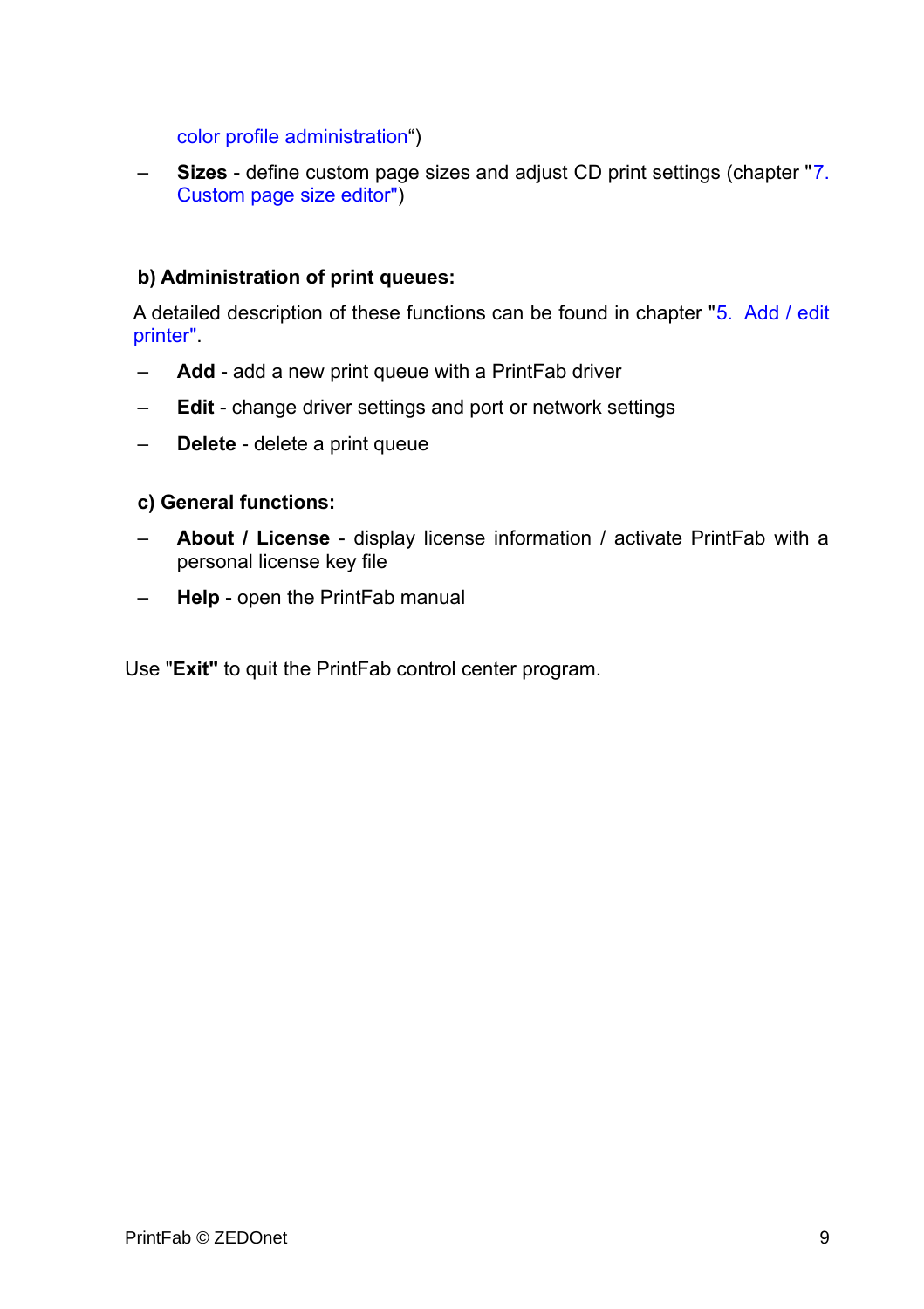## <span id="page-9-0"></span>**5. Add / edit printer**

This chapter describes printer setup with PrintFab.

Start the control center with the icon "PrintFab". Press the button "Add" to add a new printer. The dialog "Add / edit printer" will open:

| PrintFab - add / edit printer         |                                |                                                                    |
|---------------------------------------|--------------------------------|--------------------------------------------------------------------|
| <b>Choose Connection Type</b>         | Add new PrintFab printer queue | ◎ Q USB printer © already set up © (conter port © context) network |
| CanonMP610 series - USB014<br>Printer |                                |                                                                    |
| Help                                  |                                | $\sum$ Continue<br>Cancel                                          |

Dialog "Add printer"

There are three types of printer connections in the printer setup dialog: "**USB printer**" for USB printers, "**already set up**" to add a PrintFab driver for a printer that has already been set up using the manufactuer's driver, "**other port**" to choose one of the Windows printer ports (e.g. parallel port) and "**network**" for WiFi or network printers.

## **USB printer**

Use this setting if your printer is directly connected via USB.

The status monitor of the printer manufacturer will not be used in this case - the printer status will however be shown in the printer's list of current print jobs and also when printing using the Print Preview / Layout Editor.

### **Already set up**

With the setting "already set up" all printers are listed that have been set up using manufacturer drivers.

Choose the printer for which you want to add a PrintFab driver and press "Continue".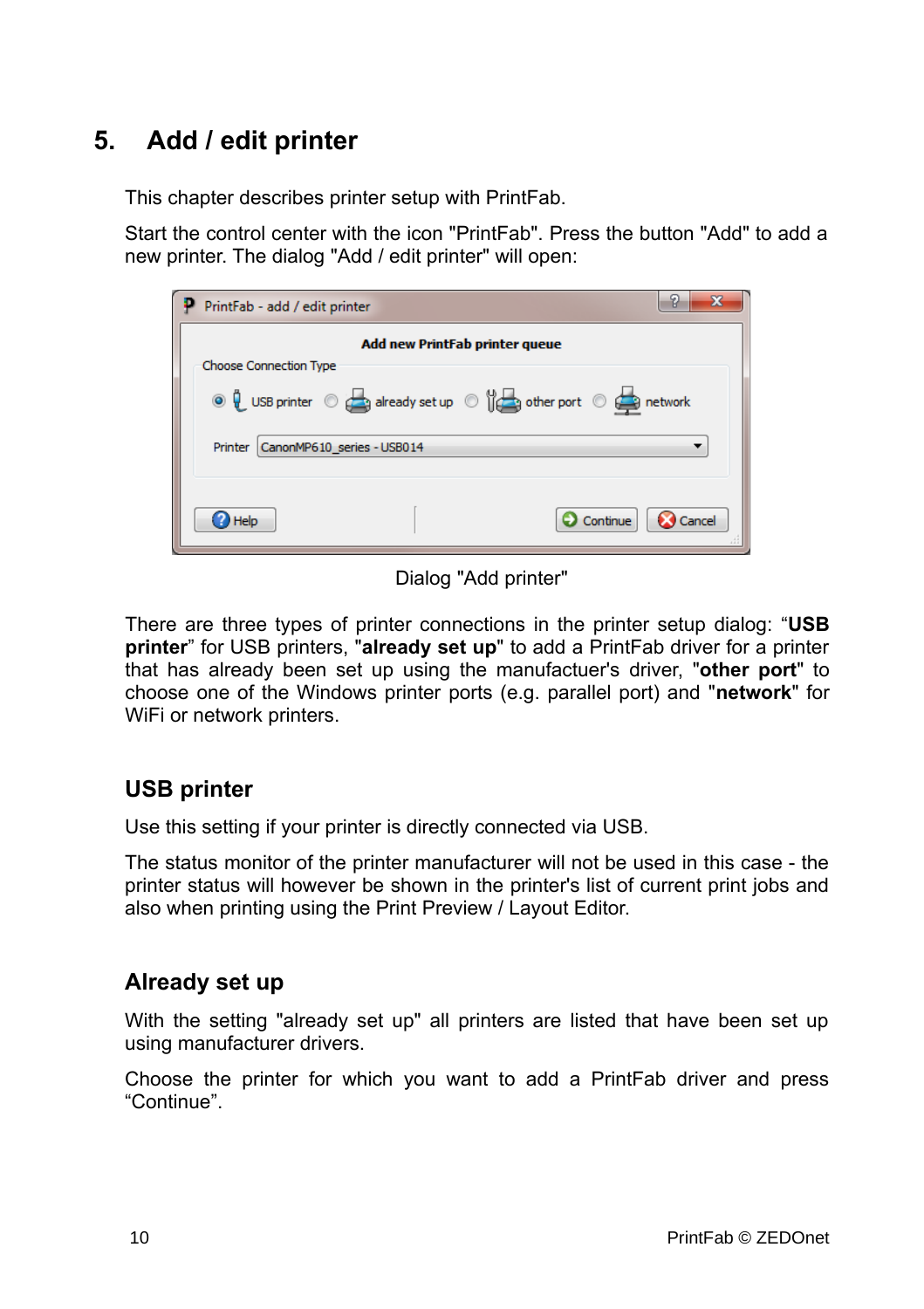#### **Notes:**

- The existing driver will not be removed, you can choose between the original driver and the PrintFab driver when printing a document.
- When printing with the PrintFab driver, the resulting print job will be redirected to the print queue of the existing driver. The advantage is that a printer status monitor can be used that informs on printer status and ink levels (only if the manufacturer's driver has a status monitor). The print job itself is not affected, as the manufacturer's printer driver is bypassed.

### **Other port**

With this setting you can choose one of the Windows printer ports, e.g. "LPT1" for a parallel port printer.

### **Network**

With this setting you can configure PrintFab for a WiFi or network printer. Select a network protocol in the drop down box "Connection":

#### • **Windows network printer**

A printer that is attached to a Windows PC. Enter the network name of the PC in the field "server" and the printer share name in the file "printer". The share name is visible in the Windows printer properties -> "sharing" -> "share name".

#### • **Network printer LPD** and **Socket / Jetdirect**

For printers with built-in network interface / WiFi or for routers with a printer port. Enter the IP address or network name of the device in the field "server". The field "Printer" can be left empty except for routers with several printer ports.

#### • **Linux network printer (IPP)**

A printer that accepts IPP protocol or a printer that is attached to a Linux or Apple Mac computer. Enter the computer's network name in the field "server". The field "printer" can be left empty for printers with built-in network interface. For Linux / Mac computers, enter the text "printers/" follwed by the printer share name.

#### **Note:**

Most network printers accept several protocols, most of them "Socket / Jetdirect" and "LPD", some also "IPP". If you are in doubt, we recommend to try the setting "Network printer Socket / Jetdirect" first.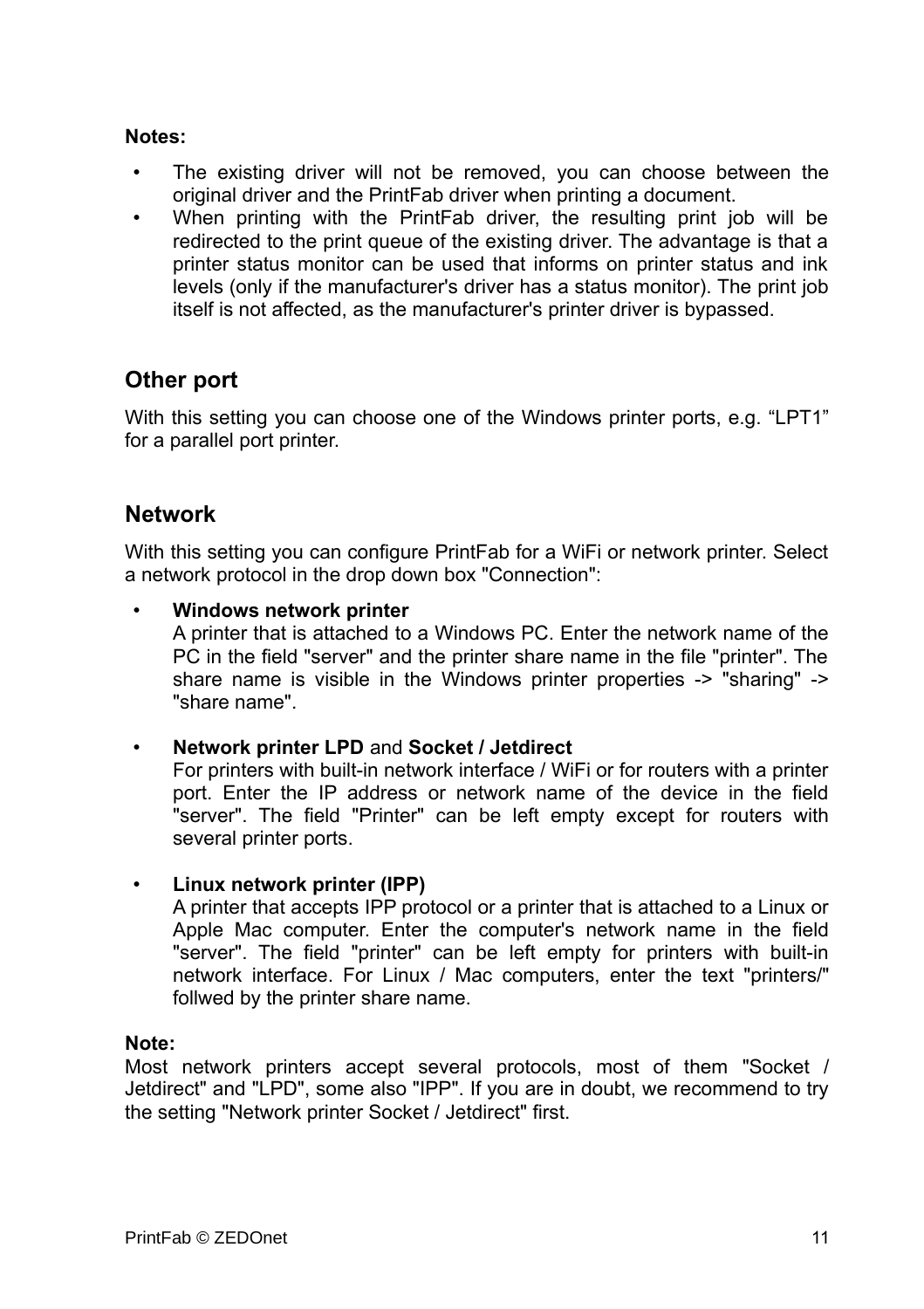## **5.1 Selecting the printer driver**

<span id="page-11-0"></span>In the window "**Choose driver"** you should first select the manufacturer of your printer, then select the model name of your printer in the list below.

|                                | ×<br>F<br>PrintFab - add / edit printer    |  |  |  |  |  |
|--------------------------------|--------------------------------------------|--|--|--|--|--|
| Add new PrintFab printer queue |                                            |  |  |  |  |  |
| <b>Choose Driver</b>           |                                            |  |  |  |  |  |
| Manufacturer                   | Canon                                      |  |  |  |  |  |
|                                | ۰<br>Canon PIXMA MP600                     |  |  |  |  |  |
|                                | Canon_PIXMA_MP600R                         |  |  |  |  |  |
| Model                          | Canon PIXMA MP610                          |  |  |  |  |  |
|                                | Canon PIXMA MP620                          |  |  |  |  |  |
|                                | Canon PIXMA MP630                          |  |  |  |  |  |
| Help                           | Continue<br>Cancel<br><b>3</b> Back<br>112 |  |  |  |  |  |

The next step is to enter a "**configuration name"** and a "**short name"** for the printer queue. In most application programs you can choose your printer using this configuration name.

Finally click "OK".

After successful printer setup a dialog will offer to print a test page – thus you can test if all settings are correct. You can also print the test page later from the PrintFab printer "Toolbox".

If you have chosen to print a test page the printer should start printing a page that looks like this:



If the printer doesn't print (or doesn't print correctly) read chapter ["11. Problems](#page-65-2) [and solutions"](#page-65-2)*.*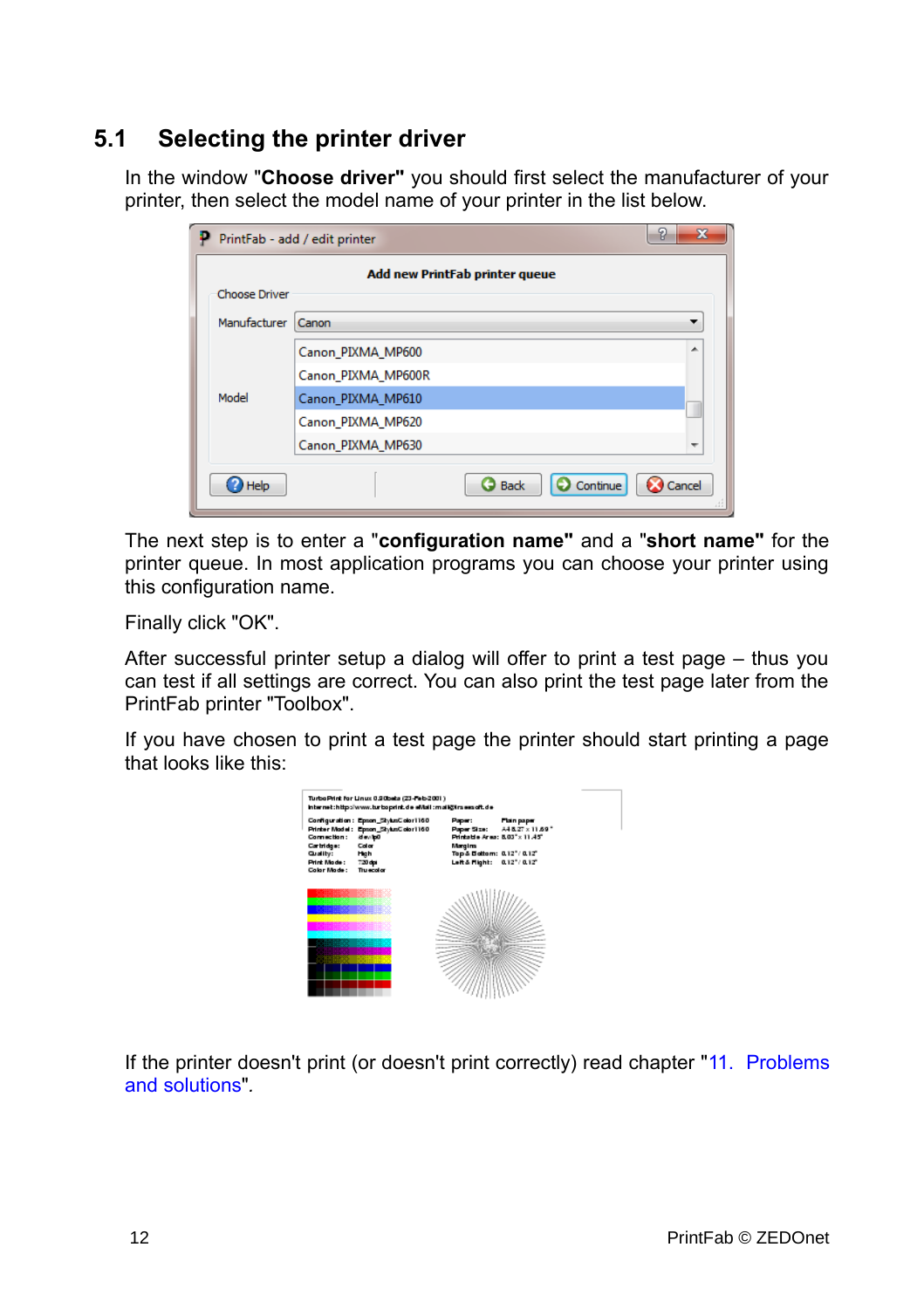## <span id="page-12-1"></span>**6. Printer Toolbox**

The printer toolbox offers printer maintenance functions. It can be opened from the PrintFab control center .

| Toolbox                              | P<br>$\mathbf x$ |
|--------------------------------------|------------------|
| <b>Printer Utilities</b>             |                  |
| <b>TEST</b><br><b>Print Testpage</b> | Nozzle Check     |
| Clean Print Heads                    | Align Print Head |
| Help                                 | Exit             |

PrintFab Printer Toolbox

Depending on the printer the following functions are available:

- **Print Testpage**
- **Nozzle Check**
- **Clean Print Heads**
- **Align Print Head**

After selecting one of these buttons the selected maintenance job is performed or an additional menu with some further choices will be displayed (e.g. clean black or color print head)..

## **6.1 Print Testpage**

<span id="page-12-0"></span>It is recommended to print a test page after adding a printer - or if printing from applications does not work properly. The "test and status page" also contains important information on printer setup.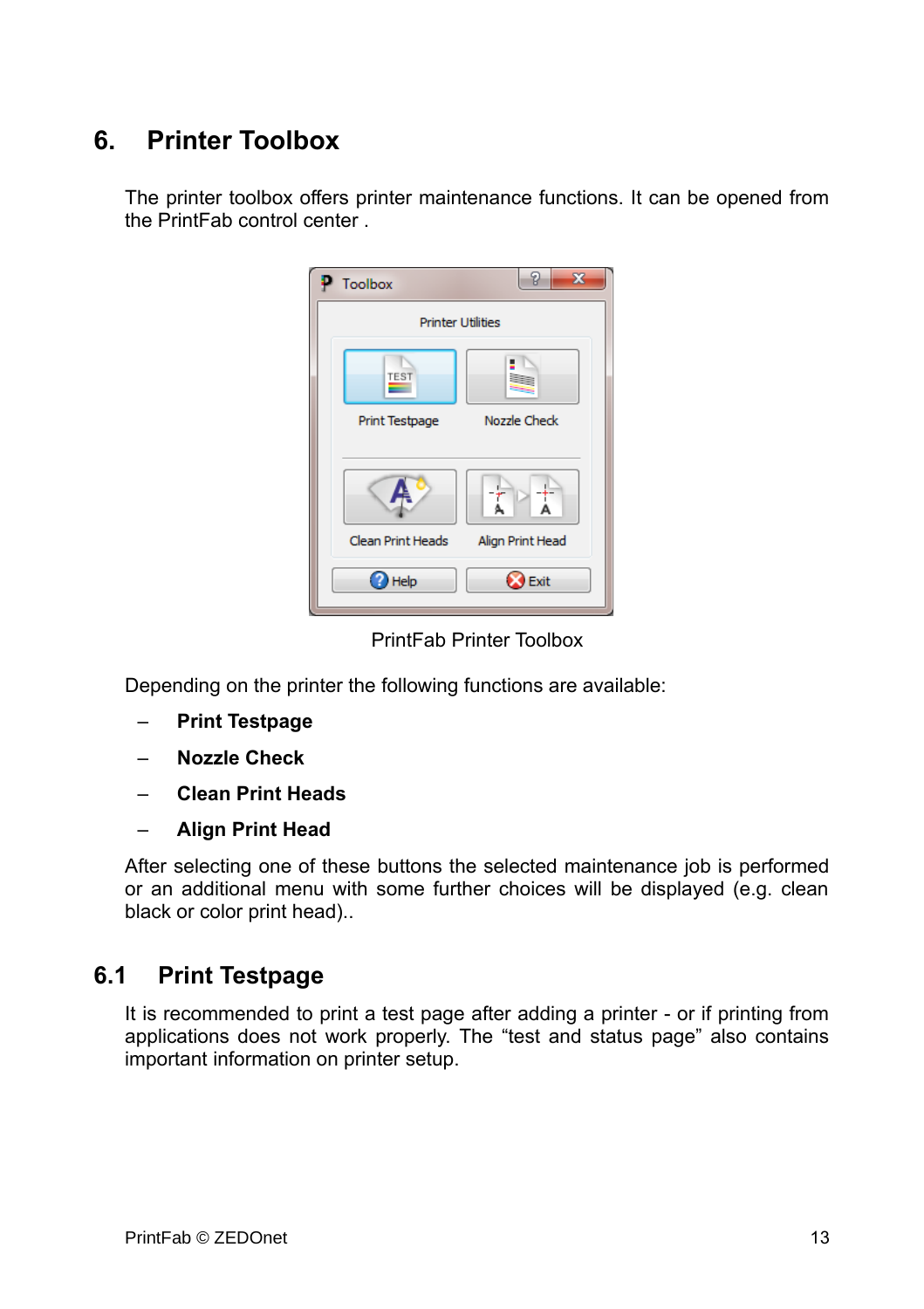## **6.2 Nozzle Check**

<span id="page-13-2"></span>Use this function to check if the print head is working properly. A sheet of A4 or Letter sized paper is required. For each ink color a test pattern is printed. If one or several lines are missing or "smeared", the toolbox function "Clean Print Heads" should be executed.

## **6.3 Clean Print Heads**

<span id="page-13-1"></span>Starts automatic head cleaning. It is normal that ink nozzles get clogged from time to time, so print quality is reduced (e.g. "banding"). In this case print a "Nozzle Check" page and start print head cleaning if necessary.

**Attention**: Cleaning consumes some ink, so this function should only be executed if necessary.

## **6.4 Align Print Head**

<span id="page-13-0"></span>Align the black & color print heads and / or align bidirectional printing. The alignment procedure depends on the printer model. Usually a page with several lines of test patterns is printed. For each line, the number of the best aligned pattern must be entered (e.g. choose the field where two lines align best or where the least "banding" is visible.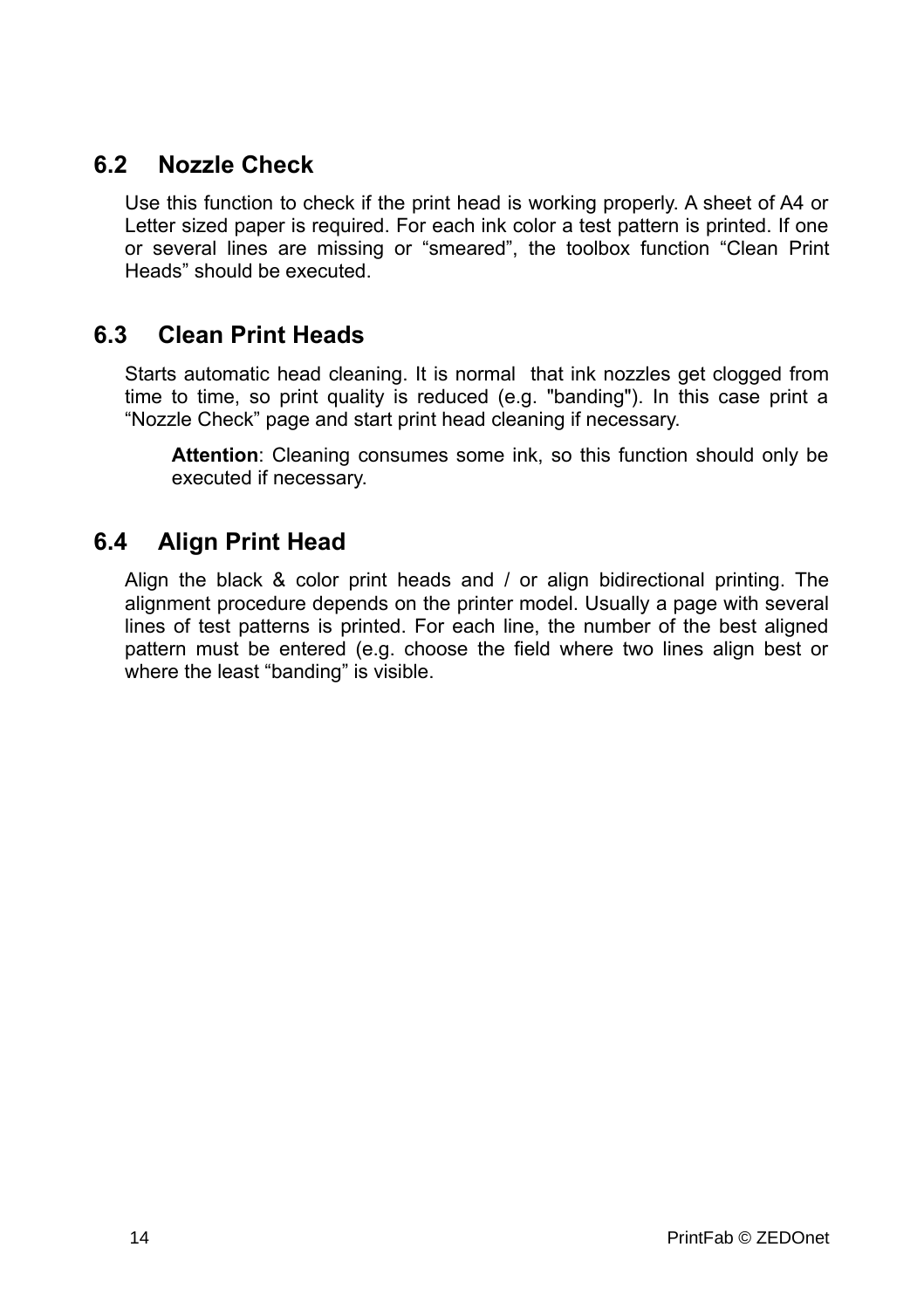## <span id="page-14-0"></span>**7. Custom page size editor**

New printer specific page formats can be defined in this dialog. This is especially important with large format printers and / or roll paper for efficient paper usage.

It is also possible to adjust the printable area of CDs / DVDs – you can specify the CD/DVD diameter and the area around the center hole that cannot be printed on.

Moreover you can set a scale factor (e.g. enlarge from A5 to A4 size) or enter offsets to adjust print position on the page.

You can reach the custom page size editor from the PrintFab control center program with the button "**Sizes**".

| P PrintFab - Edit custom page sizes |               |                  |                  |      |                     |                                  |                                  | $-2$<br>$\mathbf{x}$         |
|-------------------------------------|---------------|------------------|------------------|------|---------------------|----------------------------------|----------------------------------|------------------------------|
| <b>Custom page formats</b>          |               |                  |                  |      |                     |                                  |                                  |                              |
| Name                                | <b>Size</b>   | Type             |                  |      | Name: Banner 12x129 |                                  | Info                             |                              |
| CD/DVD                              | 1.58-4.65     | <b>CD</b>        |                  |      |                     | Type: O normal O borderless O CD |                                  |                              |
| Banner 12x129                       | 12.00x129.00  | normal           |                  |      |                     |                                  |                                  |                              |
|                                     |               |                  | Page Size: 12.00 |      |                     | 129.00                           | Max. values<br>Page width: 12.95 |                              |
|                                     |               |                  |                  |      | width               | height                           | Page height: 129.00              |                              |
|                                     |               |                  | Margins:         |      | 0.12                |                                  | Print width: 12.71               |                              |
|                                     |               |                  | 0.12             |      | top                 | 0.12                             | min. margins                     | top: 0.12                    |
|                                     |               |                  | left             |      | 0.12                | right                            |                                  | left: 0.12                   |
|                                     |               |                  |                  |      | bottom              |                                  | right: 0.12<br>bottom: 0.12      |                              |
|                                     |               |                  | Scaling: 100.00  |      |                     | $\frac{9}{6}$                    |                                  | Scaling: 101000              |
|                                     |               |                  | Offset: 0.00     |      |                     | 0.00                             |                                  |                              |
|                                     |               |                  |                  | left |                     | top                              |                                  |                              |
| Add                                 | <b>Delete</b> | <b>Duplicate</b> |                  |      | Reset to defaults   |                                  |                                  | Unit of measure: @ inch @ cm |
| <sup>2</sup> Help                   |               |                  |                  |      |                     |                                  | <b>O</b> OK                      | Cancel                       |

Page size editor

All user defined sizes are shown in the list on the left. Page size, margins, scaling and offsets are displayed (or entered) in the middle of the dialog window. An information field on the right shows maximum paper size and minimum margins. The unit of measure can be switched to either "inch" or "cm" (1 inch = 2,54 cm) on the bottom right.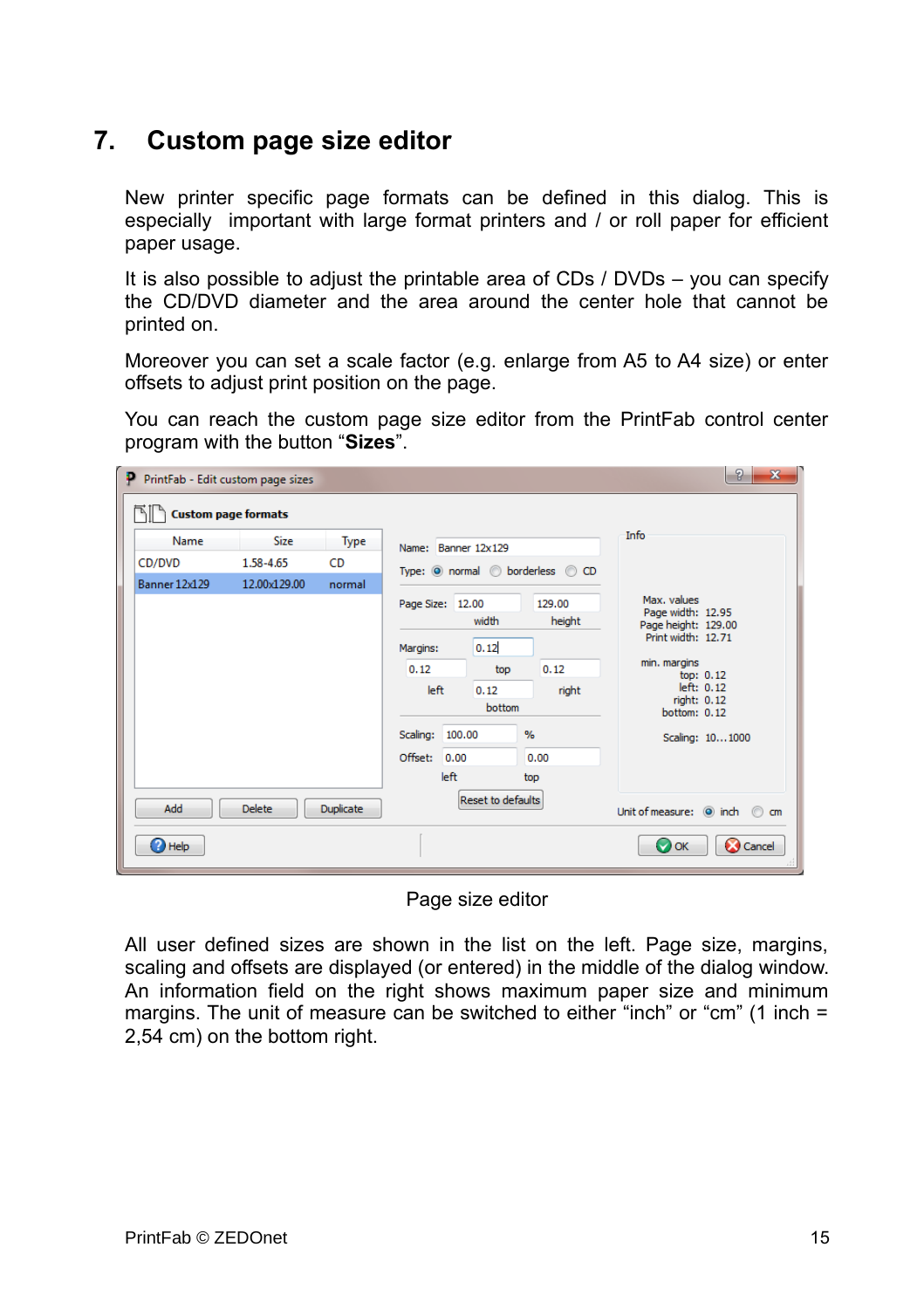## **7.1 Adding a new page size**

<span id="page-15-0"></span>Use the button "Add" to add a new page size. A new list entry named "new format" will appear – you can change the name in the field "name". Choosing a significant name will make it easier to find the size in the application's page setup later.

Three different page types can be chosen:

- **normal**
- **borderless** (only for printers capable of borderless printing)
- **CD** (only for printers that can print on CDs)

### **Page format "normal" and "borderless"**

Please make sure that the correct .**Unit of measure**" = "inch" or "cm" is selected.

For regular page sizes please enter the dimensions of the paper. The printable area is defined by the left, right, top and bottom margins. For technical reasons most printers leave a small margin at the paper edges, which means that margins must not be smaller than the minimum margins listed in the table on the right.

Some printers can print "**borderless**" but only for certain standard page sizes or certain print widths. One reason is that only for certain sizes ink absorbers are present that prevent ink from getting into the printer mechanics. This means that even for those printers only certain borderless custom page sizes can be defined.

#### **Scaling**:

This setting is for scaling print size. For example an A3 sized document can be printed on an A4 printer without having to reformat the document – or an A4 document can be automatically enlarged and printed on A3 paper.

The scale factor can be defined in percent, "100%" means that no scaling is performed. Page size and margins always refer to the actual print size.

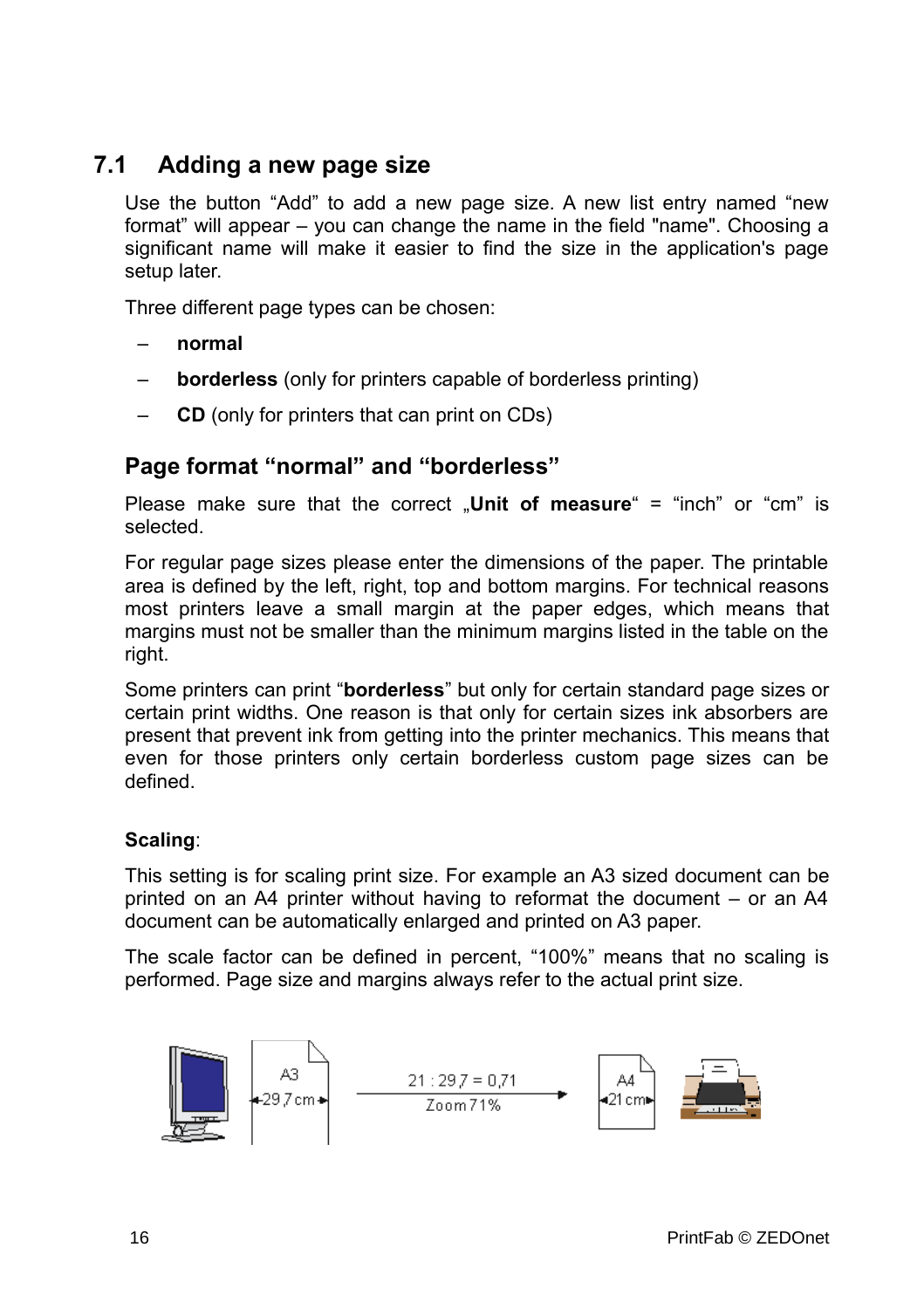**Example**: Define a custom page format that reduces A3 documents to A4 size

Enter 21.0 x 29.7 cm (or 8.27 x 11.69 inch) – the actual print size is A4. Page margins are left at minimum. The scale factor is calculated as print size divided by document size:

21cm / 29.7cm =  $0.707$  => "71%" is the correct scale factor

In the application program the dimensions of the new page format will be A3.

If no scaling is desired, enter 100%.

#### **Offset**

On some printers paper is not exactly positioned due to mechanical tolerances. Thus the printout may not be positioned exactly as defined by the driver (e.g. printout is shifted to the left or right). Use the "Offset" fields to correct the print position.

The "left" offset specifies how much the printout should be shifted to the right. E.g. 0,1cm means the printout will start 0,1cm further to the right.

This correction is not visible in the application program, only the printer is affected.

Please note that specifying an offset will increase unprintable margins. Moving the printout to the right (left) will increase the unprintable right (left) margin. Accordingly moving to the bottom (top) will increase the unprintable bottom (top) margin.

## **CD printable**

For CDs / DVDs the diameter of the inner circle (center hole) and outer circle can be specified. Also an offset can be specified to adjust the printout horizontally & vertically.

A negative value in the field "**left**" or "**top**" will shift the printout to the left or top, a positive value will shift to the right or bottom.

#### **Deleting a custom page size**

Pressing the "Delete" button will delete the currently selected custom page size. No warning will be shown. However, you can undo all changes by leaving the custom page size dialog with the "Cancel" button.

#### **Duplicate**

This button duplicates the currently selected page size.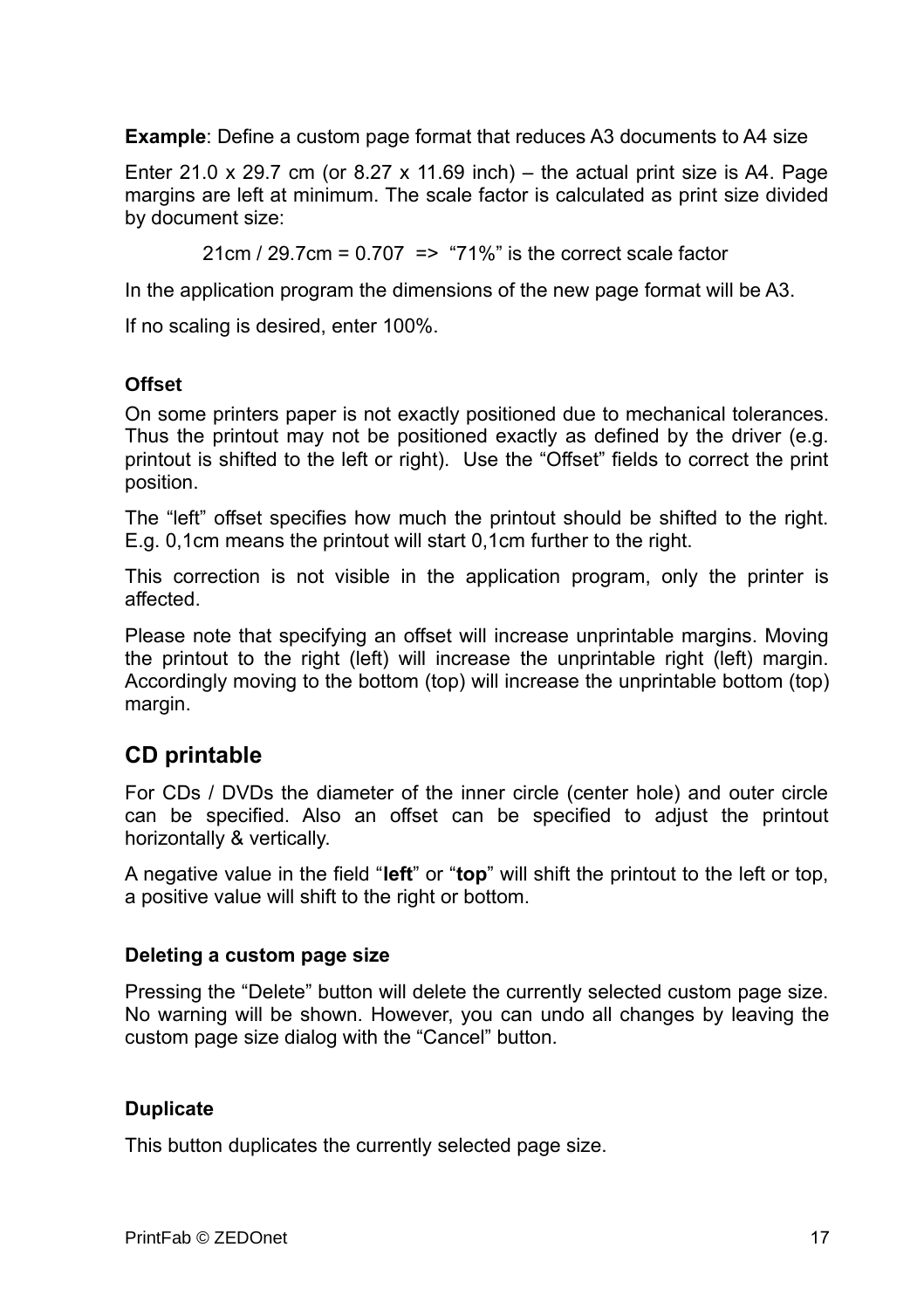#### **Reset to defaults**

Pressing this button will reset page dimensions to maximum values for this printer. Page margins will be reset to minimum values.

Select "OK" to confirm your changes in the custom page size menu. "Cancel" will discard all changes since entering the page size menu.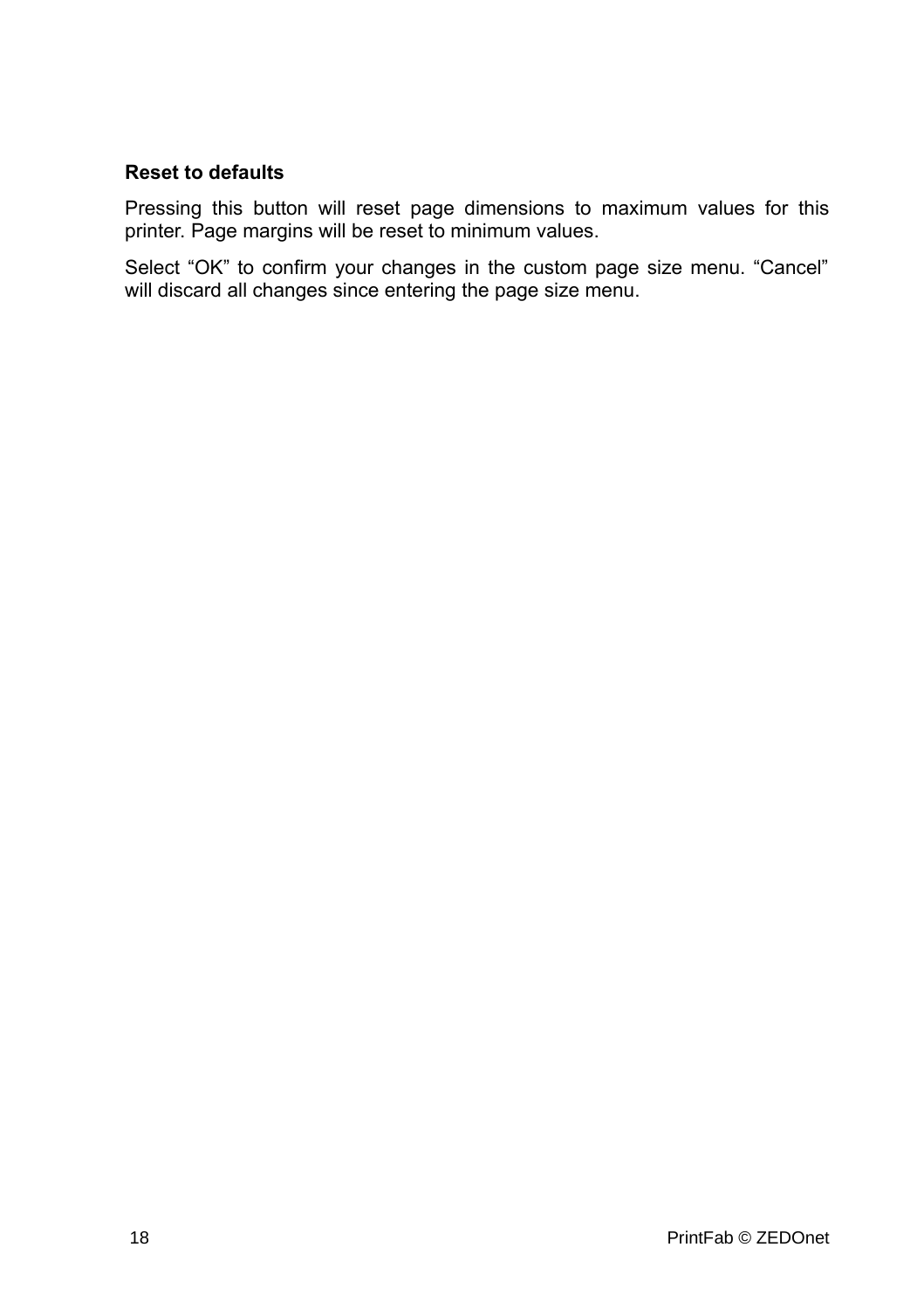## <span id="page-18-1"></span>**8. "Profiles" - color profile administration**

The button "Profiles" on the main window of the PrintFab control center program opens the color profile administration menu.

In PrintFab's profile administration there are two categories of profiles: **Printer profiles** describe the color conversion for a certain printer, type of paper and ink. **Color spaces** describe colors in documents and how they should be interpreted / printed (on any printer as far as possible).

**Important:** It doesn't make sense to import standard ICC profiles that are available from paper manufacturers or printer manufacturers. Such profiles are for use with the manufacturer's printer driver only – and thus do not produce correct colors using other drivers. The reason is that different printer drivers use different ink mixing and different halftoning algorithms. For accurate colors, the color chart that is measured for a color profile must be printed with PrintFab.

## **8.1 Index card "Printer Profiles"**

<span id="page-18-0"></span>Here you can find the list of PrintFab color profiles that you have added to your printer. Only profiles that were created individually for this printer are listed, so initially the list is empty.

| <b>PrintFab Profiles</b> | P                                           | $\mathbf{x}$ |  |
|--------------------------|---------------------------------------------|--------------|--|
| <b>Printer Profiles</b>  | <b>Color Spaces</b>                         |              |  |
| Choose Profile:          | Printer: tp1/Epson StylusPhotoR3000 (PrintF |              |  |
| Kodak Premium Glossy     | <b>New Profile</b>                          |              |  |
| Profile data:            |                                             |              |  |
| Profile name:            | Kodak Premium Glossy                        |              |  |
| <b>Status</b>            | incomplete - needs color chart data         | Ξ            |  |
| Cartridge                | <b>Photo Black</b>                          |              |  |
| Quality                  | 5760dpi<br>glossy                           |              |  |
| Paper class              |                                             |              |  |
| <b>Ink limit</b>         | 250                                         |              |  |
| Color data               | not available                               |              |  |
| Delete profile           | Rename profile                              |              |  |
| <b>Print Color Chart</b> | Import color data                           |              |  |
| Help                     | Close                                       |              |  |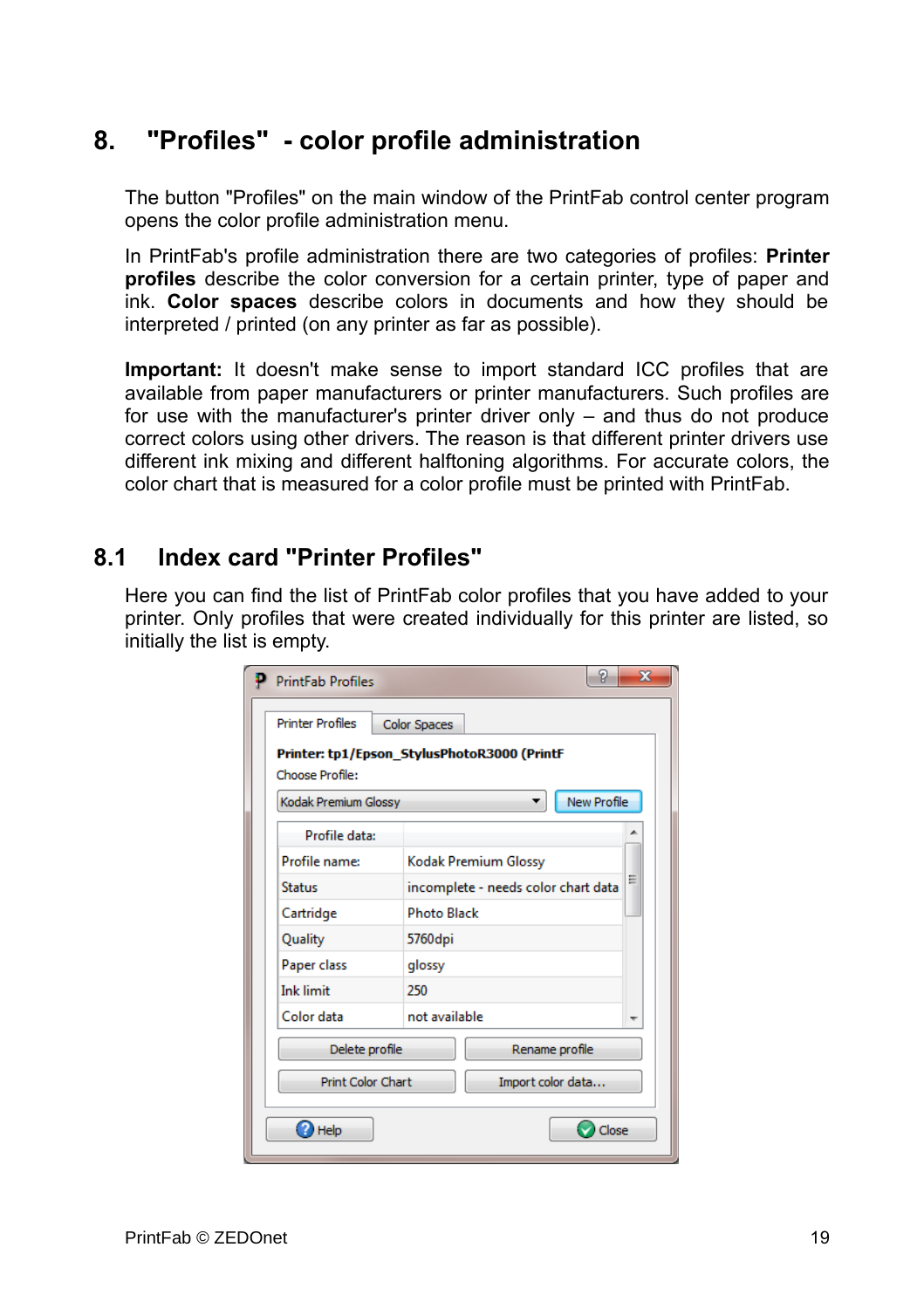#### **List of color profiles**

In the drop down list "Choose profile" you can find the profiles that have been added for the current printer. The following information is shown for the selected profile in the table below:

| <b>Profile name</b> | with this name the profile is listed in the print dialog's "Media<br>type" or "Paper type" selector                                        |
|---------------------|--------------------------------------------------------------------------------------------------------------------------------------------|
| <b>Status</b>       | "incomplete" after creation of a new profile entry, "complete"<br>when color profile data have been assigned using "Import color<br>data". |
| Cartridge           | additional print options (only available for some printers)                                                                                |
| Quality             | print quality for which the profile was made                                                                                               |
| Paper class         | type of paper, e.g. plain paper, glossy photo paper etc.                                                                                   |
| <b>Ink limit</b>    | the maximum ink saturation                                                                                                                 |
| Color data          | name of color profile and type (ICC / ZEDOnet)                                                                                             |
| <b>Driver</b>       | name of printer driver                                                                                                                     |
| <b>User</b>         | name of user the profile was created for                                                                                                   |
|                     | Paner manufacturer Paner Ink manufacturer Ink                                                                                              |

**Paper manufacturer, Paper, Ink manufacturer, Ink:**  additional information on profile

### **"New Profile"**

First create a new profile entry with the button "New profile". This entry is "empty", i.e. it doesn't yet contain color correction tables. The new entry can be used to create a new profile using our ZEDOnet profile creation service. If you have the necessary equipment (spectrometer, profile creation software), you can also create and add your own ICC profile.

In the following dialog please select the type of profile you want to create: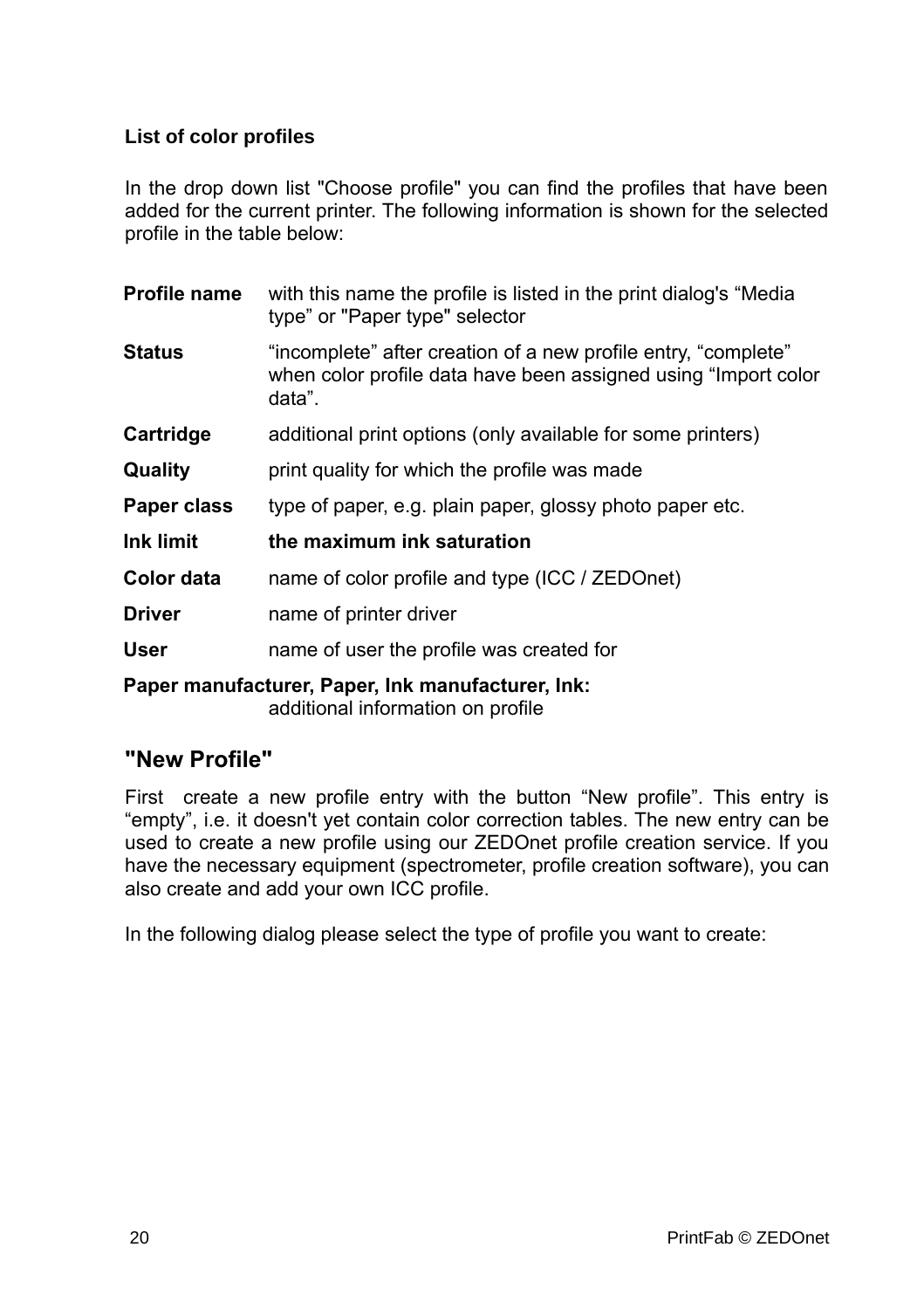| <b>PrintFab Printer Profiles</b> | x                                                                                                                                                                                     |  |  |  |  |  |  |
|----------------------------------|---------------------------------------------------------------------------------------------------------------------------------------------------------------------------------------|--|--|--|--|--|--|
|                                  | Add new color profile                                                                                                                                                                 |  |  |  |  |  |  |
|                                  | Select type of paper and print quality:                                                                                                                                               |  |  |  |  |  |  |
| Cartridge:                       | <b>Photo Black</b>                                                                                                                                                                    |  |  |  |  |  |  |
| Type of paper:                   | Glossy paper                                                                                                                                                                          |  |  |  |  |  |  |
| Print quality:                   | Photo (5760dpi)                                                                                                                                                                       |  |  |  |  |  |  |
| Set ink saturation limit:        | To determine the maximum ink saturation for this paper<br>print the ink limit test row with increasing ink saturation<br>and choose the most saturated field without ink<br>bleeding. |  |  |  |  |  |  |
|                                  | Print ink limit test row                                                                                                                                                              |  |  |  |  |  |  |
| Set ink saturation limit to:     | 250                                                                                                                                                                                   |  |  |  |  |  |  |
| Help                             | Continue<br><b>Back</b><br>Cancel                                                                                                                                                     |  |  |  |  |  |  |

In the section "Select type of paper and print quality" choose the desired print parameters for the new profile. It is important to choose these settings carefully because color reproduction changes slightly with print quality, maximum ink saturation, type of paper, etc.

The setting "Cartridge" is only available for some printers. It is used to control printer specific settings like "color" or "photo" print cartridge inserted, gloss optimizer on/off, "matte black" or "glossy black" ink used. Choose the setting that shall also be used for later prints with this profile.

#### Specify the **type of paper**:

- **Plain paper** for normal paper, e.g. copy paper / (color-) laser paper
- **Matte inkjet paper** for matte coated inkjet paper (not for matte photo paper)
- **Glossy paper** for high quality photo papers (glossy, semi-matte / semiglossy or pearl)
- **Transparency** for projectors
- **Other paper** for a paper that does not match any choice above
- **Fine Art paper** thick, matte paper usually with a rough surface ("artist's canvas")

You must also select the **print quality** (print resolution) you want to print with on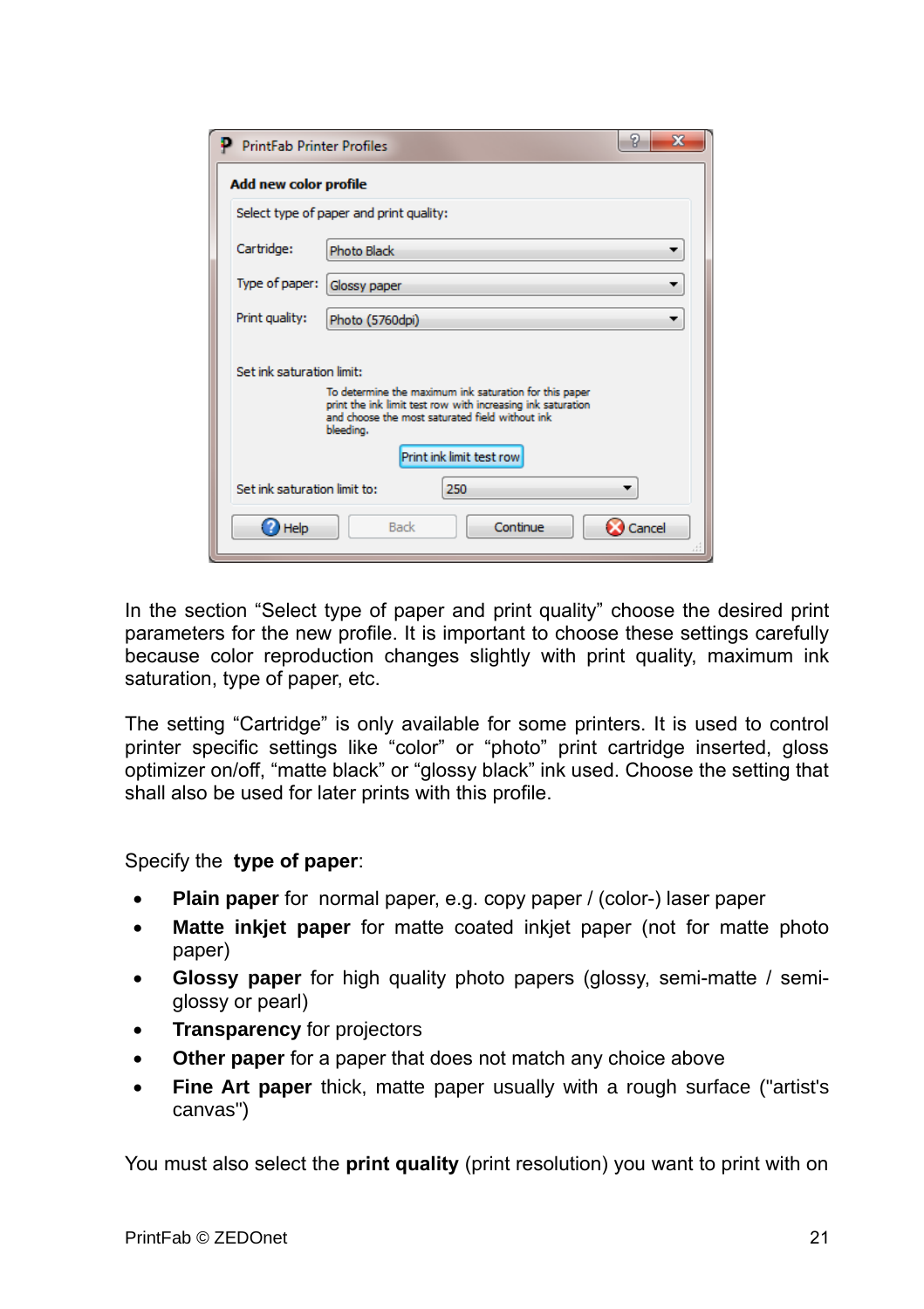the chosen paper. In many cases you will select the highest quality. A profile can be used with all resolutions but the best results will be achieved with the resolution at which the profile chart was printed.

The "**Ink saturation limit**" specifies how much ink can be applied to the paper. The default ("300%" for CMY/RGB printers, "250%" for all other printers) will give good results in most cases.

Depending on the paper, a different level of ink is needed to achieve maximum color saturation. The more ink is applied, the more saturated colors can be printed. However, if too much ink is applied the inks will flow ("bleeding").

Therefore you can determine the maximum ink level for the chosen paper by printing a line with increasing ink levels. This can be done with the "**Print ink limit test row**" button. You can use the same sheet of paper for this test row that you will use later for printing the color chart.

In the printed ink limit test row, find the box with the highest ink level where the ink does not flow and dries within a few minutes. Set the "ink saturation limit" control to the value printed in this box.

#### **Attention**:

If the value you choose is too high, the colors of your profile chart will float and the chart cannot be measured. If the paper transport rolls of your printer smear the printed boxes of your profile chart, you will need to reduce the ink saturation limit and reprint it.

Press "continue" to get to the next dialog page.

|                                                                    | P<br>$\overline{\mathbf{x}}$<br><b>PrintFab Printer Profiles</b> |  |  |  |  |  |  |
|--------------------------------------------------------------------|------------------------------------------------------------------|--|--|--|--|--|--|
| <b>Enter fields for new color profile</b>                          |                                                                  |  |  |  |  |  |  |
| Please enter the following fields to identify your unique profile: |                                                                  |  |  |  |  |  |  |
| New profile name:                                                  | Kodak Premium Glossy                                             |  |  |  |  |  |  |
| Liser name:                                                        | <b>Max Muster</b>                                                |  |  |  |  |  |  |
| Paper manufacturer:                                                | Kodak                                                            |  |  |  |  |  |  |
|                                                                    | Paper product name: Premium Glossy Paper                         |  |  |  |  |  |  |
| <b>Ink</b> manufacturer:                                           | Epson                                                            |  |  |  |  |  |  |
| Ink product name:                                                  | Ultrachrome                                                      |  |  |  |  |  |  |
|                                                                    |                                                                  |  |  |  |  |  |  |
| Help                                                               | Continue<br><b>Back</b><br>Cancel                                |  |  |  |  |  |  |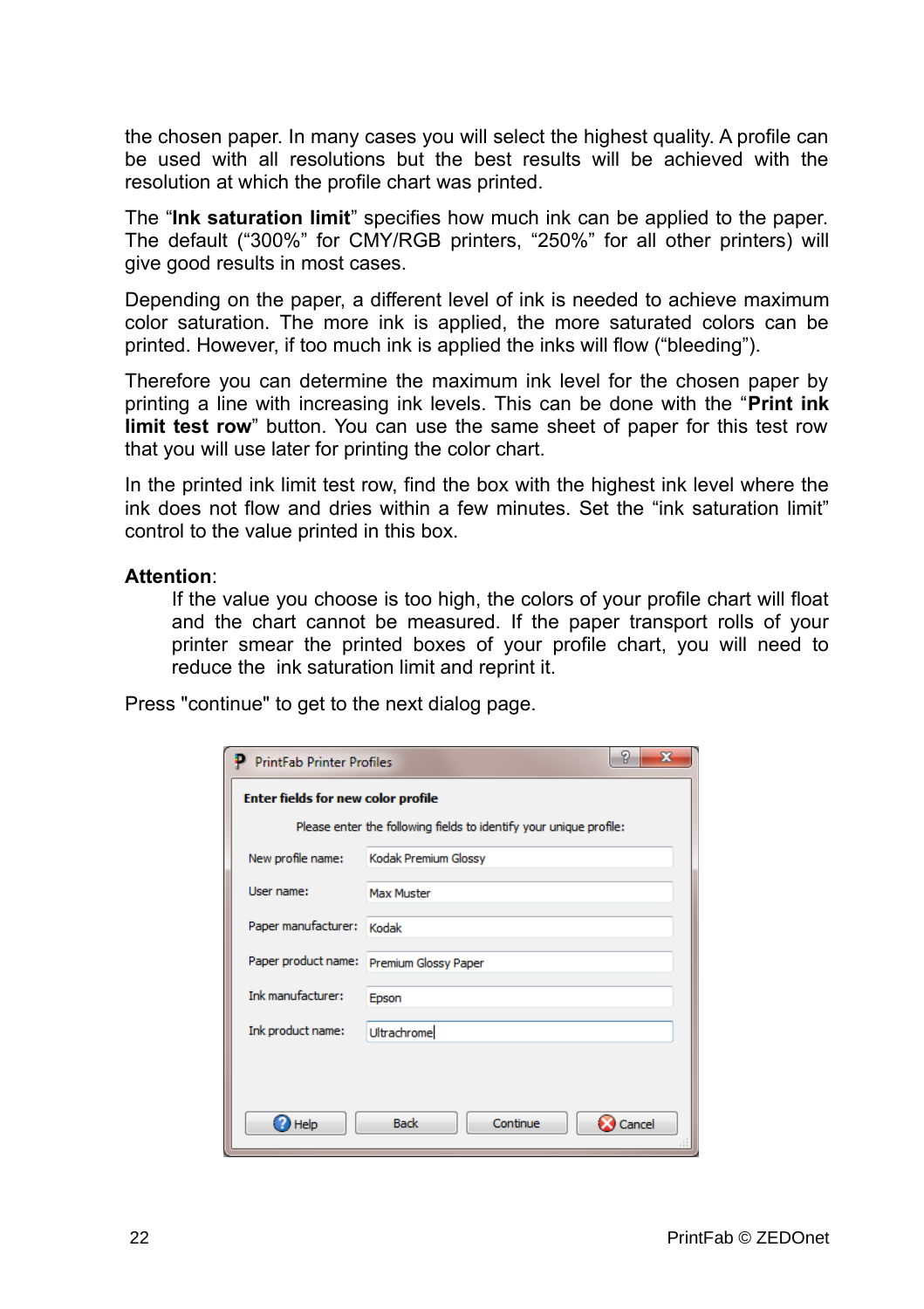Enter a name for your profile and supply information on paper and ink. The profile name will be visible in the print dialog later – choose a significant name so that you will be able to choose the correct profile. Information on paper and ink will be visible in the profile management menu.

Press "Continue" and you will see a summary of all profile information.

"OK" will finally create a new entry in PrintFab's list of printer profiles.

#### **Important**:

- The new profile doesn't yet contain any color correction data. Only when you import ZEDOnet or ICC color correction data the "empty profile" will be completed and usable for printing with correct colors.
- ●

The next step will be printing a color profile chart (see below).

#### *Profile actions*

#### **Delete profile**

The currently selected profile will be removed from PrintFab's list of printer profiles.

#### <span id="page-22-0"></span>**Print color chart (for ZEDOnet profile creation service)**

With this function you can print a color chart for the ZEDOnet profile measurement service. (If you want to create an ICC profile with your own measurement equipment read the next section).

We offer a low cost measuring-service for users of PrintFab. Send us your printed color chart by mail, and we will measure it and return your individual color profile by email.

Some information will be requested before the color chart can be printed: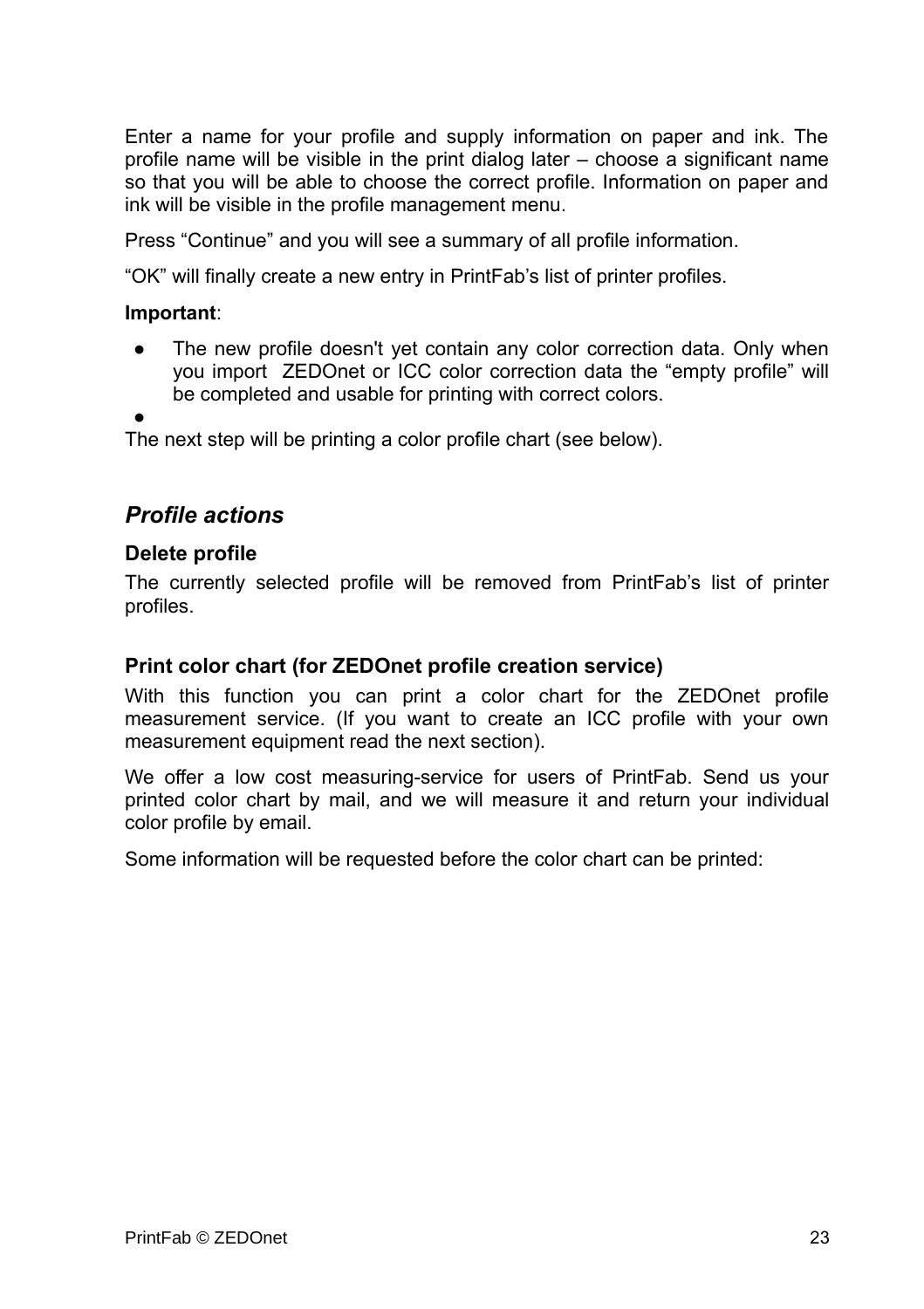| Dialog                | x                                                              |
|-----------------------|----------------------------------------------------------------|
|                       | <b>Print Chart for Profile 'Kodak Premium Glossy'</b>          |
| Printer:              | Epson StylusPhotoR3000 (PrintFab)                              |
| Paper Class:          | glossy                                                         |
| Quality:              | Photo - 5760dpi                                                |
| <b>User Name:</b>     | Max Muster                                                     |
| <b>Email Address:</b> | max@muster.com                                                 |
| Order Number:         | 1234-5678-7654-3210                                            |
| Chart Type:           | Proof/Studio Profile<br>(high precision - reduced flexibility) |
|                       | <b>Universal Profile</b><br>(high flexibility)                 |
|                       | Print Chart<br>Cancel                                          |

Enter your name and the email address where we shall send the profile data.

In the next line enter the **order number**. To be able to offer the profile measurement service at a low price we have set up an internet order system where you purchase an order number first (at [www.printfab.net\)](http://www.printfab.net/).

By indicating this order number you prove that the measuring fee is already paid and ensure that you will be sent your individual profile by email without any further requests.

You can choose between two **Chart types**:

- **Proof / studio** for higher color precision Profiles created with this chart type only support a limited number of "ink control" settings in the print dialog (with photo printers the usage of bright cyan and bright magenta cannot be set individually). These charts contain more color shades but less combinations of photo inks and the corresponding regular inks (e.g. photo magenta and magenta).
- **Universal profile** for higher ink control flexibility With this profile all ink control settings are available in the print dialog.

Now insert the sheet of paper where the ink saturation row was printed on.

**Important**: Make sure that you rotate the sheet so that it will be printed on the blank section (i.e. insert the paper with the blank section leading – so the test row would be overprinted last)

Start the printout by pressing **"Print chart"**. It will take some time until the printer starts printing since the color chart must be calculated first.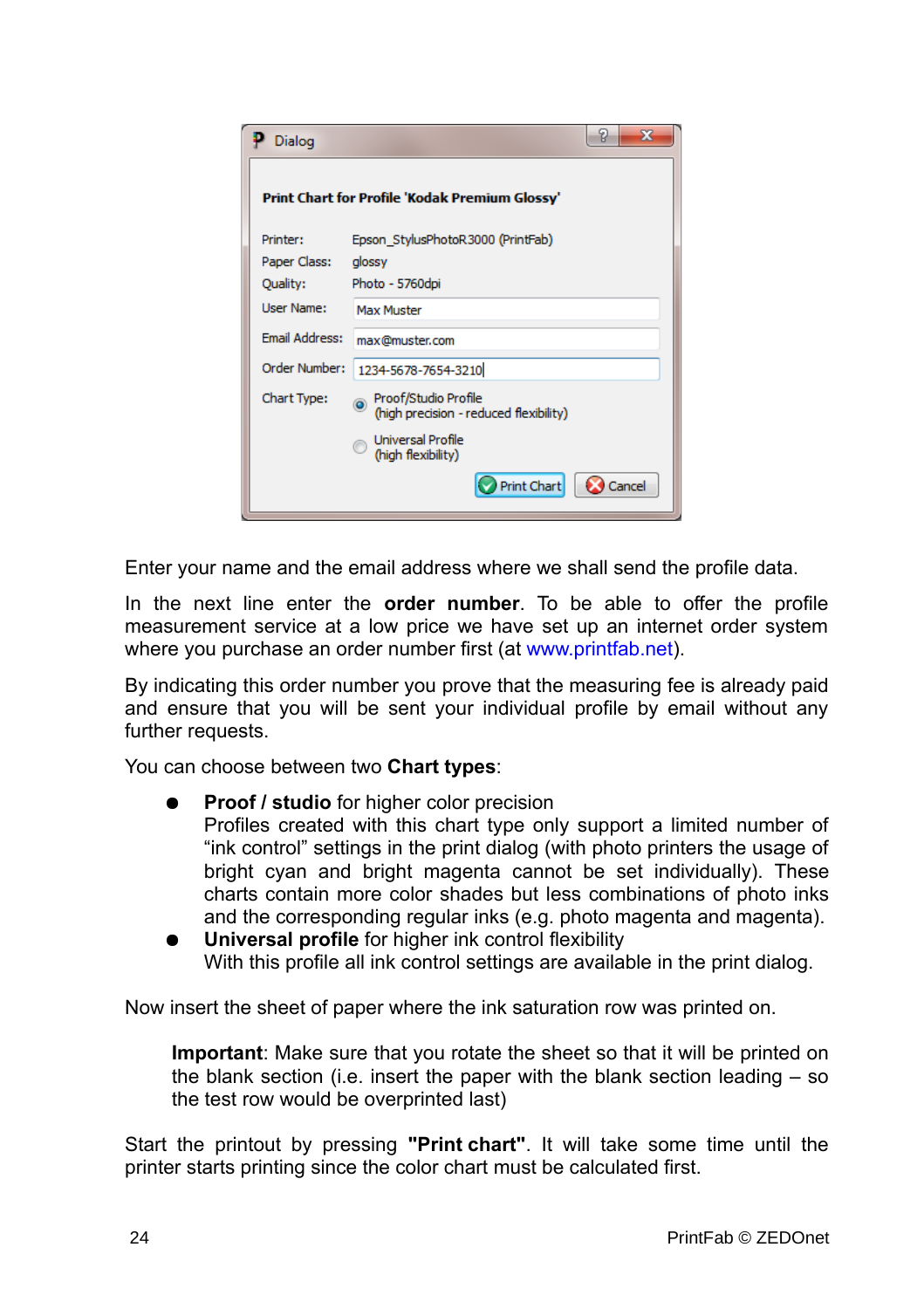Let the printed page dry for at least two hours and do not touch it. Put this color profile chart (do not fold it) in a robust envelope and mail it to:

#### **ZEDOnet GmbH - PrintFab color profiles - Sedanstrasse 8 D-87600 Kaufbeuren Germany**

Since all information needed is printed on the profile sheet, you do not need to include an accompanying letter. Within approx. 14 days after your chart arrives, we will send the calculated PrintFab profile to the email address you specified.

### **Import color data**

Imports color correction data for the currently selected profile entry. Files from ZEDOnet profile creation service or user-created ICC profiles are accepted. Choose your profile data file in the file selection dialog.

**Please note**: Application programs may have to be closed and opended again before the new profile is available in the print dialog.

The new profile will be shown in the "Paper Type" or Media Type" selection of the print settings.

**Important:** It doesn't make sense to import standard ICC profiles that are available from paper manufacturers or printer manufacturers. Such profiles are for use with the manufacturer's printer driver only – and thus do not produce correct colors using other drivers. The reason is that different printer drivers use different ink mixing and different halftoning algorithms. For accurate colors, the color chart that is measured for a color profile must be printed with PrintFab.

### **Rename profile**

Change the name of the profile which is shown in the print dialog as "paper type" or "media type".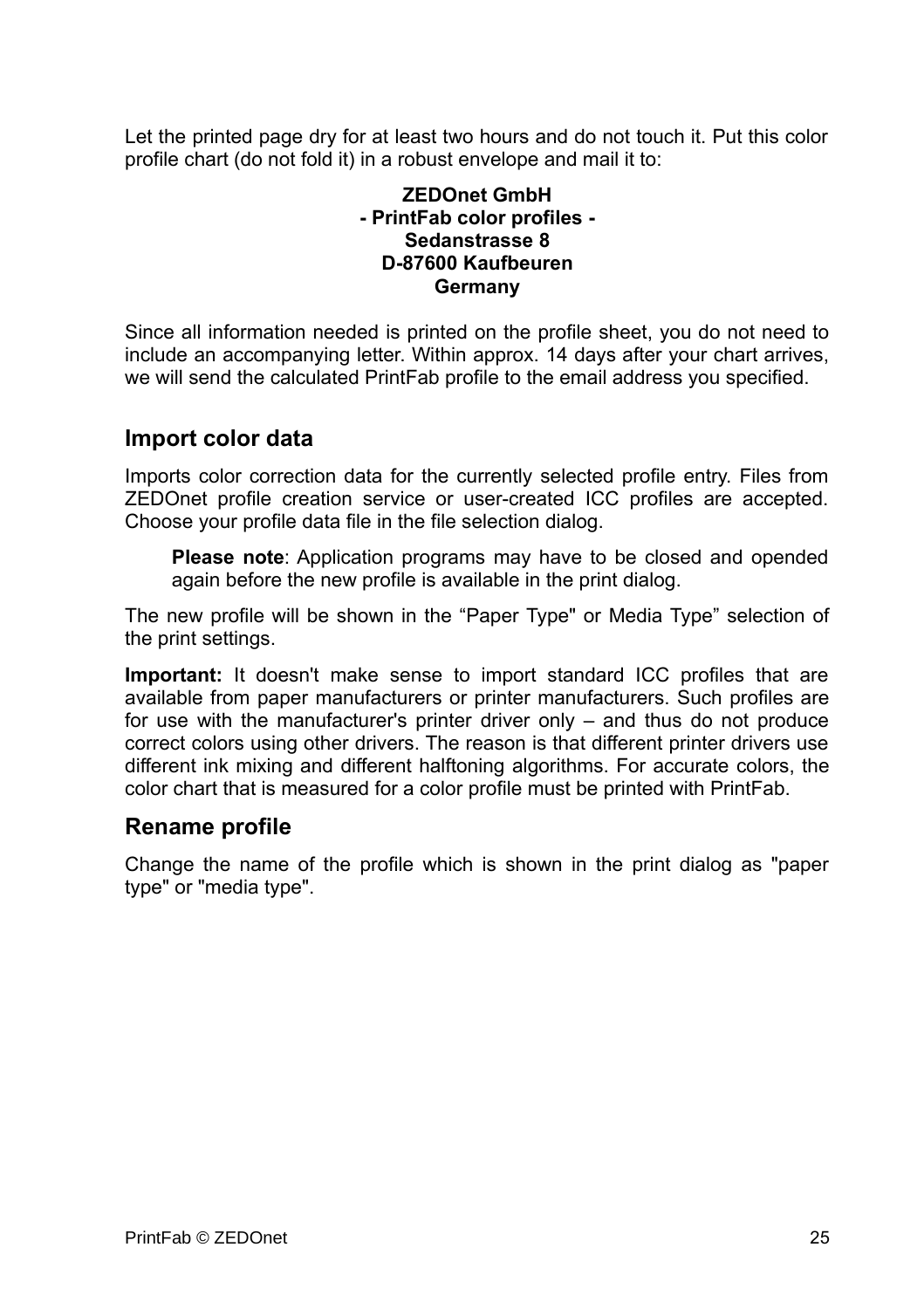## **8.2 Index card "Color Spaces"**

<span id="page-25-0"></span>(only available in PrintFab Home L and PrintFab Pro)

Color spaces are required to interpret the colors of a document. The PrintFab driver must be set to the same color space that is used in a document or application program. Some common color spaces are already predefined in PrintFab. Additional color spaces can be added as ICC profiles using this dialog.

| ₽     | 2<br>$\mathbf{x}$<br><b>PrintFab Profiles</b>  |  |  |  |  |  |
|-------|------------------------------------------------|--|--|--|--|--|
|       | <b>Color Spaces</b><br><b>Printer Profiles</b> |  |  |  |  |  |
|       | <b>Installed color spaces:</b>                 |  |  |  |  |  |
| Type: | Name:                                          |  |  |  |  |  |
| RGB   | Adobe RGB (1998)                               |  |  |  |  |  |
|       | CMYK ISO Coated v2 (ECI)                       |  |  |  |  |  |
|       |                                                |  |  |  |  |  |
|       |                                                |  |  |  |  |  |
|       |                                                |  |  |  |  |  |
|       | New Color Space<br>Delete Color Space          |  |  |  |  |  |
|       | Close<br>Help                                  |  |  |  |  |  |

Select "**New Color Space**" to add an ICC color profile. Color profiles for RGB devices (e.g. monitor, scanner, digital camera) and CMYK devices (e.g. offset printing) can be imported and used for printing RGB or CMYK documents.

Select your ICC profile in the file selection dialog - PrintFab will display the profile name, copyright and profile type (RGB / CMYK). Press "OK" to install the profile.

After adding the profile, an additional RGB or CMYK color space will be available in the print settings (index card "Color") and also in applications that offer PrintFab settings in the print dialog. Please note that the correct "Color Mode" must be selected (Color RGB / CMYK Proof) to have the new color space listed. An application program may have to be restarted before the new color space will be available.

The button "**Delete Color Space"** removes the selected color space from the list.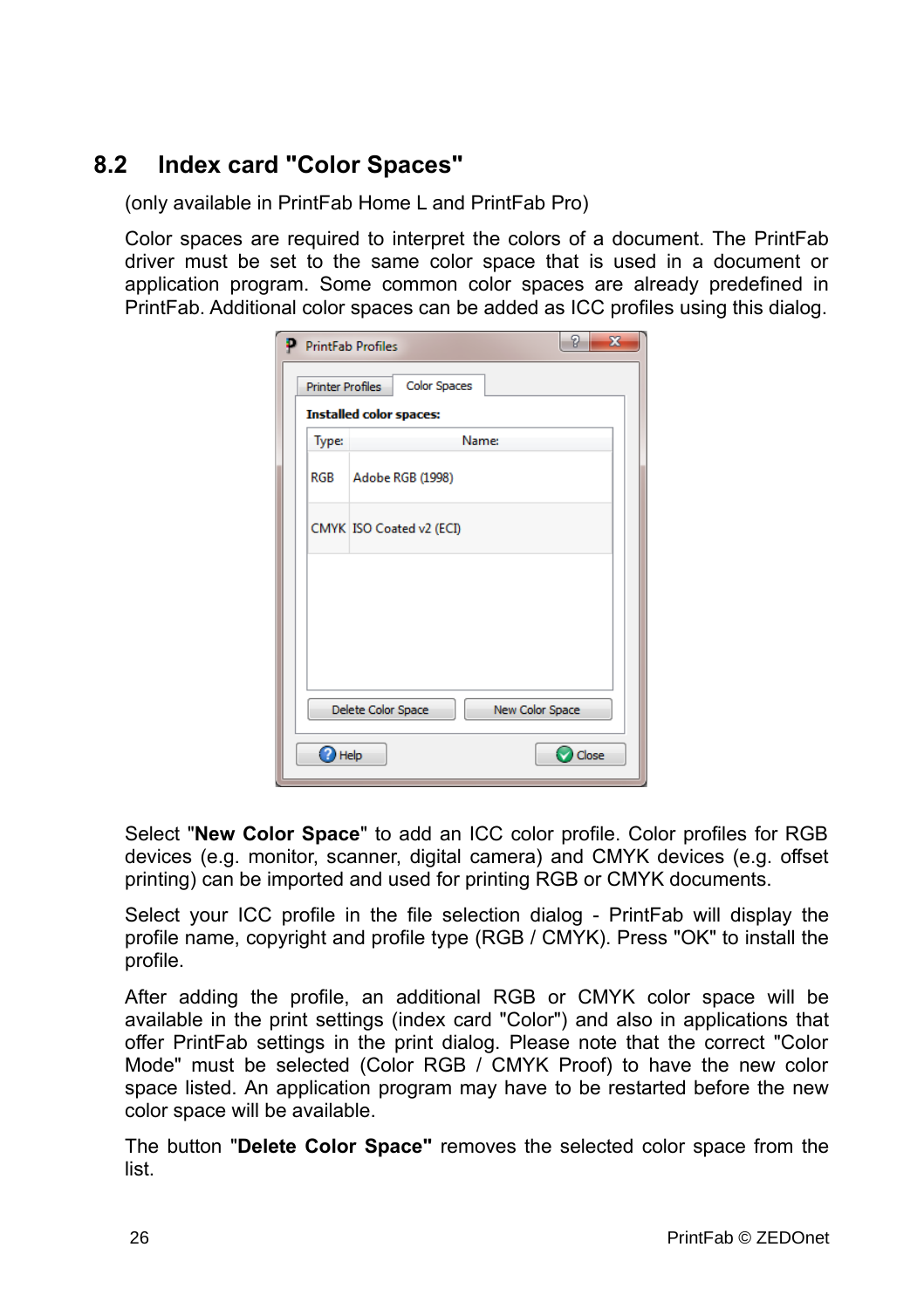## **8.3 Creating individual color profiles**

<span id="page-26-1"></span>Individual color profiles can either be created inexpensively by the ZEDOnet profile creation service, or by yourself if the necessary measurement equipment is available.

First create a new profile entry with appropriate settings (e.g. Paper class, print quality) in PrintFab's profile administration (as explained in section "[8.1 Index](#page-18-0) [card "Printer Profiles""](#page-18-0)).

Afer that print a "color chart" – a page that contains a large number of color patches that will be measured with a spectrophotometer later:

#### **a) Printing color charts for the ZEDOnet profile creation service**

The necessary color chart can be printed with the ["Print color chart"](#page-22-0) button in the "Profiles" dialog of the PrintFab control center.

#### **b) Printing color charts for creating ICC profiles with own measurement equipment**

If you have the necessary measurement equipment available, you can create your own profiles and use them with PrintFab. A detailed description can be found in the next chapter.

## **8.4 Creating ICC color profiles with a spectrophotometer**

<span id="page-26-0"></span>If you have access to a spectrophotometer (e.g. EyeOne, ColorMunki, Spyder) and color profiling software, you can create your own color profiles for PrintFab. The following steps are necessary:

#### **Creating a new profile entry in PrintFab**

Open the PrintFab Control Center, dialog "Profiles", tab "Printer profiles". Add a new profile entry with the button "New Profile". Among others, the following settings must be made (the comple description can be found in chapter [8.1](#page-18-0) [Index card "Printer Profiles"\)](#page-18-0):

**Cartridge** - e.g. matte black or photo black

**Type of paper** - e.g. coated inkjet paper or (semi) glossy photo paper

**Print quality** - select a print resolution and quality

**Ink saturation limit** - limit ink amount, if necessary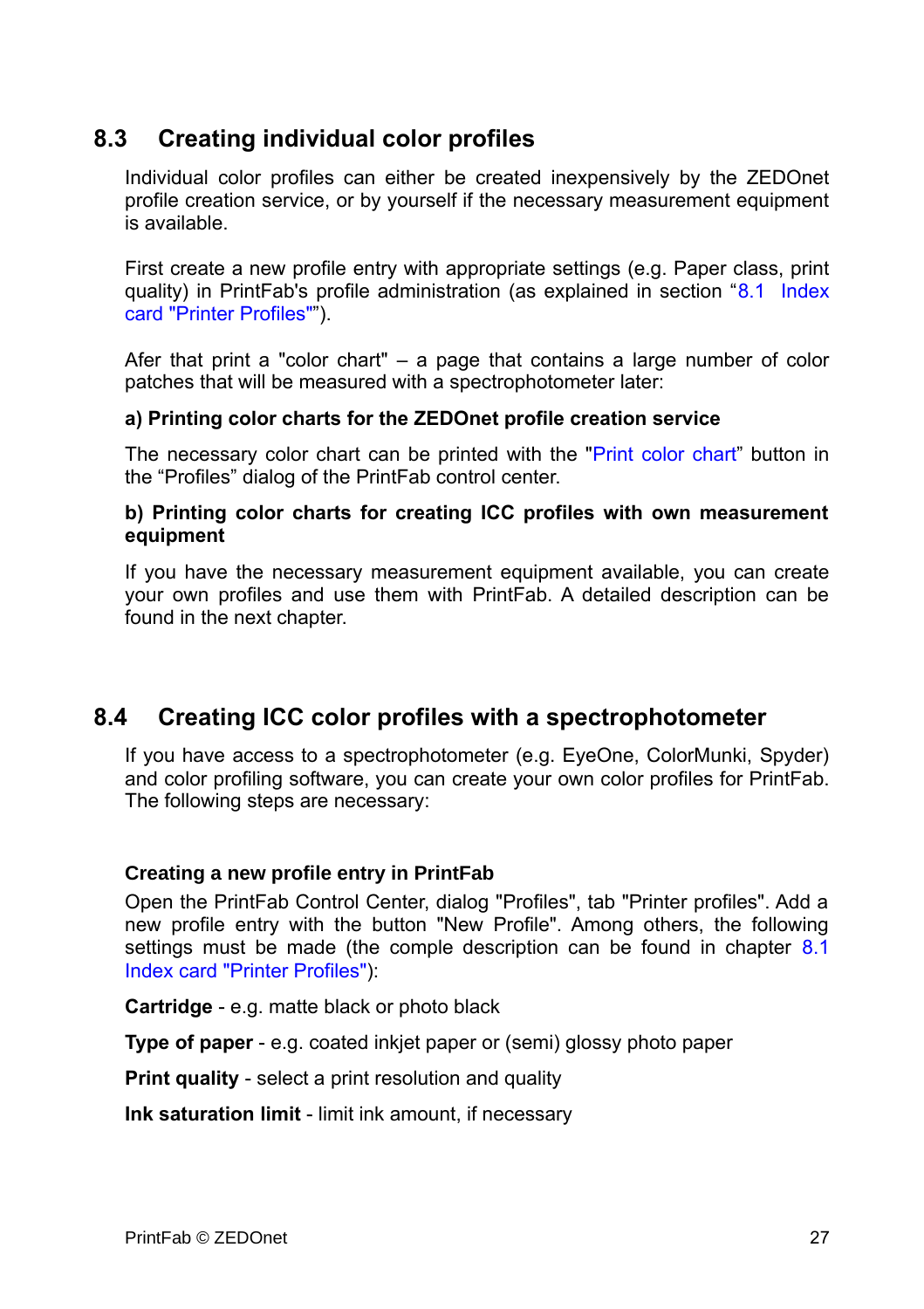On the next dialog page a "profile name" can be specified.

The new profile will be visible as an additional "Paper" in the printer driver settings dialog.

#### **Printing the profile color chart**

The next step is to print a profile color chart that is supplied with your profiling software. Depending on the software, RGB profiles and maybe also CMYK profiles can be created. Usually there are TIFF profile color chart files or an option to export a chart file or to print the color chart directly. The section "Differences between RGB and CMYK profiles" further below explains which profile type is suitable for which purpose.

To print the profile color chart, you need a photo editing or printing program that can print without color management. For CMYK charts, the software must also support CMYK printing, e.g. Photoshop oder CorelPhotoPaint (the "Adobe Color Print Utility" can be used only for RGB charts).

#### **Settings in the Photoshop print dialog**

Select "Photoshop Manages Colors". As "Printer Profile", choose "Working RGB" or "Working CMYK" - this means that Photoshop doesn't perform printer color management. Photoshop may show a color management warning which can be ignored.

#### **PrintFab driver settings dialog**

#### **Tab "Main":**

**Paper** - select the profile entry that you just added (at the end of the list)

#### **Tab "Color":**

**Color Mode** - select "Color (RGB)" or "CMYK Proof" depending on the profile chart type

**Intent** - "No correction"

#### **Creating the ICC profile**

The printed chart will now be measured with the spectrophotometer and an ICC profile will be created - follow the instructions of your color profile creation software.

#### **Using the profile**

The resulting ICC profile can be used either in PrintFab (recommended) or in an application software that supports ICC profiles. It is important that color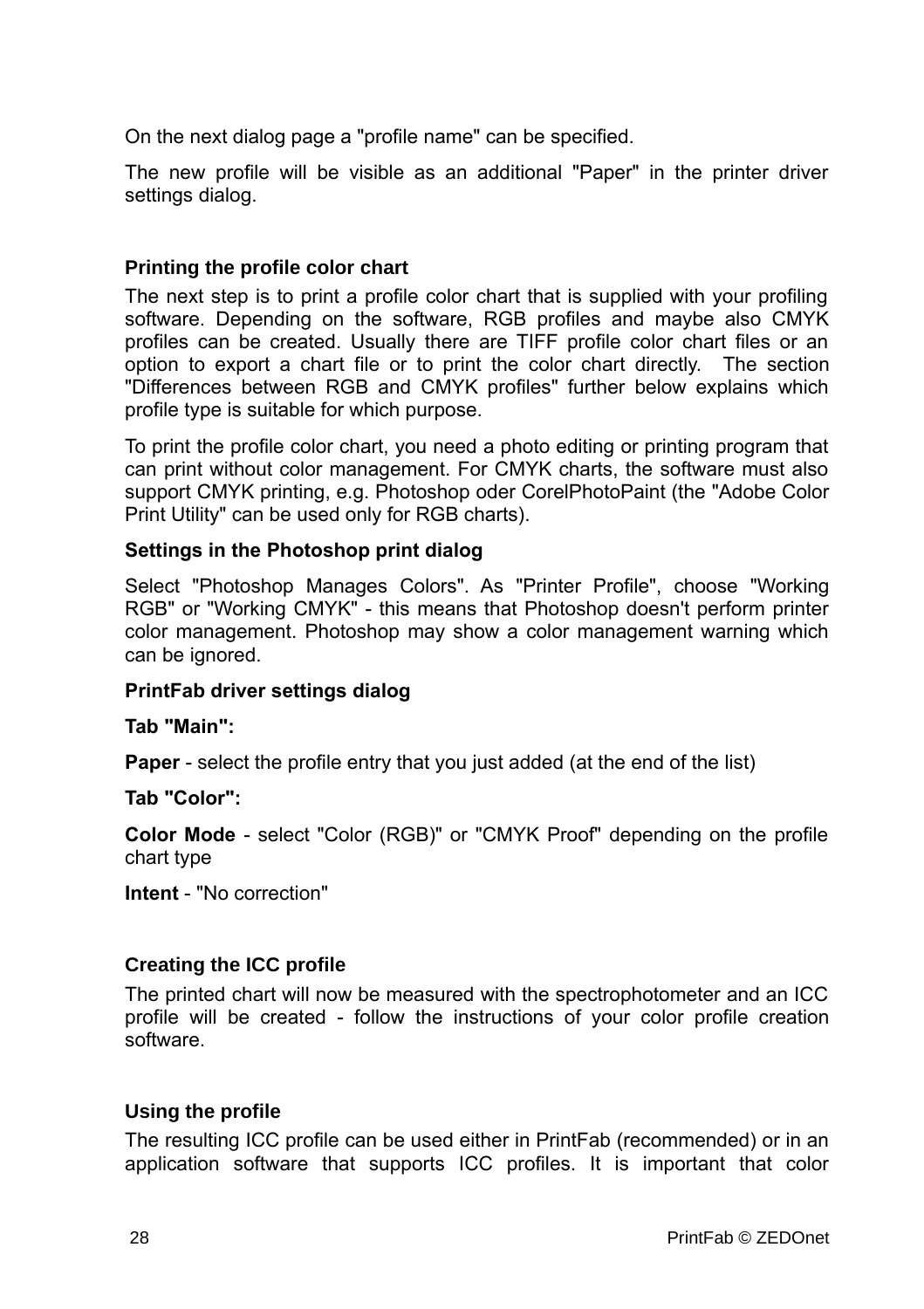management is done either in the PrintFab driver or in the application software otherwise the profile will be applied twice and colors will be wrong.

We will explain the two color management methods for the software Photoshop.

#### **Color management in PrintFab (recommended)**

Import the ICC profile in the "Profiles" dialog of PrintFab Control Center, (tab "Printer profiles" -> button "Import color data").

In the Photoshop print dialog, select "Photoshop Manages Colors". As "Printer Profile", choose the document profile - this means that Photoshop doesn't perform printer color management. Photoshop may show a color management warning which can be ignored.

In the PrintFab driver settings, make the following settings:

#### **Tab "Main":**

**Paper** - select the profile entry that you added

**Tab "Color":**

**Color Mode** - select "Color (RGB)" or "CMYK Proof" depending on the *document* type

**Intent** - e.g. "Perception" or "Perception Photo" for RGB photo printing, "Colorimetric relative" for CMYK proof printing

**Color Space** - select the color space of the *document* to be printed, e.g. "sRGB" or "ISO Coated"

Please note that some features like printer color simulation in PrintFab Preview and "ink save mode" can be used only when color management is done by PrintFab.

#### **Color management in Photoshop**

Add the ICC profile to the Windows color profiles folder (usually done by the profiling software).

In the Photoshop print dialog, select "PhotoShop manages colors" and "Printer profile"=<the icc profile you created>

In the PrintFab driver settings, use the same settings as when printing the ICC profile chart:

#### **Tab "Main":**

**Paper** - select the profile entry that you added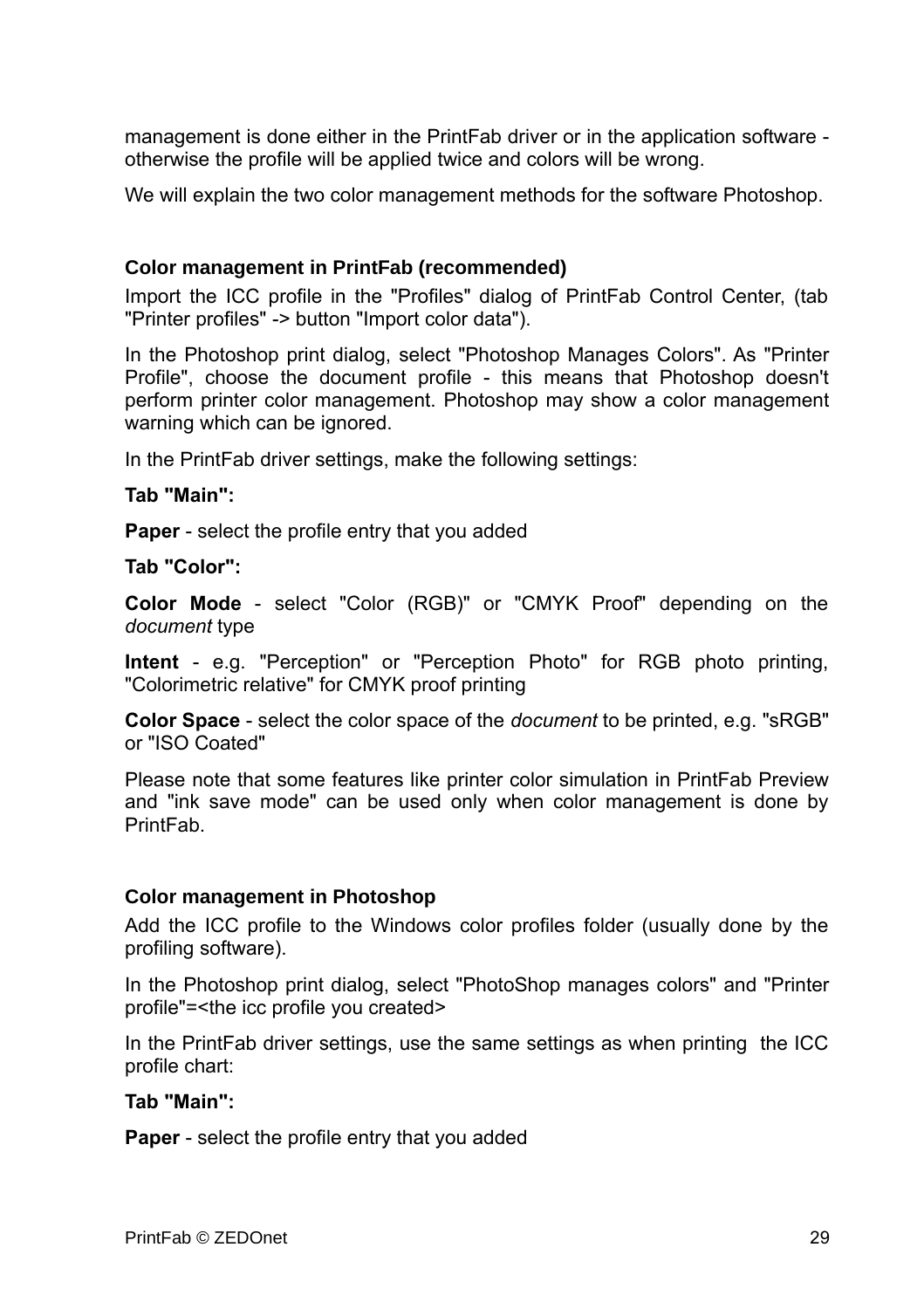#### **Tab "Color":**

**Color Mode** - "Color (RGB)" or "CMYK Proof" depending on the profile chart type

**Intent** - "No correction"

#### **Differences between RGB and CMYK profiles**

Depending on the profile creation software, you can create RGB and/or CMYK profiles. Both types of profiles can be used for printing correct colors with RGB **and** CMYK documents. PrintFab calculates the necessary conversion automatically.

Each profile type has its pros and cons:

- RGB profiles need less color patches than CMYK profiles for achieving the same color accuracy. If your profile creation software only offers CMYK color charts with less than 500 patches, prefer printing an RGB chart.
- Only with CMYK profiles the generation of black can be determined by your profile creation software. With RGB profiles, PrintFab always uses its standard way of generating black.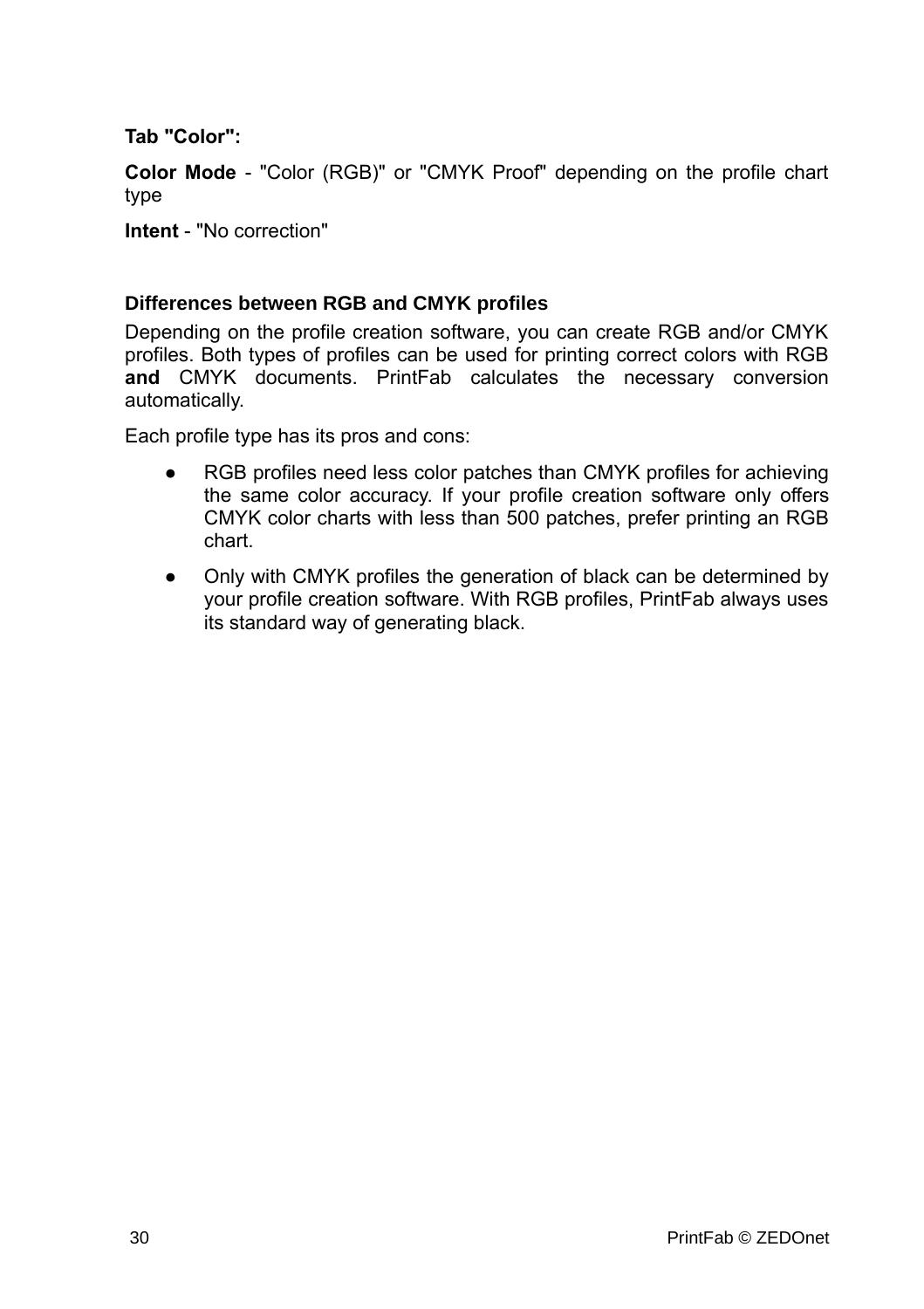## <span id="page-30-1"></span>**9. Print dialog settings of PrintFab**

In almost all applications a printout is started with the menu option "Print…" (located in the "File" menu). In the print dialog select your PrintFab driver and press the "settings" button to open the detailed printer driver settings. The settings are split into submenus on several index cards:

## <span id="page-30-0"></span>9.1 Index card "Main"

| $\mathbf{x}$<br>(Fig. Epson_StylusPhotoR3000 (PrintFab) Printing Preferences   |                                                       |  |  |  |  |
|--------------------------------------------------------------------------------|-------------------------------------------------------|--|--|--|--|
| Main<br>Color<br>Correction<br>Consumption<br>Ink Ctrl<br>Layout  <br>Optionen |                                                       |  |  |  |  |
| Paper                                                                          |                                                       |  |  |  |  |
| Pagesize:                                                                      | <b>A4</b><br>borderless<br>▼<br>$(210 \times 297$ mm) |  |  |  |  |
|                                                                                |                                                       |  |  |  |  |
|                                                                                | Feed: Automatic Feed<br>Front<br>Tray:<br>▼<br>▼      |  |  |  |  |
| <b>Print Mode</b>                                                              |                                                       |  |  |  |  |
|                                                                                | Quality: 2 - 720dpi<br>Mode: Photo Black              |  |  |  |  |
| Paper:                                                                         | Plain paper                                           |  |  |  |  |
|                                                                                | min<br>max                                            |  |  |  |  |
| <b>Brightness</b>                                                              | 100%<br><b>Contract</b>                               |  |  |  |  |
| Contrast                                                                       | 100%<br>$\mathbb{R}^2$                                |  |  |  |  |
| Intensity                                                                      | $\mathbb{R}^n$<br>the contract of the con-<br>100%    |  |  |  |  |
|                                                                                | PrintFab License: PrintFab Pro, 1 user - Max Muster   |  |  |  |  |
|                                                                                | Print Preview / Layout Editor:<br>$\sqrt{ }$ activate |  |  |  |  |
|                                                                                | OK<br>Cancel<br>Apply                                 |  |  |  |  |

The most frequently used settings can be found on this index card.

## **Pagesize**

The paper size, e.g. Letter, A4, etc.

- Page sizes of photo papers are sometimes identified by their measurement in inches (e.g.  $4x6'' = 10x15$  cm)
- Additional paper sizes can be added with the "Custom Page Size Editior" (see chapter ["7. Custom page size editor"](#page-14-0)).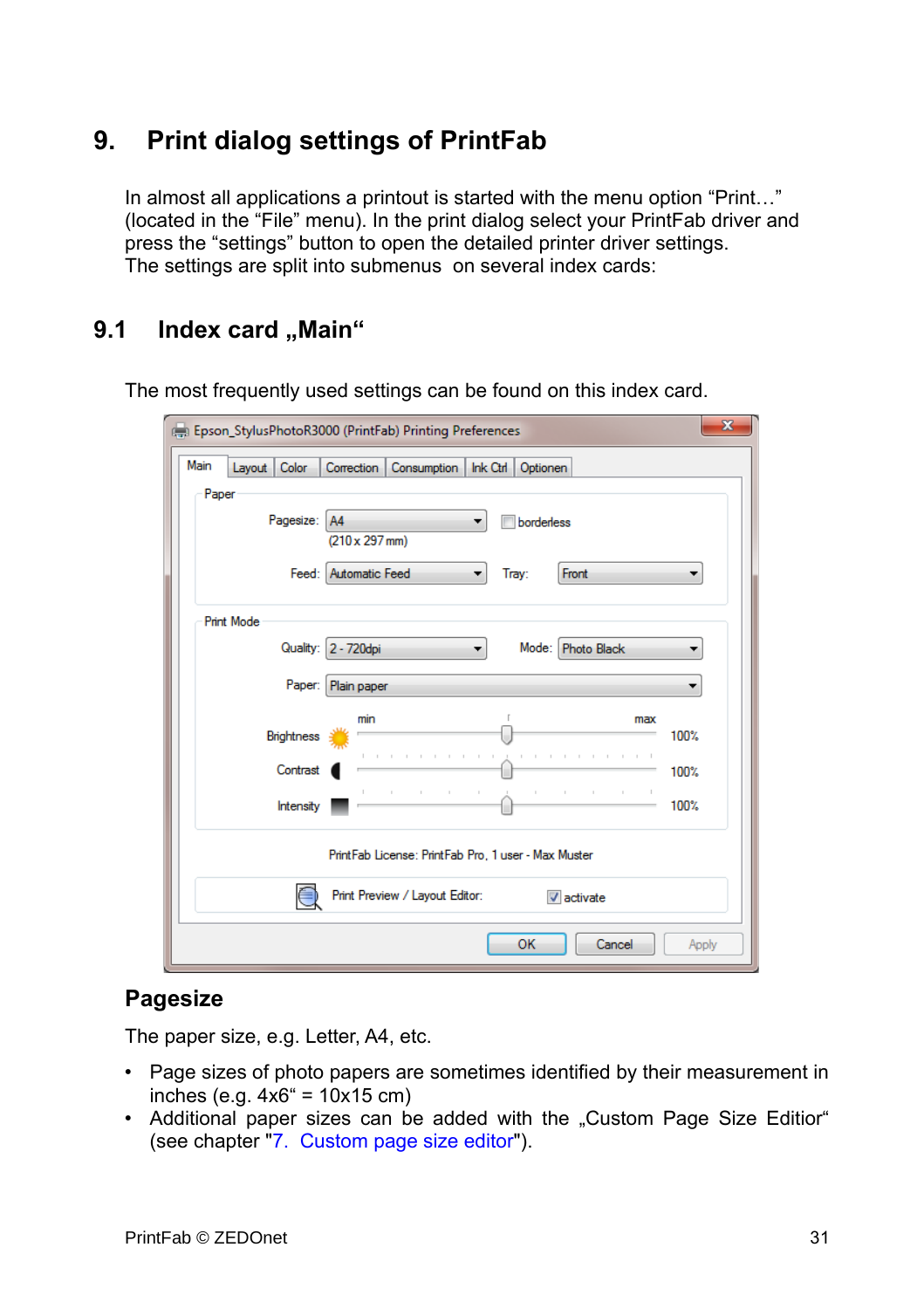#### **borderless**

This option is only available if borderless printing is possible with the selected page size.

#### **Notes:**

- Borderless printing is not supported by all printers
- When a custom page size is selected, the "borderless" option is not shown as the borderless mode is set in the custom page size editor.

#### **overlap**



When printing borderless the document is slightly enlarged in order to let it overlap the page borders a little bit. This ensures that even with minor mechanical deviations of the printer no white margins will be visible at any border.

The level of enlargement can be selected by the "overlap" slider. Position "min" means no enlargement at all.

**Hint**: If even in the "max" position there is still a white margin visible at one border, you can define a new borderless page size in the "Custom Page Size Editor" where you can edit printing position and enlargement individually.

#### **Feed**

The input feed (e.g. manual or automatic).

### **Tray**

The output tray (only for printers that support different output trays).

## **Quality**

Almost every printer offers several print modes. Generally, the higher the print quality the longer the printout will take. So you will probably choose a lower print quality for draft and test printouts and one of the highest qualities for the final printout.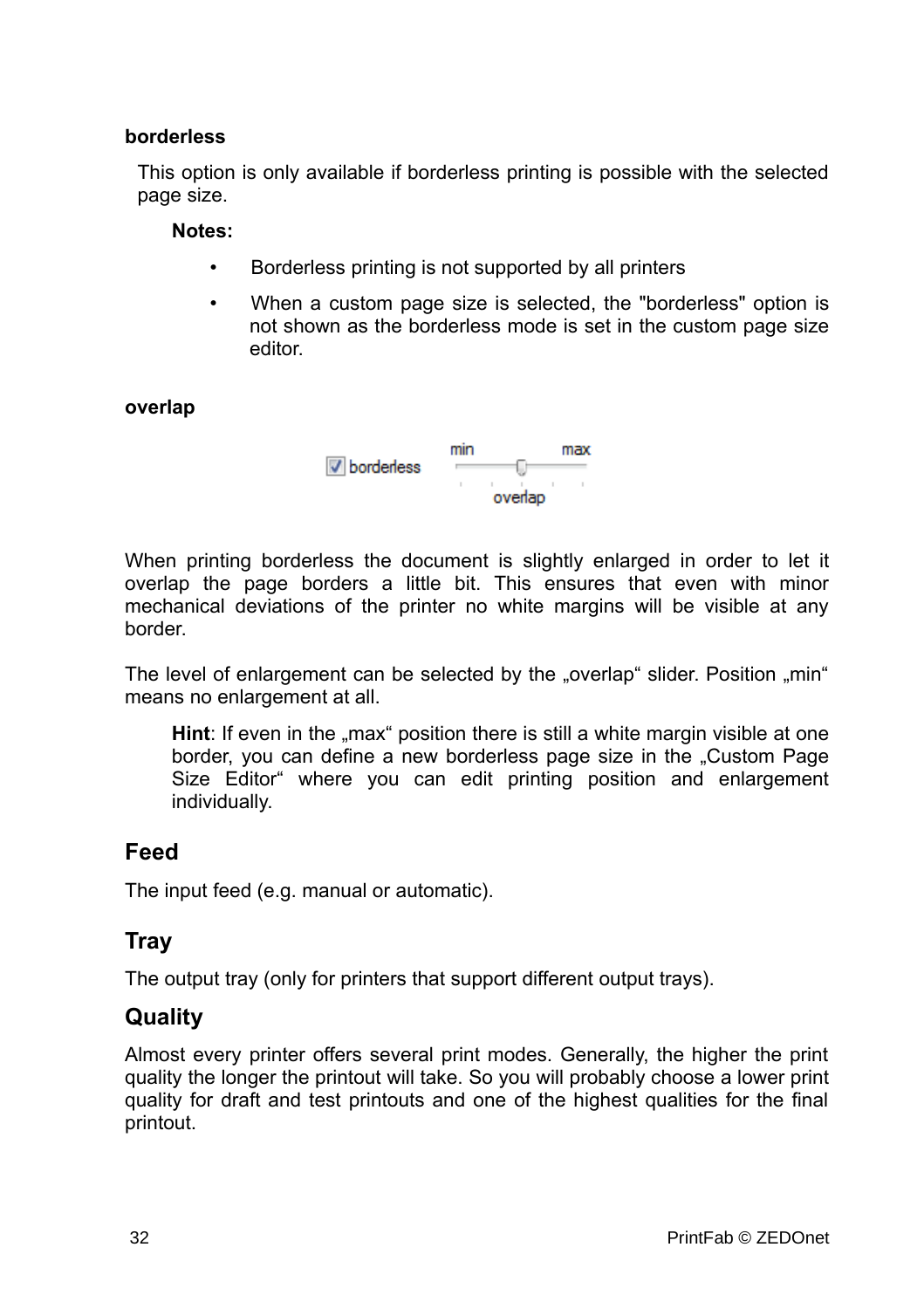## **Paper**

Specify the medium you want to print on (i.e. the type of paper or a different media type like transparency, printable CD, etc.). Internally, PrintFab chooses the appropriate color profile for this medium and adapts other printing parameters like printing speed, amount of ink, interleaving, etc.

To achieve a good color quality it is very important that you set the correct media type. As an alternative you can select a similar medium, e.g. "Inkjet Paper" for any matte coated inkjet paper or "Glossy" for any glossy or semi-glossy coated photo paper. But keep in mind that you can only obtain exact colors if the paper is supported directly.

#### **Adding new papers**

You can further improve the color quality – especially if your preferred paper is not supported directly – with an individual PrintFab color profile for your printer and your preferred paper by the ZEDOnet profile measuring service. Read more about individual color profiles in the description of the PrintFab printer profiles section ["8. Profiles - color profile administration"](#page-18-1).

## **Cartridge**

This setting is only available for certain printers to control printer specific options, e.g.

- black or color print head inserted in the printer
- 4-color printhead or 6-color photo printhead used
- matte black or photo black ink cartridge used
- gloss optimizer on or off
- normal or economy print mode

## **Brightness**

Use this slider to render the printout lighter or darker. The higher the value the brighter your printouts will get and vice versa.

**Note:** Only intermediate colors will be changed, black and white will remain unchanged - i.e. pure black will be printed as pure black, white as pure white. If you also want to brighten the black parts of a printout you can reduce the contrast with the control described next.

### **Contrast**

Use this slider to increase or decrease the contrast of your printout. With a decreased contrast white will stay unchanged, i.e. only dark colors will become brighter. With an increased contrast bright colors will become brighter and dark colors will become darker.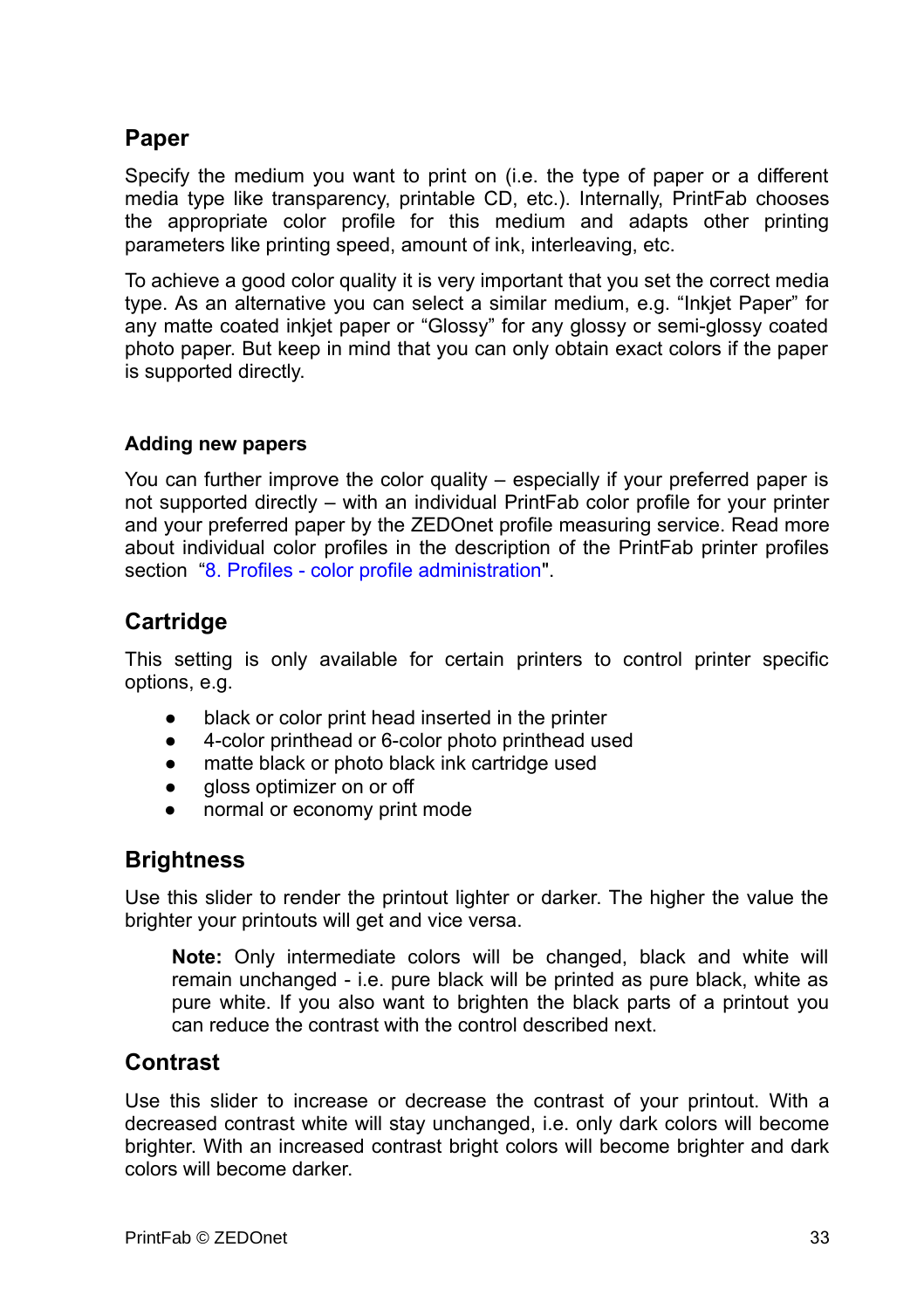### **Intensity**

Decreases the amount of applied ink. Hence the complete printout will become paler (move slider to ..low").

A lower saturation is good for printing test prints and in cases where too much ink is applied. You can easily save ink with this slider, however this will result in visibly paler printouts  $-$  to save ink without that impact, preferably use the  $\overline{\phantom{a}}$  ink control" sliders.

### **Print Preview / Layout Editor**

To activate the preview function, check the box "Print Preview". Before printing, PrintFab will display a preview window where you can confirm or abort the print job. With the integrated Layout Editor you can even modify the print job before it is sent to the printer. You can scale, crop and move contents, delete or add pages.

A description of the Layout Editor can be found in chapter ["10. Print Preview](#page-55-0) [with Layout Editor"](#page-55-0).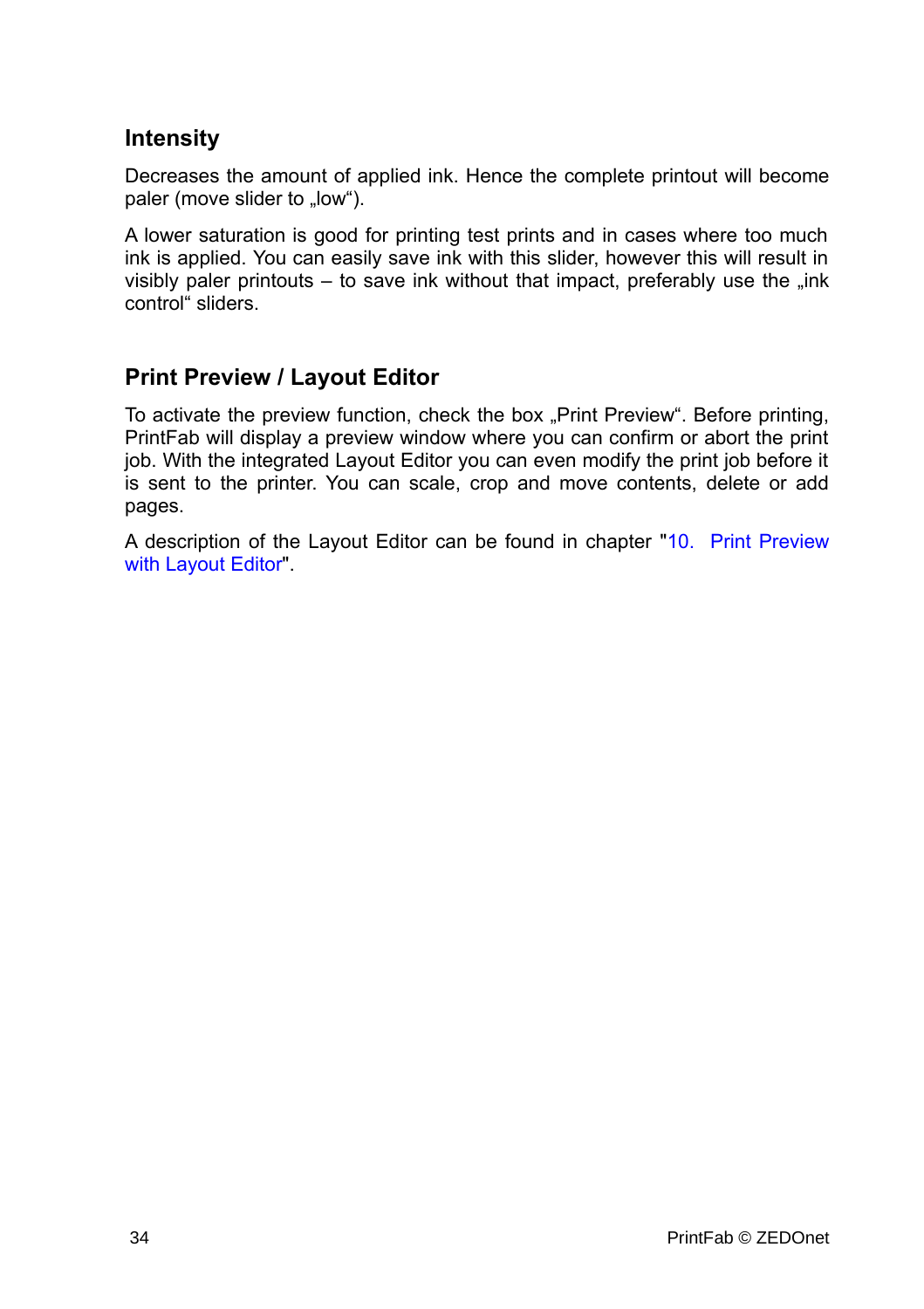## **9.2** Index card "Layout"

<span id="page-34-0"></span>Page orientation and duplex mode can be chosen here as well as page ordering (front to rear or rear to front), multiple pages per sheet (n-up) or brochure printing.

| (Fig. Epson_StylusPhotoR3000 (PrintFab) Printing Preferences | $\mathbf{x}$           |
|--------------------------------------------------------------|------------------------|
| Layout<br>Color<br>Correction   Consumption  <br>Main        | $lnk$ Ctrl<br>Optionen |
| Orientation:                                                 |                        |
| <b>X</b> Portrait<br>Print on Both Sides:                    |                        |
| h None                                                       |                        |
| Page Order:                                                  |                        |
| Front to Back<br>Page Format                                 |                        |
| <sup>O</sup> Pages per Sheet<br>1                            |                        |
| <b>Booklet</b>                                               |                        |
|                                                              |                        |
|                                                              |                        |
|                                                              |                        |
|                                                              |                        |
|                                                              |                        |
|                                                              |                        |
|                                                              | OK<br>Cancel<br>Apply  |

## **Duplex**

Activate "Duplex" mode if you want the printer to use both paper sides. You can choose between "portrait" and "landscape" format – depending on which side the pages should be turned over later.

Note: the duplex setting is only available for printers that support automatic duplexing. A manual duplex mode is currently not offered by PrintFab.

## **Copies**

If you need several copies, enter the desired number of printouts ("1" means no copies).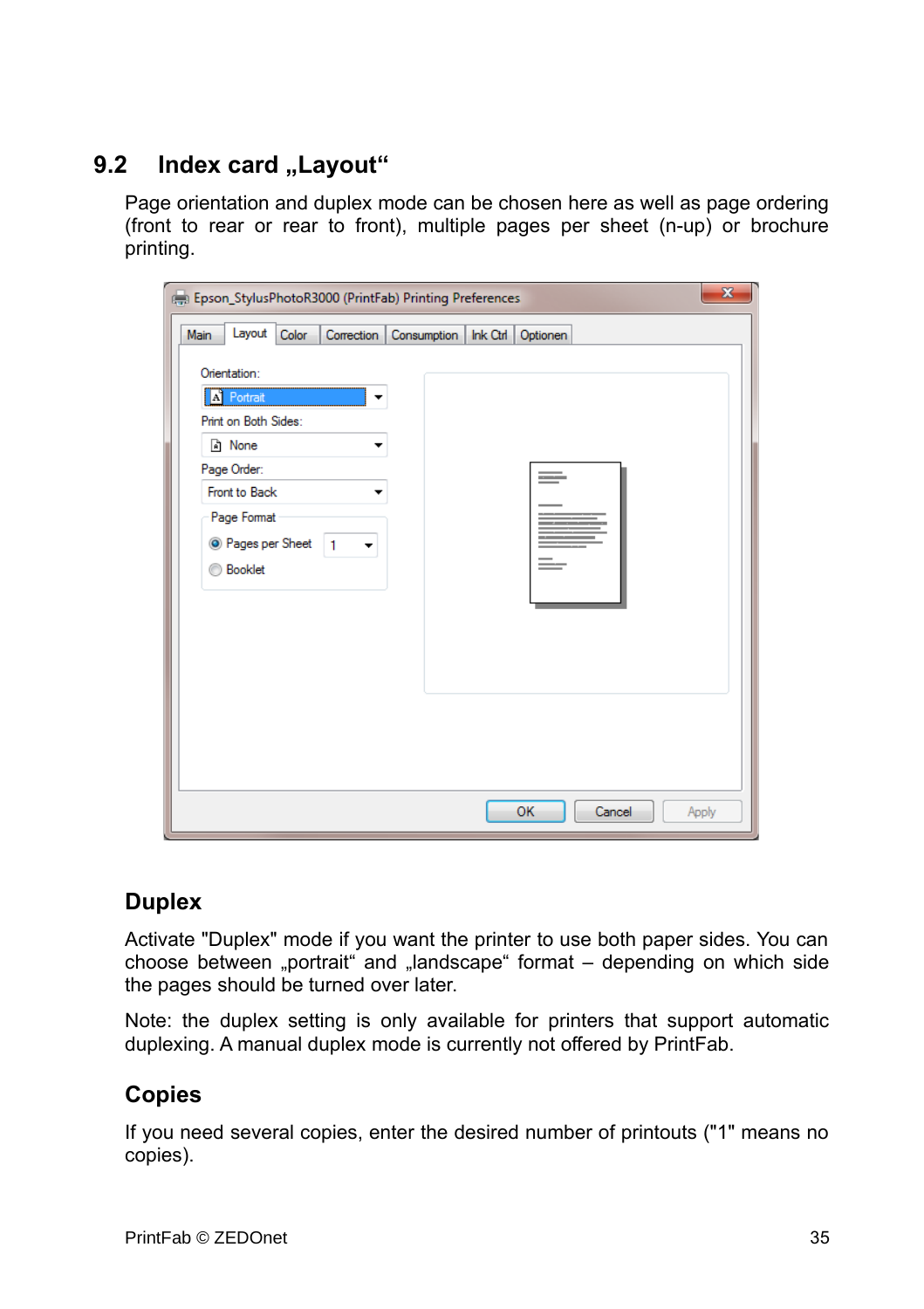## **Pages On Sheet**

With this function you can print several scaled down pages on one sheet of paper.

- **1** one page per sheet (default)
- **2** print two pages on one sheet; the printout is rotated by 90 degrees
- **4**  print four pages on one sheet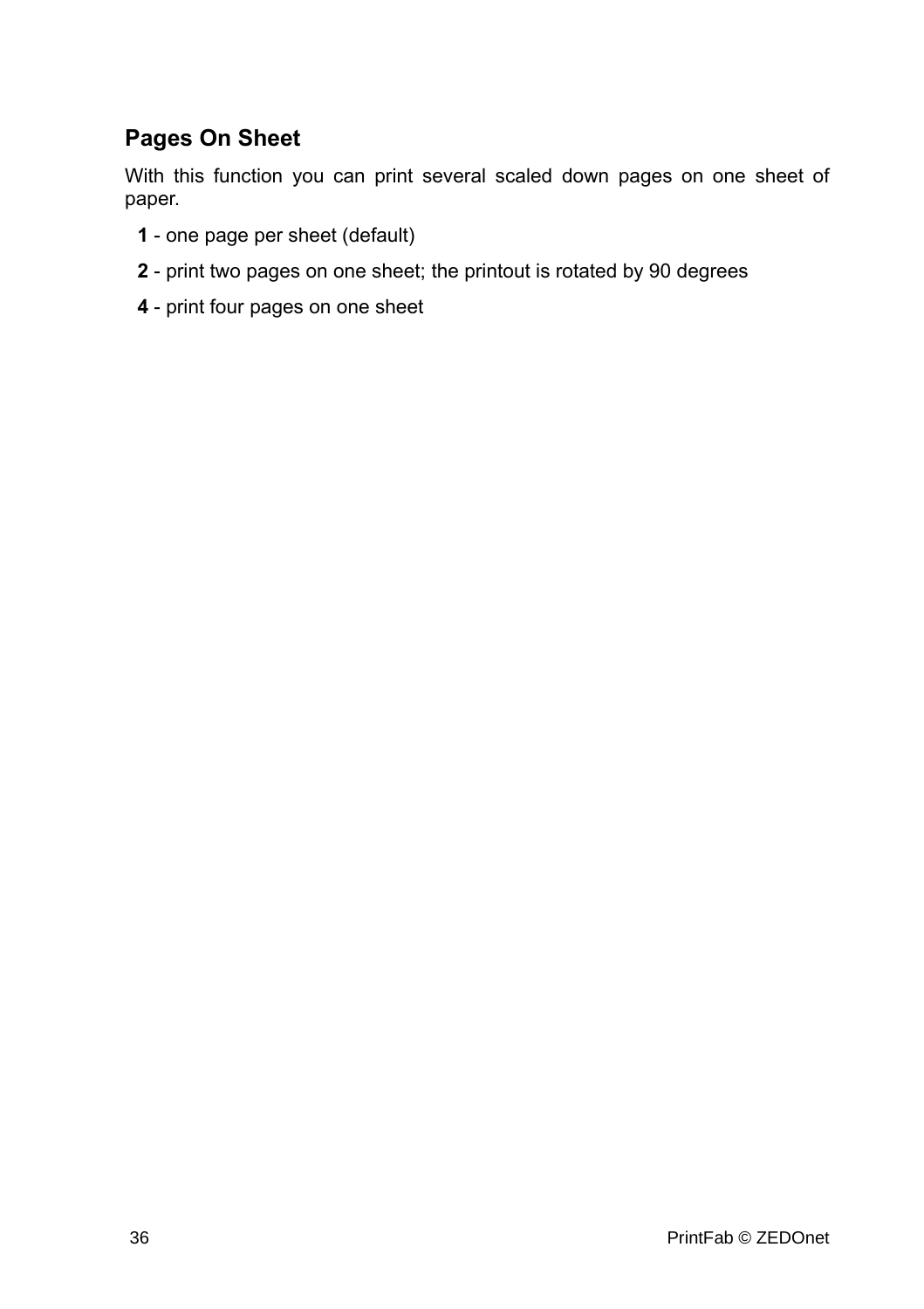## 9.3 Index card ..Color"

<span id="page-36-0"></span>

## **Color Mode**

Specifies whether the printout is done in grayscale or in color. You can choose between the following options:

#### **Grayscale**

For printing grayscale documents with photos use this setting as the dithering quality is better than in the "grayscale fast" mode. Only black ink is used. The calculation of print jobs takes longer than in the "fast" grayscale mode.

#### **Grayscale Fast** – default setting for B/W printers

This mode produces fast printouts without colors at a medium dithering quality. Use this mode with fast printers when printing larger documents.

#### **Gray Photo**

Recommended setting for high-quality black & white photos. Brighter shades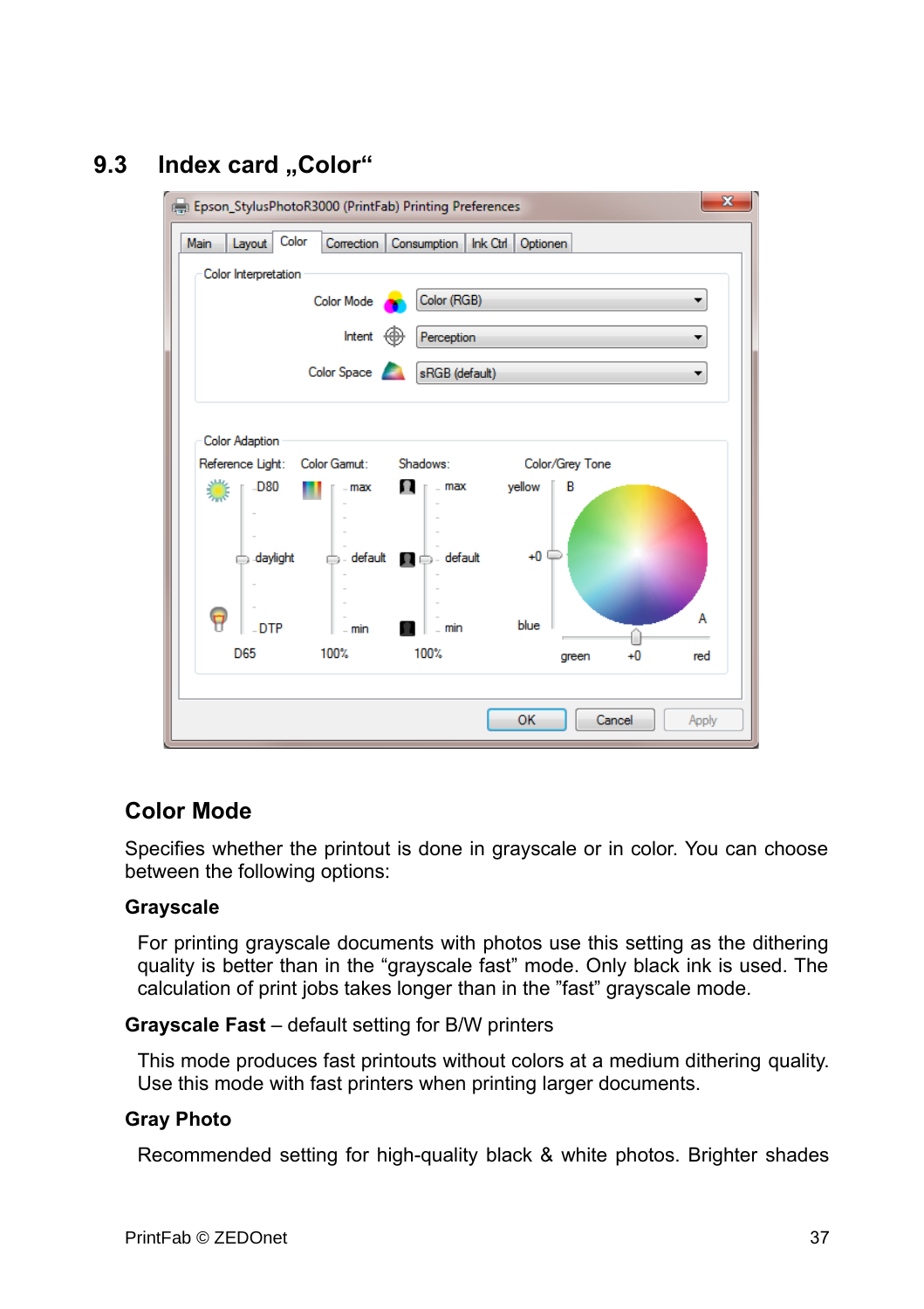of gray are printed by mixing primay colors, thus looking less grainy. On some printers also grey photo ink is used. This is the only "Gray" mode where "Color / Grey Tone" settings take effect (e.g. to achieve a sepia color balance).

#### **Color - RGB – default setting for color printers**

This is the correct setting for printing most documents or photos in color. PrintFab assumes that the colors of your document belong to an RGB color space (which you can specify with the "Color Space" control).

#### **Note for professionals:**

Documents that are already separated into the four standard colors "CMYK" for pre-press must be printed in "CMYK Proof" mode described below. This ensures that the colors will be processed correctly. PrintFab cannot detect the color mode (CMYK or RGB) automatically. If you get major color deviations the reason may be that RGB mode was used with CMYK data.

#### **Special color modes of "PrintFab Pro"**

PrintFab Pro offers two additional color modes for printing "proofs" in prepress production. These color modes are designed especially for printing PDF- and Postscript documents based on the CMYK color model.

#### **CMYK Proof** – only PrintFab Pro

#### **CMYK Proof (Mix Black)** – only PrintFab Pro

In "CMYK Proof" mode the black ("K") color channel of the document is printed using black ink. Thus colors can reproduced more exactly.

In "CMYK Proof (Mix Black)" mode lighter shades of gray are printed by mixing primay colors. Thus shades of gray are looking less grainy.

When using CMYK color mode specify the CMYK color space with the "Color Space" control. PrintFab cannot detect the color mode automatically.

**Hint**: If you get major color deviations, the reason may be that inappropriately CMYK-Proof mode was used with RGB data.

### **Intent (Rendering intent)**

As the color spaces of your computer display and your printer are different (printers normally cannot reproduce as luminous colors as displays can) an exact reproduction of all colors is not possible. Therefore you need to find a compromise. It is up to you to decide how the colors of your document shall be transferred into printable colors. With some printer drivers not all rendering intents are available as they are not yet provided with new PrintFab color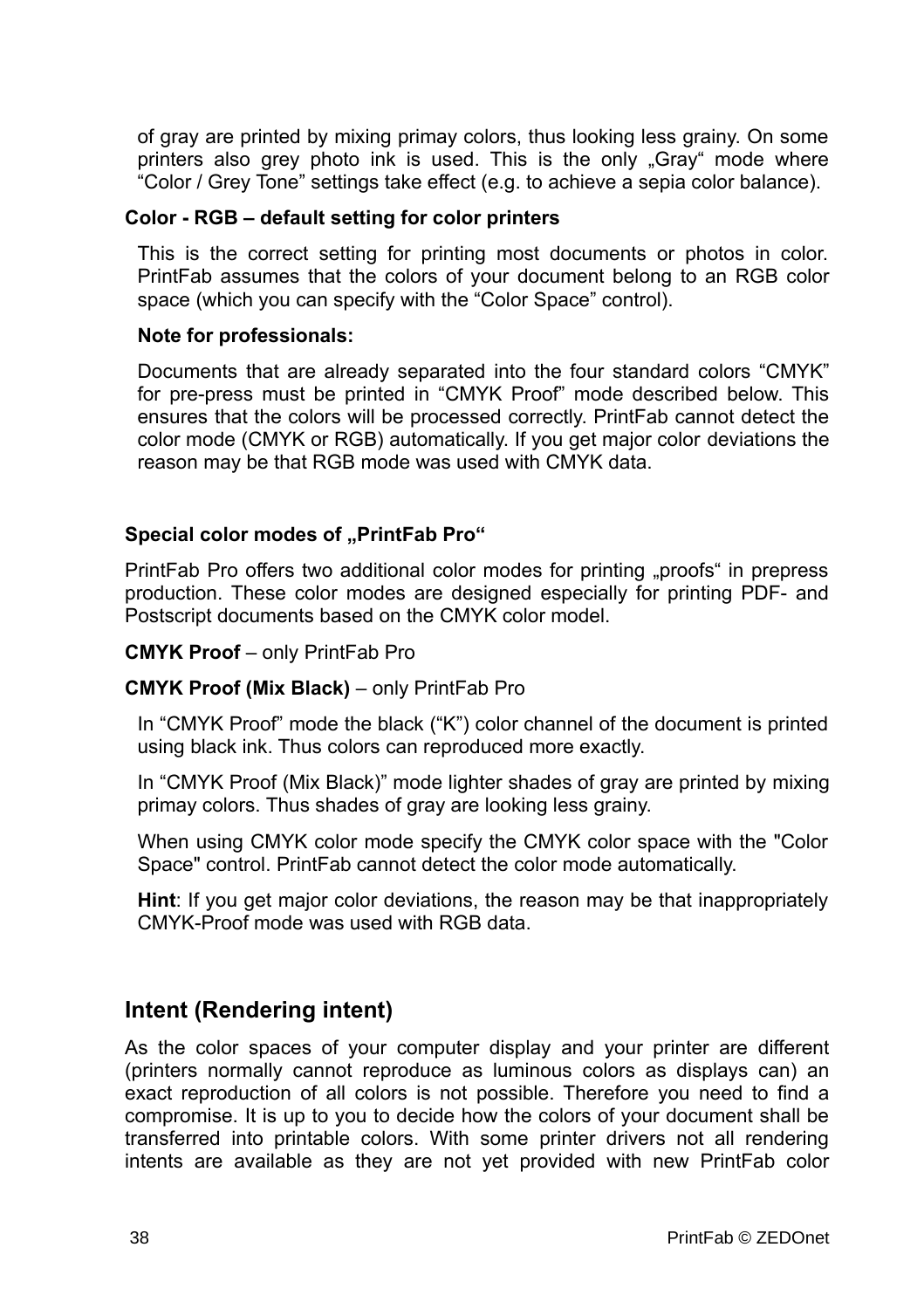profiles. If there are no PrintFab profiles available for your printer you can generate an individual color profile - see chapter ["8. Profiles - color profile](#page-18-1) [administration"](#page-18-1).

The following rendering intents are available:

#### **Perception** – Standard setting

The color space of the document is reduced to fit into the printer's color space. All colors are shifted homogeneously in a way that the overall perception of the image colors will not be changed. As it is mostly the very intense colors that cannot be printed, color saturation and contrast will have to be reduced slightly. Thus the color balance of the printout will be correct.

#### **Perception Photo** – optimized for photographs

The color reproduction is optimized for digital photos. Contrast and color saturation are reduced as little as possible to achieve vivid and brilliant colors. As a consequence some details may be lost in very dark or very saturated parts of the image.

#### **Perception Inksave -** optimized for low ink consumption

Color reproduction is also optimized for digital photos, but some additional steps taken to reduce ink consumption. Ink consumption is decreased only to a certain extent to keep the image quality as high as possible. Additionally all colors are reproduced a bit "cooler" to save yellow ink and very intense colors are printed a bit less saturated.

With this setting you save on average about 20%-35% of ink without a noticeable loss in print quality. (even in comparison with the original printer driver of the printer manufacturer).

#### **Saturation**

The color reproduction is optimized for diagrams and charts but not suitable for digital images. The printer driver tries to achieve very luminous colors.

#### **Colorimetric Absolute** (PrintFab Pro only)

This setting is designed especially for printing CMYK documents in prepress production. All colors that can be printed will be reproduced exactly. However colors that cannot be printed must be reduced in saturation. Depending on the paper used, details could be lost - especially in darker or very luminous parts of the image.

When printing standard RGB documents with this intent, only a small part of the colors can be reproduced exactly (RGB color spaces are bigger than CMYK spaces and especially many dark colors cannot be reproduced exactly). Thus this intent is not useful for printing RGB documents; RGB pictures appear too dark in this mode.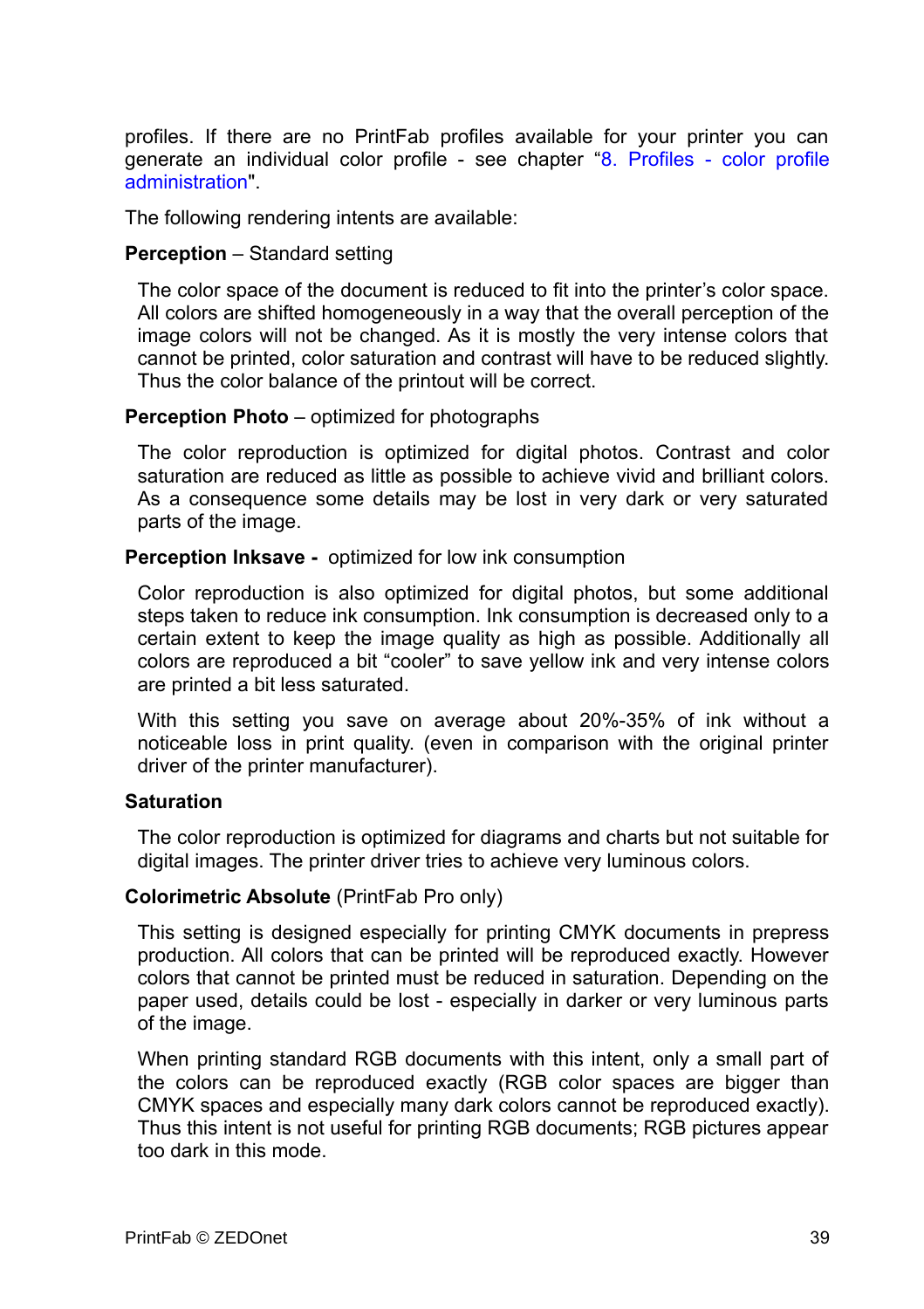#### **Colorimetric Relative** (PrintFab Pro only)

Same as above but additionally the white point of the document is adapted to the white point of the chosen paper. This intent should be used when printing with the "CMYK-Proof" mode (see below).

#### **Colorimetric Relative** (PrintFab Pro only)

Same as "Colorimetric Relative" but additionally the black point of the document is adapted to the deepest black the printer can print of the chosen paper. This intent can be used when printing with the "CMYK-Proof" mode on paper that cannot reproduce deep blacks.

#### **No Correction** (for printing color charts)

Color management is switched off, printed colors will not match document colors. This setting should only be chosen to print a profile chart when creating an ICC profile.

#### **Color Space** (color profile of document)

This control specifies how the colors of a document will be interpreted. There exist different RGB and CMYK color spaces. Thus, to correctly interpret RGB or CMYK values PrintFab needs to know to which color space they belong. There are different RGB and CMYK color models as they are referring to certain displays (RGB) or press colors (CMYK).

The following color models are available in PrintFab – additional profiles can be added with the PrintFab Toolbox:

### **RGB-Profiles**

#### **sRGB (default setting for mode "Color")**

This is the most common RGB color space for digital photos on PCs and for digital cameras. (Gamma value approx. 2.2)

#### **Apple RGB**

This color space is used with most Apple Macintosh computer displays. (Gamma value approx. 1.8 -> Pictures will be printed brighter than with sRGB)

If your documents are printed too dark with "sRGB" choose "AppleRGB".

Additional RGB color spaces can be added with the color profile administration menu by loading the appropriate ICC color profile (see chapter ["8. Profiles](#page-18-1)  [color profile administration"](#page-18-1).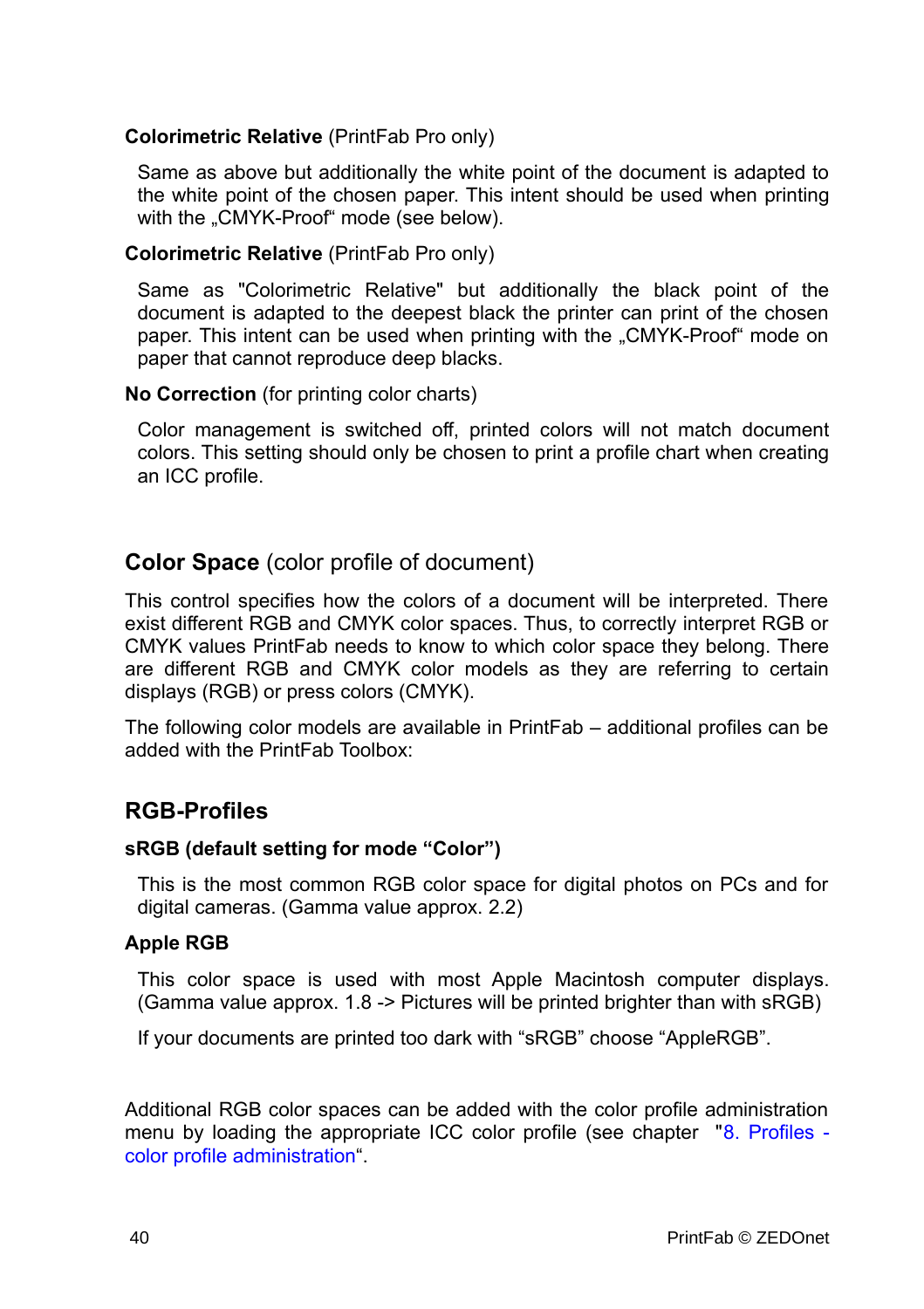## **CMYK-profiles**

(only PrintFab Pro – available when printing documents in CMYK color mode)

The first three profiles are "generic" profiles, which approximately reproduce the colors of printing presses of the corresponding region.

Additional ICC-profiles can be added with the color profile admistration (e.g. a color profile provided by a printing house)

**EURO** (default setting in color mode "CMYK Proof")

color space compatible to the European standard for offset printing

#### **USA**

color space compatible to the American standard for offset printing

#### **JAPAN**

color space compatible to the Japanese standard for offset printing

#### **ISO Coated v2 (ECI)**

European standard profile for offset printing - included with the kind permission of ECI, the European Color Initiative. The most current version and additional profiles are available on the web site www.eci.org.

This profile is a common standard in offset printing.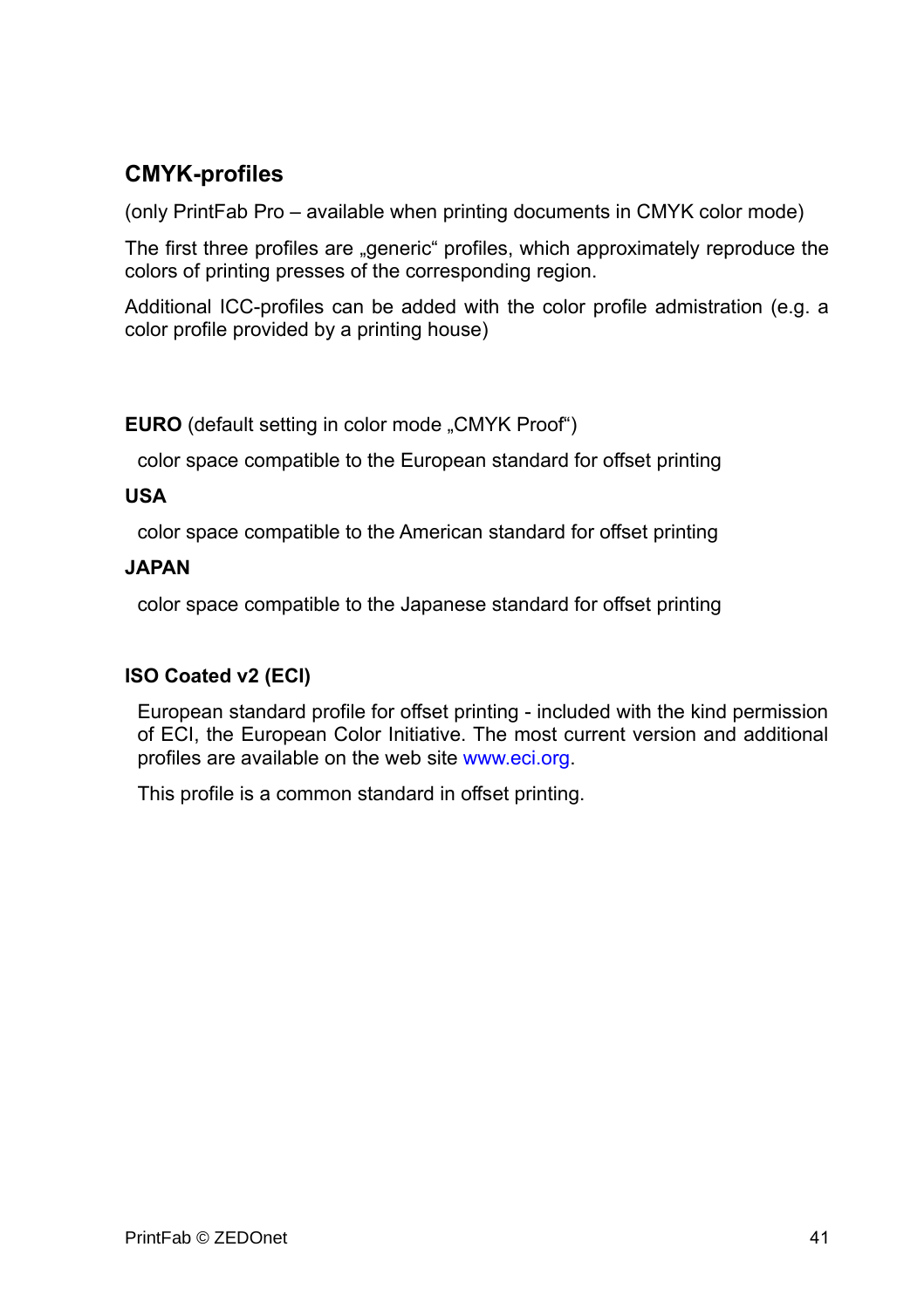## **Reference Light**

Choose for which illumination the colors of your printouts shall be optimized.

#### **Technical background:**

Colors look different when illuminated with different lighting, an effect that is also known as color metamerism. The red colors of a photo look more intense when viewed in artificial lighting (e.g. a desk lamp) than when viewed in daylight. That's why a photo may look correct in artificial light but pale when viewed in daylight - or vice versa, a picture that looks good in daylight may look reddish when viewed with a desk lamp. The intensity of this effect depends very much on the ink and is therefore not relevant for some printers.

This is also important for prepress simulation (proofing). Printouts with different printer models (and hence with different inks) can be nearly identical only at a certain type of illumination.

The illumination is specified by the color temperature. The settings range between D50 (good artificial light) and D80 (bluish daylight). The average daylight corresponds to D65.

Light with 5000K color temperature (D50) is the reference illumination for prepress.

When printing digital photos better results are normally achieved with reference lighting set to D65 to D80 (warmer skin colors, prevention of blue color tones turning purple).

With ICC color profiles only measurement data for D50 light are available. If a different illumination is chosen an approximation will be used (chromatic adaption formula).

## **Color Saturation**

Change the color intensity with this slider:

Higher intensity => more vivid colors

lower intensity => less vivid colors

This setting is not effective with the rendering intents "Colorimetric Absolute" and "Colorimetric Relative" as these intents exclude any color space modification.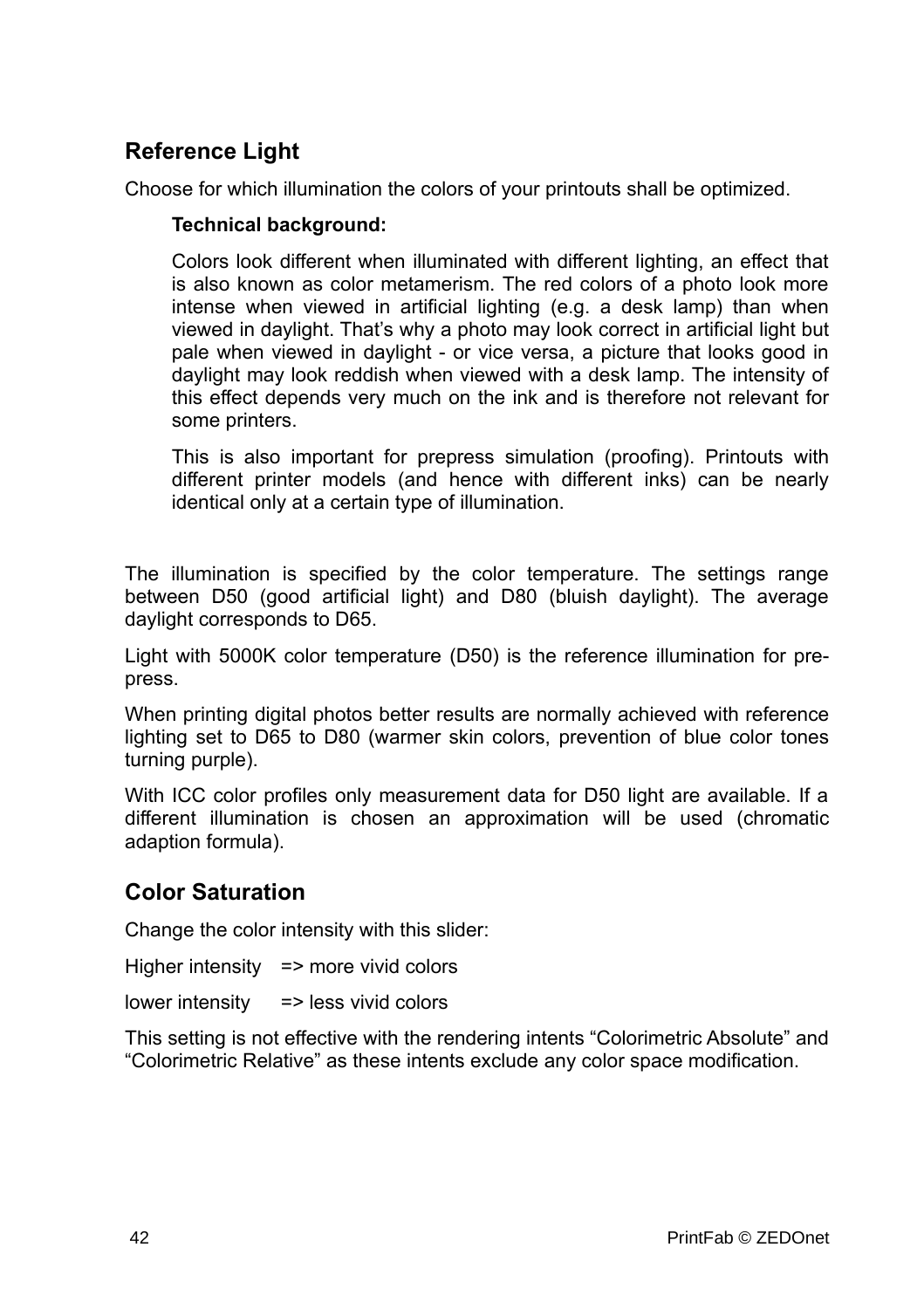## **Shadows (reproduction of dark colors)**

Here you can adjust the reproduction of shadow details in photos. Distinction of shadow details in printed documents is often only possible with good lighting. Increasing "Shadows" will cause dark colors to be printed brighter, thus increasing contrast in dark areas. Reducing "Shadows" will do the opposite. Brighter colors are not affected.

## **Color / Grey Tone**

Use this control to change the color or gray balance. This setting relates to the CIELab color system which describes a color by three components:

- $L =$  Brightness:  $0 =$  black ... 100 = white
- $A =$  color component 1: negative  $=$  green, positive  $=$  red
- $B =$  color component 2: negative  $=$  blue, positive  $=$  vellow

With the slider ..A" the color balance can be turned more greenish (negative values) or more reddish (positive values). Comparably the slider "B" turns the color tuning more bluish (negative values) or yellowish (positive values).

The "Color/Grey Tone" setting is disabled when printing with the rendering intents "Colorimetric Absolut" or "Colorimetric Relative".

#### **Note:**

Tuning the color balance slightly bluish (e.g.  $B = -5$ ) does not only comply with our viewing habits (e.g. most types of paper have bluish optical brighteners) but as a side effect also reduces ink consumption (yellow is the color consumed most when printing photos). This may be a reason why many manufacturer's printer drivers print slightly bluish.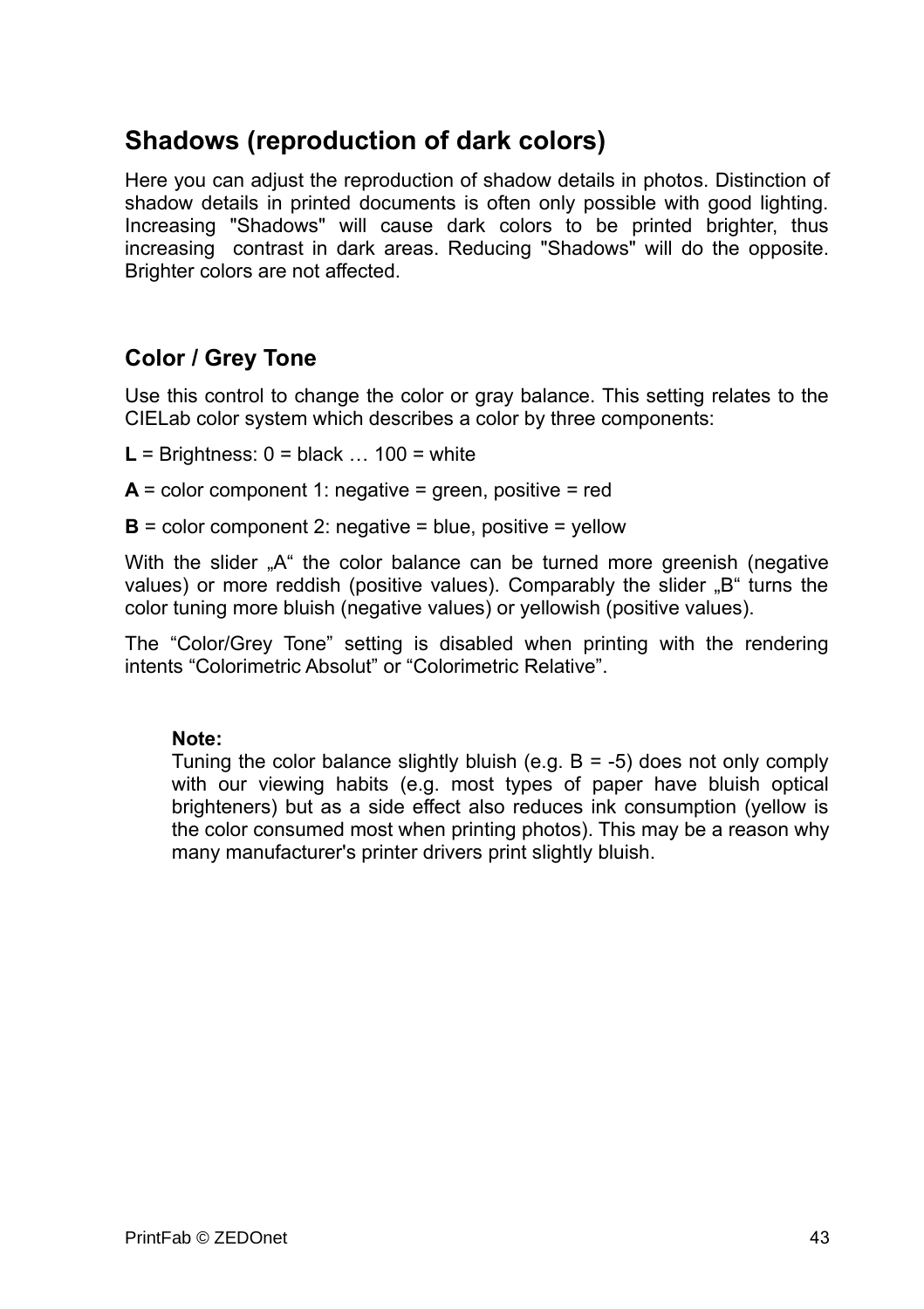<span id="page-43-0"></span>

## **9.4 Index card ..Correction"**

### **Individual color correction**

If necessary, use these controls to correct color reproduction by adjusting the intensities of black, cyan, magenta and yellow ink. This may be useful if you use different ink and / or paper. Of course, color reproduction can be corrected more accurately by creating an individual color profile.

With the option "use individual color correction" you can enable or disable these controls.

#### **Attention**:

These controls influence all color modes, even the colorimetric intents. Thus color reproduction of a perfect color profile would be falsified. Use these controls only if you are unsatisfied with color reproduction and need to adjust a color cast.

#### **Black**

Adjusts the amount of black ink. The higher the value, the more black ink is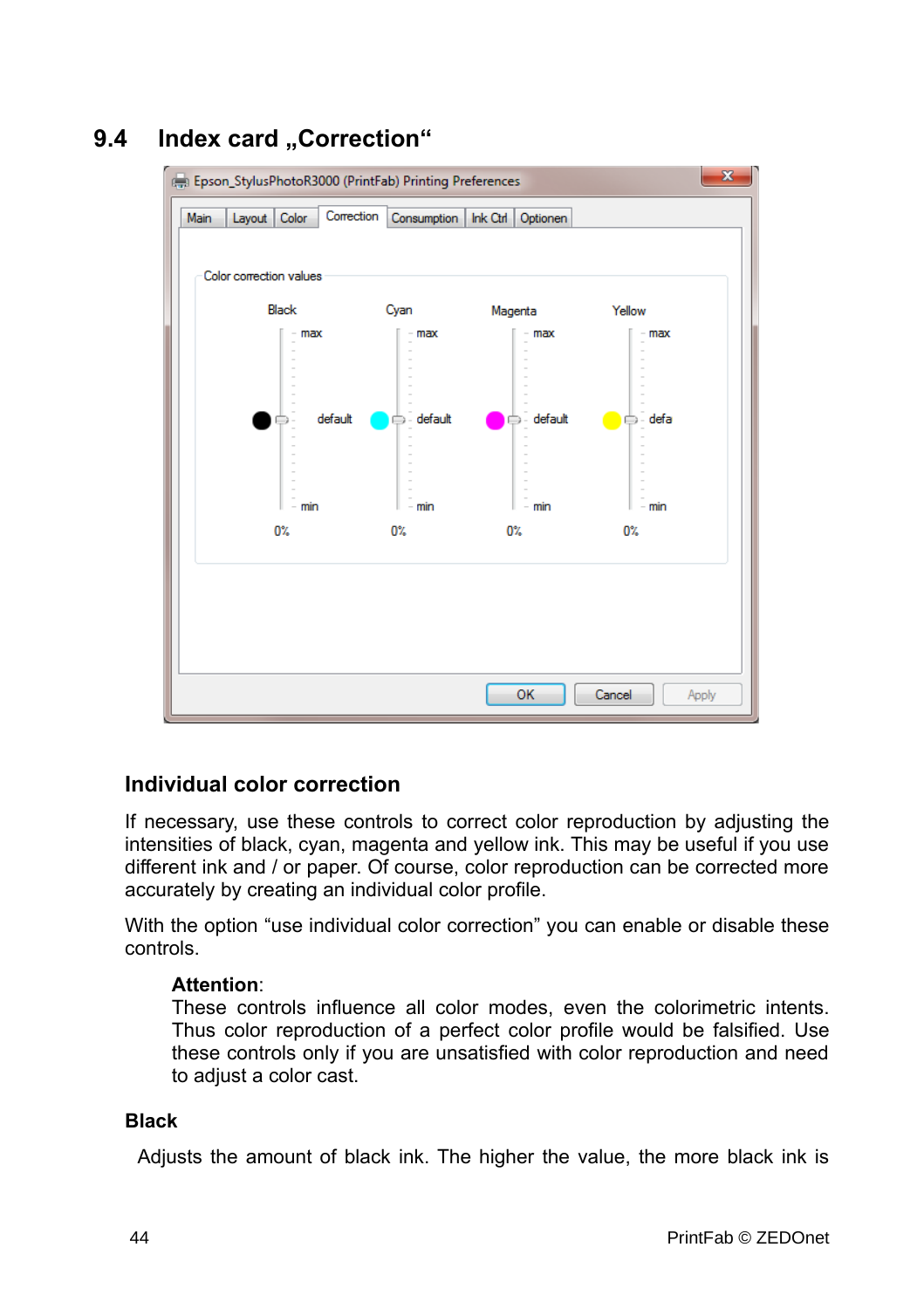applied.

#### **Cyan**

Adjusts the amount of cyan ink (light cyan ink is adjusted in the same way, if present).

## **Magenta**

Adjusts the amount of magenta ink (light magenta ink is adjusted in the same way, if present).

#### **Yellow**

Adjusts the amount of yellow ink.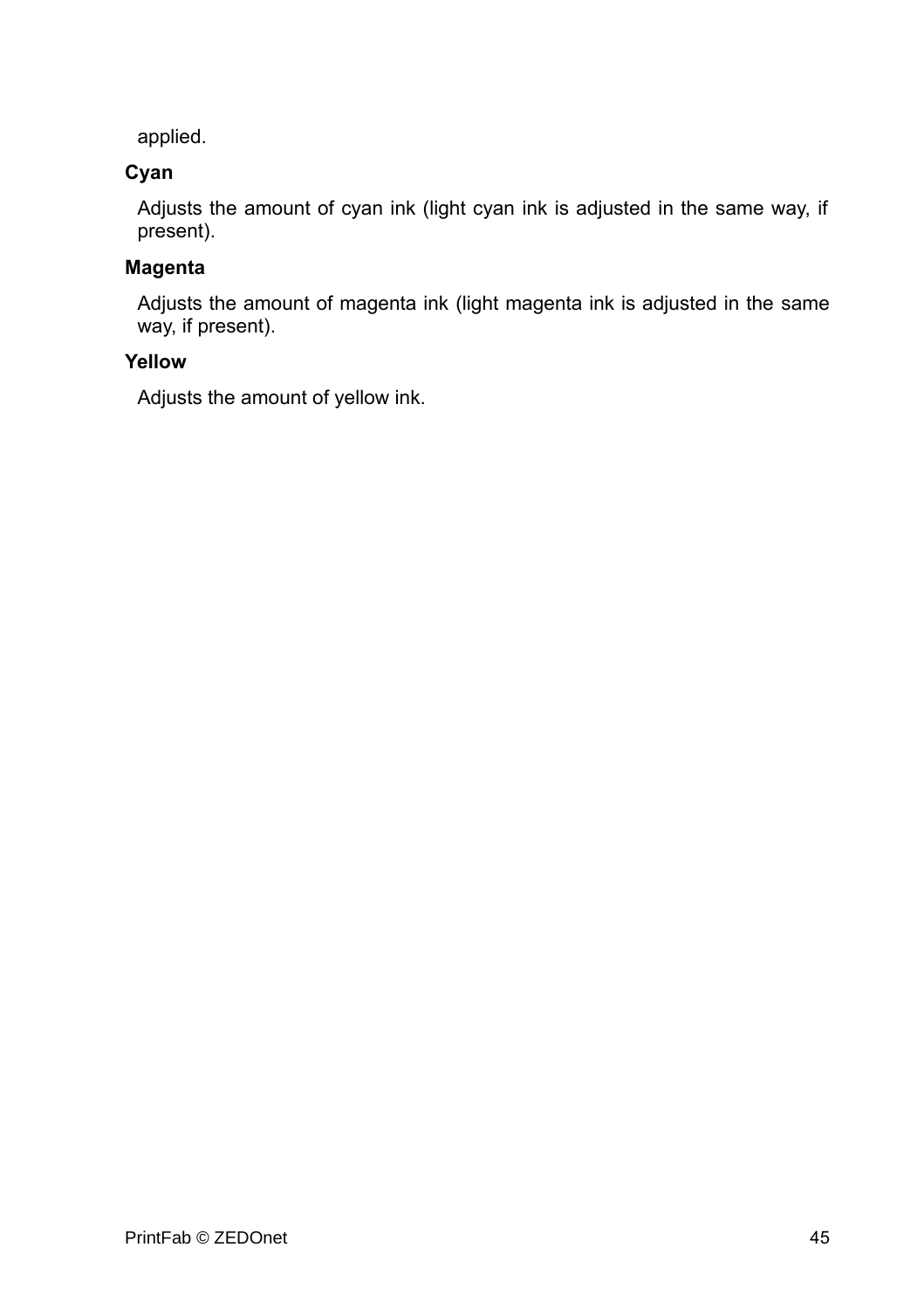<span id="page-45-0"></span>

| $\overline{\mathbf{x}}$<br>(Fig. Epson_StylusPhotoR3000 (PrintFab) Printing Preferences |                      |                       |                          |             |          |          |                |       |
|-----------------------------------------------------------------------------------------|----------------------|-----------------------|--------------------------|-------------|----------|----------|----------------|-------|
| Main                                                                                    | Layout Color         |                       | Correction               | Consumption | Ink Ctrl | Optionen |                |       |
|                                                                                         | Select ink counters: |                       |                          |             |          |          |                |       |
|                                                                                         | Last Job             |                       | <b>Total Consumption</b> |             |          |          |                |       |
|                                                                                         |                      | <b>Black</b>          |                          |             |          |          | 28             |       |
|                                                                                         |                      | Grey                  |                          |             |          |          | 49             |       |
|                                                                                         |                      | bright Grey<br>Yellow |                          |             |          |          | 51<br>20       |       |
|                                                                                         |                      | Magenta               |                          |             |          |          | 14             |       |
|                                                                                         |                      | Cyan                  | a ka                     |             |          |          | 6              |       |
|                                                                                         |                      | bright Mag.           |                          |             |          |          | 77             |       |
|                                                                                         |                      | bright Cyan           |                          |             |          |          | 43             |       |
|                                                                                         |                      |                       | Total:                   |             |          | 288      |                |       |
|                                                                                         |                      |                       |                          |             |          |          |                |       |
|                                                                                         |                      |                       |                          |             |          |          | Reset counters |       |
|                                                                                         |                      |                       |                          |             |          |          |                |       |
|                                                                                         |                      |                       |                          |             |          |          |                |       |
|                                                                                         |                      |                       |                          |             |          |          |                |       |
|                                                                                         |                      |                       |                          |             |          | OK       | Cancel         | Apply |

## **9.5 Index card "Consumption"**

PrintFab calculates how much ink is used for every printout. As ink droplets are counted, this cannot be converted into mililiters of ink. However the ink consumption values can be used to compare how much ink is consumed of each color and to evaluate the effekt of any ink saving measures.

This index card shows the ink consumption values of the last printout and total values of all previous printouts.

Consider that the job must have been finished completely before the numbers for the last printout will be available.

The "Total Consumption" pane shows the total ink counters of all previous jobs.

You can reset the "Total Consumption" counters with the PrintFab control center program (button "Edit" printer  $\rightarrow$  switch "Reset ink counters now").

If you activate the "Print Simulation" option, the next document is only processed but not actually printed. Thus you can get a projection of the ink consumption with different settings without wasting ink and paper. The "Print Simulation"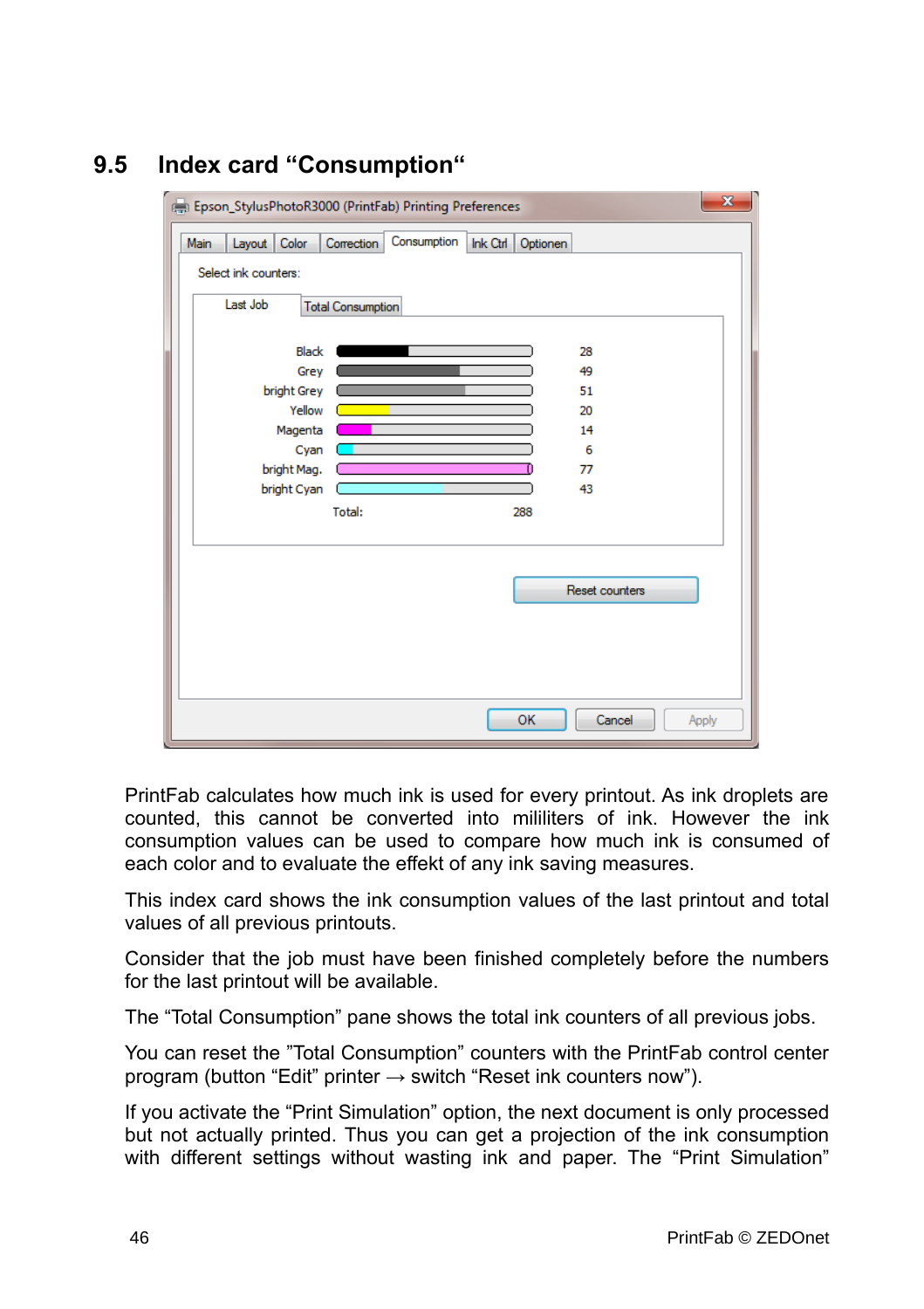option is automatically disabled after the next print job.

You can use the ink counter values for optimizing your print settings. This is especially interesting when a printer is using combined color cartridges (one cartridge containing three or more different inks). The total ink counter values show which color will run out first – so you can react and reduce the consumption of this color with PrintFab's ink control settings (see ["9.6 Index](#page-47-0) [card Ink Ctrl"\)](#page-47-0). This helps to extend the cartridge life and avoids throwing away cartridges with half of the other inks left.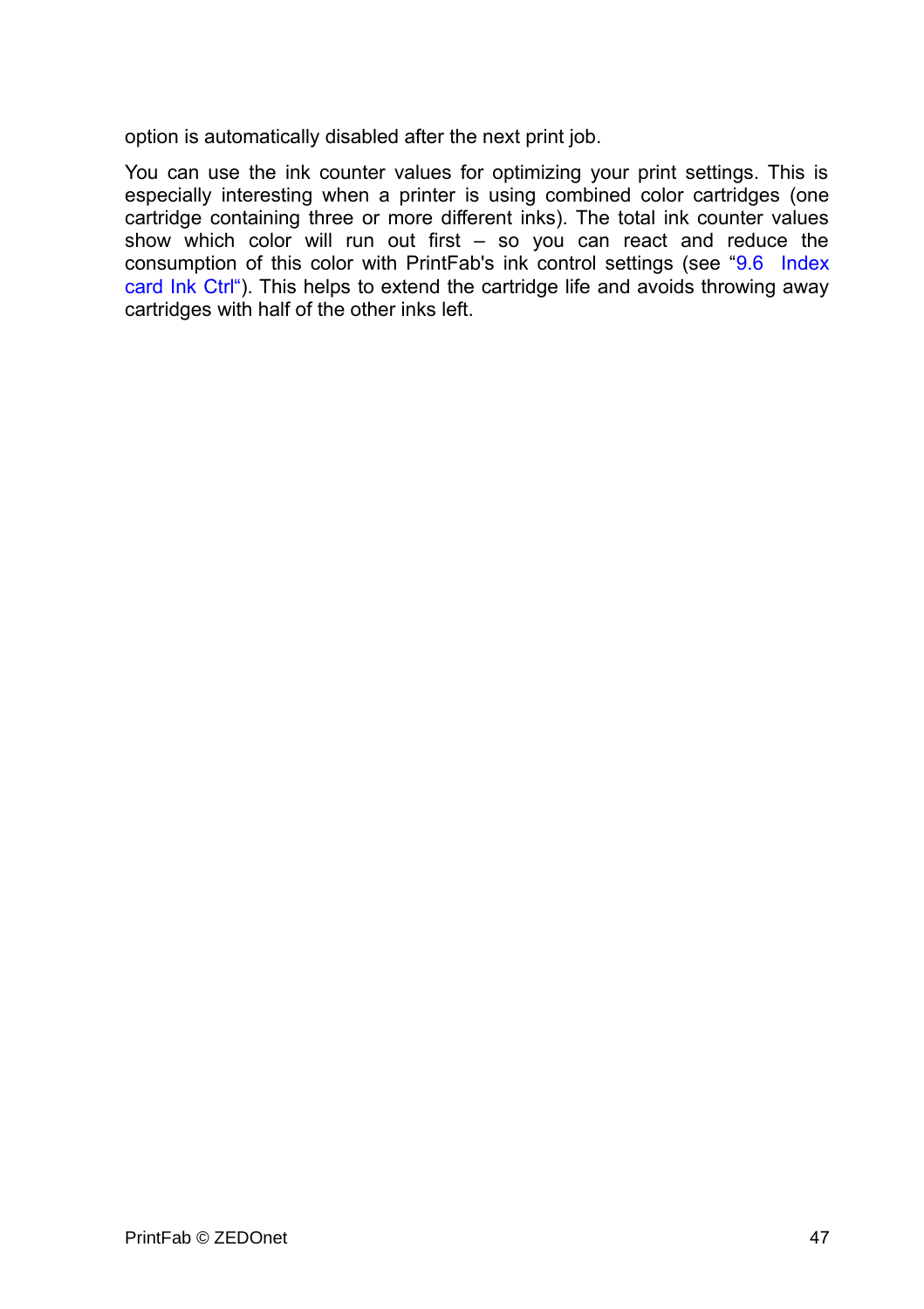## **9.6 Index card "Ink Ctrl"**

<span id="page-47-0"></span>

The controls of this menu page enable you to optimize the print quality or to reduce the ink consumption – whereas high quality and low ink consumption are not necessarily mutually exclusive. With PrintFab you can save ink without a noticeable loss in print quality.

## **Black Level / UCR (under color removal)**

The generation of grayscales with colored or black ink is influenced with this slider. The advantage of using more black ink is a lower ink consumption whereas mixing grayscales with more color leads to smoother and less grainy colors. Bright tones of gray are ideally generated with colored ink, whereas with darker gray tones, black ink is used increasingly instead of using colors. The "black level" control determines the usage of black ink when mixing colors.

In the default setting black ink is only used in darker gray tones to avoid visible black dots.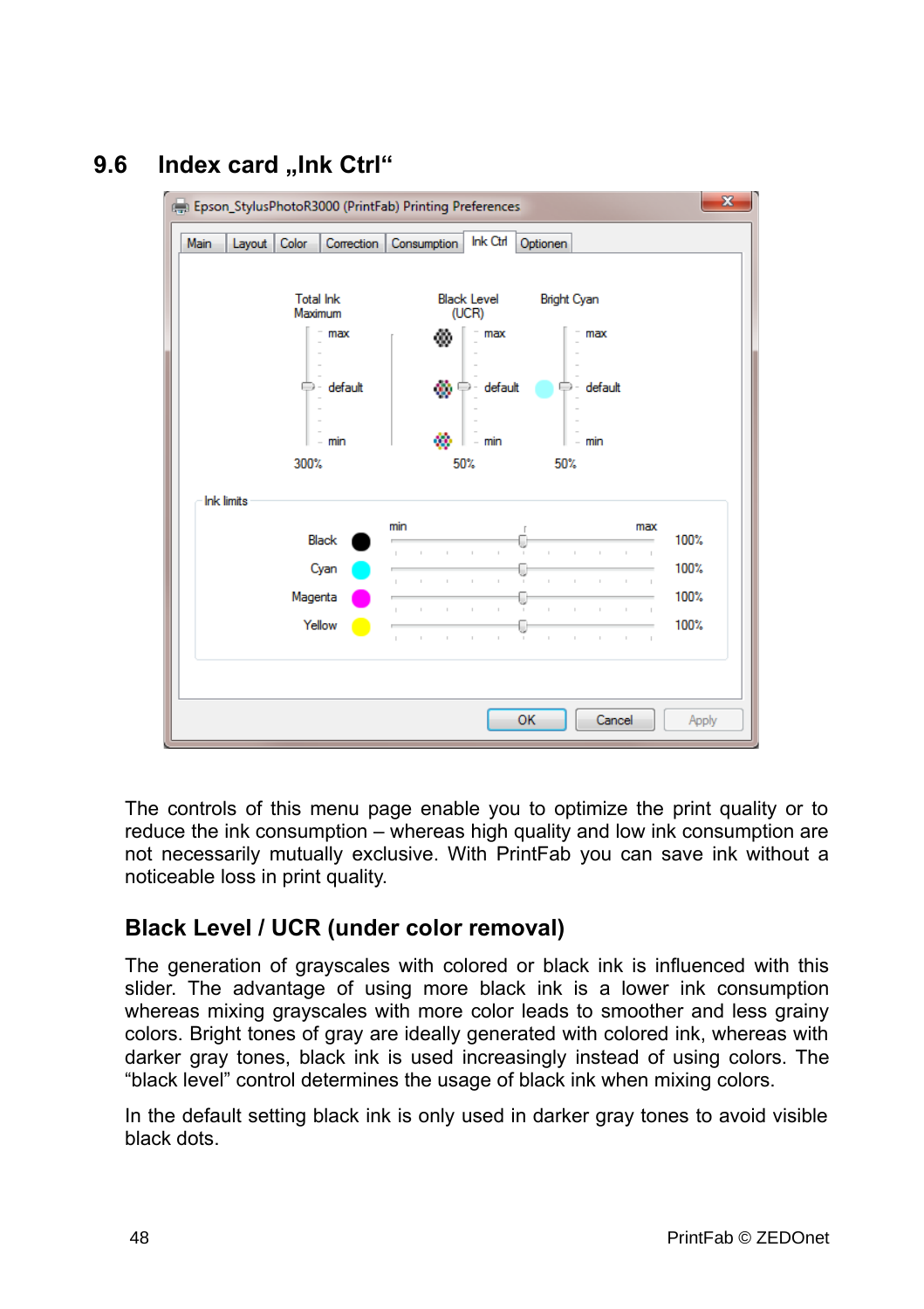Shifting the slider upwards leads to black ink being used for brighter gray tones and further replaces more color by black ink in the darker gray tones. Each drop of black ink drop substitutes for three drops of colored ink – in this way a considerable amount of ink can be saved. As a drawback, your printout may be slightly rougher.

In contrast, shifting the slider downwards leads to even darker gray tones being printed using colors without using black ink. As a result you get finer gradations but the ink consumption will be higher.

#### **Note:**

This control is only available if pure black ink can be used. Some printers only use pure black when printing on plain paper.

This function is not supported when using ICC printer profiles.

PrintFab Pro: In "CMYK Proof" mode the mixing of black is performed according to the CMYK data of the source document as much as possible. When reproducing color tones that the printer cannot produce as prescribed there may be modifications of this precept – e.g. additional color may be added to black tones in order to obtain a deeper black.

The setting "Black Level (UCR)" is not effective for the color mode "CMYK Proof" mode. However it affects the "CMYK Proof (mixblack)" mode.

## **Bright Cyan / Bright Magenta / Photo Inks**

(These controls are not available with ICC color profiles)

The use of the additional colors "bright cyan" and "bright magenta" of photo printers can be controlled with these sliders. You can reduce the use of the bright inks (values < 50) by replacing them with the corresponding dark inks. This results in a decreased total ink consumption but produces slightly grainier printouts. Conversely you can use more bright inks with values greater than 50.

When using printers with combined ink cartridges (several colors within the same cartridge) the consumption of all colors should be balanced – i.e. if significantly more bright cyan has already been consumed than dark cyan, you should shift the slider downwards to save bright ink (respectively upwards to save dark ink).

Depending on the internal color profile, there are either two sliders for controlling the usage of "bright cyan" and "bright magenta" separately, or a single "Photo Inks" slider that changes the usage of both inks concurrently.

### **Ink Limits**

#### **Total Ink Maximum**

With this control you can limit the maximum amount of ink applied per printer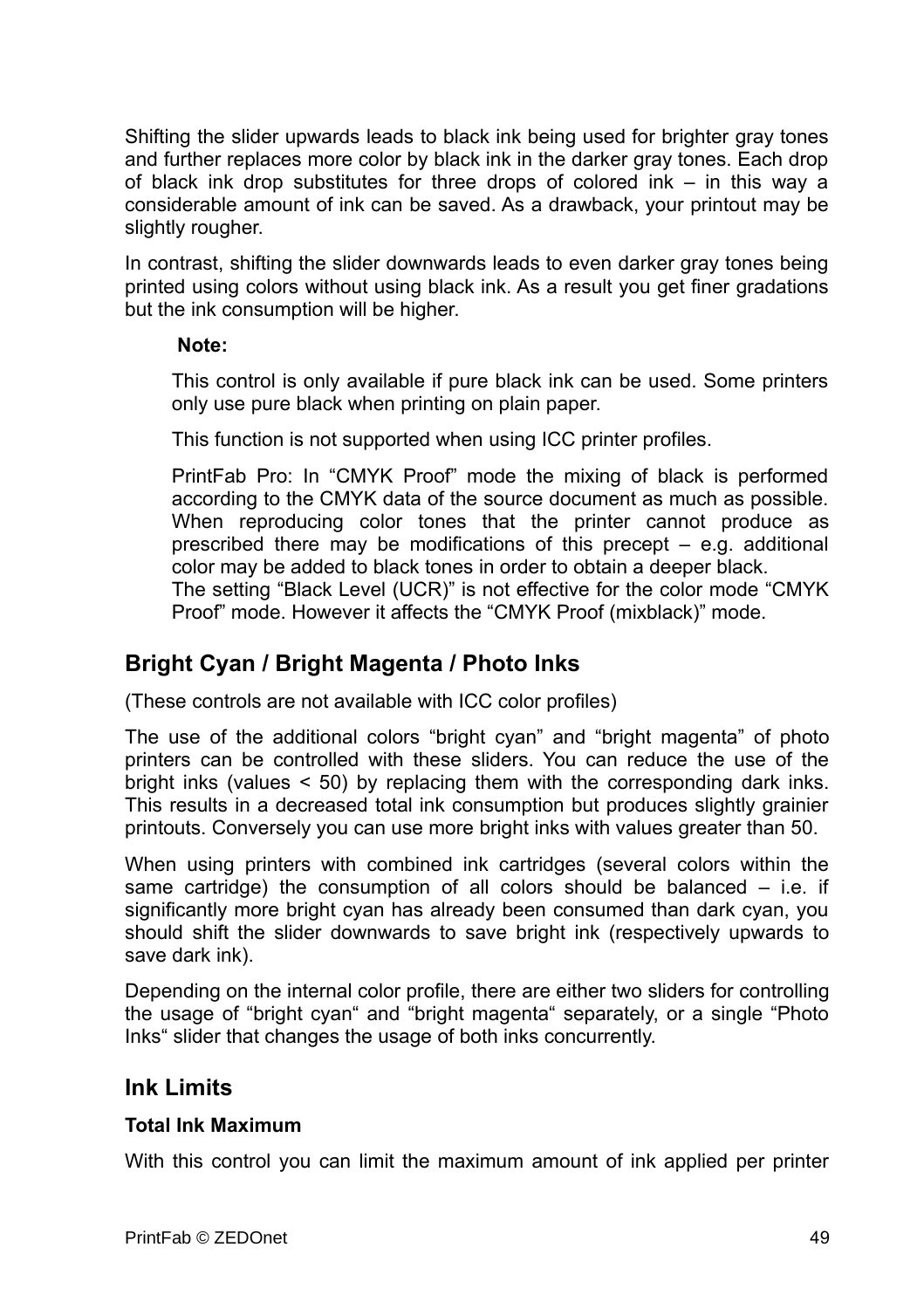dot. Its purpose is mainly to prevent an oversoaking of the paper and "bleeding" of the colors.

For example "300%" means that a maximum of 100% of the yellow, magenta and cyan inks may be applied at the same time. With "400%" an additional 100% of black ink may be applied.

Higher values cause a richer black (with higher ink consumption), lower values result in a lower ink consumption (with a lower intensity of black).

If excessive ink is applied resulting in smearing ("bleeding"), you can reduce the amount of applied ink by shifting this slider towards lower values. (You may also use the control "Color Saturation" of the "Main" index card).

#### **Separate ink limit sliders for black, cyan, magenta and yellow inks**

With these controls you can limit the maximum applied amount of every ink color separately. As only highly saturated colors are affected, most colors will remain unchanged. With its integrated color profile generator, PrintFab tries to adapt the affected colors as much as possible to keep the overall color balance unchanged.

The intensity of colors does not increase linearly with the amount of applied ink. Instead it increases similar to a saturation curve, i.e. in the upper region an application of 20% more ink results in only a 1% increase in color saturation. By cutting back in this region, you can save ink quite effectively without a noticeable loss in print quality. Hence ink is saved in the portions of the image with intense colors.

In case of a printer with a combined ink cartridge (several colors within the same cartridge) it is important to preemptively reduce the limit of the ink that tends to be used up first (in most cases the yellow ink) - this way the lifetime of the cartridge can usually be prolonged up to 30%.

Also you can reduce the amount of ink consumption with single ink printers by cutting back the ink peaks - and you can use this setting without having to consider the remaining ink levels.

If you have chosen "Perception Inksave" as rendering intent some ink limits are already active. The "Separate Ink Limits" controls will then additionally reduce the ink limits (sliders downwards) or lessen the limitations (sliders upwards).

#### **Exception - black ink limit:**

To achieve very dark shades of colors not only pure black ink is used but the color inks yellow, magenta and cyan are added.

The control "black ink limit" does not change the use of the black ink. Instead the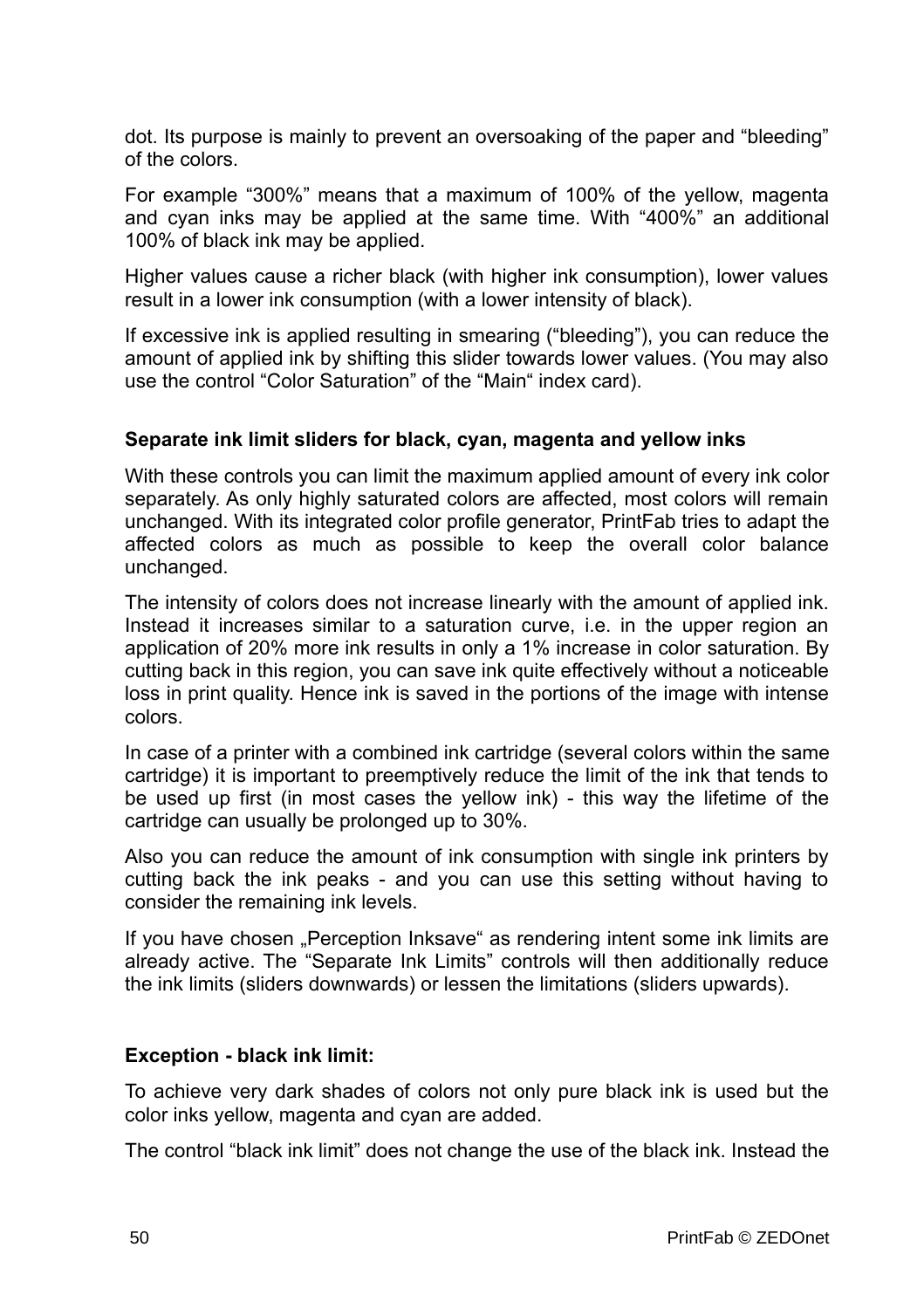amount of color inks which are added to dark shades is changed. As a result the consumption of color inks is reduced when lowering the black ink limit. If you increase the black ink limit, more colored ink will be added to dark gray and black areas - resulting in deeper and darker gray/black shades.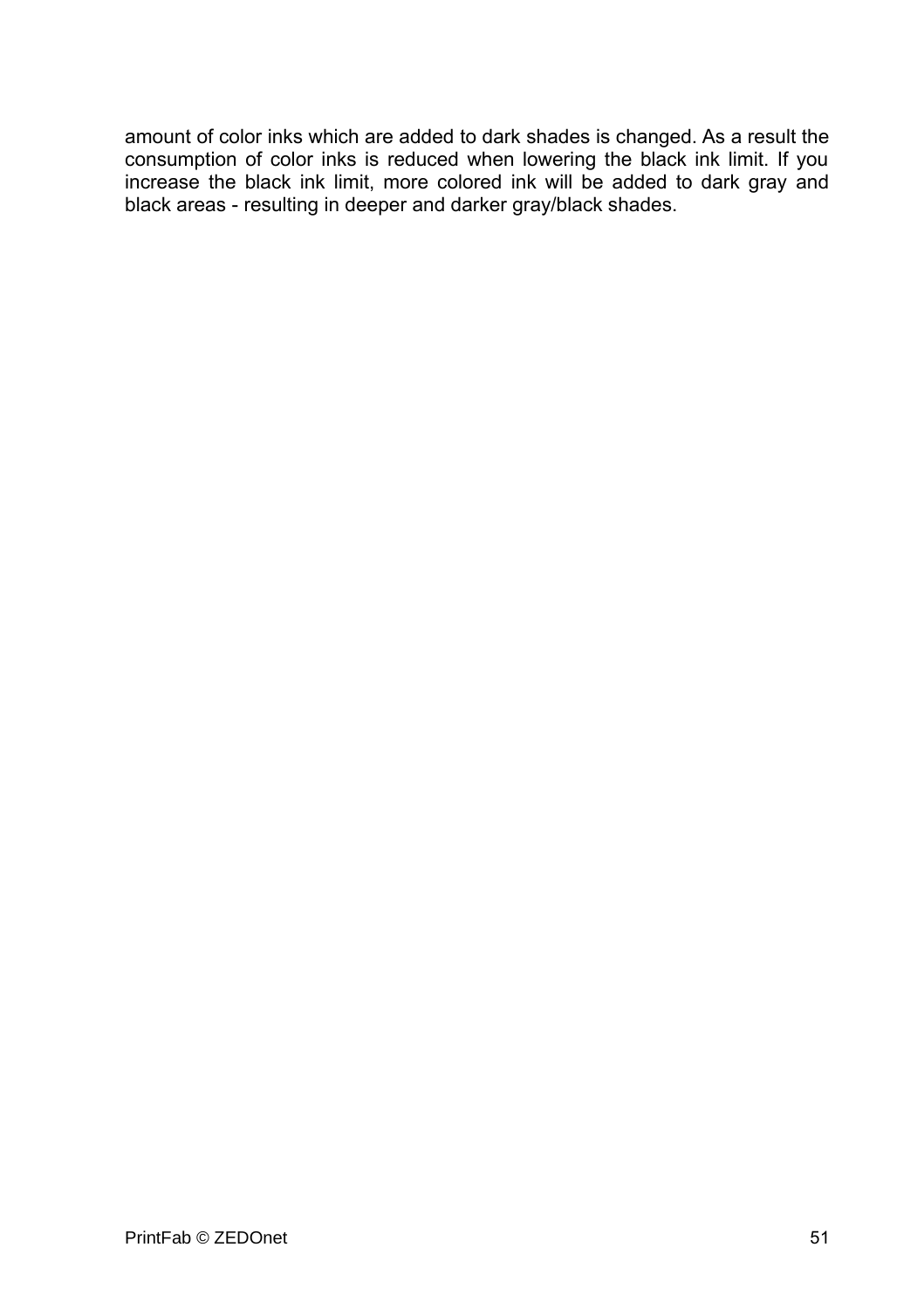## **9.7** Index card "Options"

<span id="page-51-0"></span>All printer specific options are arranged on this index card, e.g. settings for roll paper cutter, ink drying pauses, etc.

| Epson_StylusPhotoR3000 (PrintFab) Printing Preferences                                                                                                                                                                                                                                                                                                                                                                                                                                                                                                                                                                                    |  |  |  |  |
|-------------------------------------------------------------------------------------------------------------------------------------------------------------------------------------------------------------------------------------------------------------------------------------------------------------------------------------------------------------------------------------------------------------------------------------------------------------------------------------------------------------------------------------------------------------------------------------------------------------------------------------------|--|--|--|--|
| Optionen<br>Color<br>Correction  <br>Consumption<br>Ink Ctrl<br>Main<br>Lavout                                                                                                                                                                                                                                                                                                                                                                                                                                                                                                                                                            |  |  |  |  |
| Einstellungen für Epson_StylusPhotoR3000 (PrintFab)<br>Printer Options<br><b>Print Direction:</b><br>Default<br>Drying Time: Off<br><b>Election Paper Thickness: Default</b><br>Advanced Settings<br>Duplex Adjust: Original printout position<br>Color Precision: 8 bit per channel<br>Special Settings Screen Printing<br>Halftone Screen Mode: Off<br>Screen Ink Saturation: 200% default<br><b>Screen LPI: 50</b><br>Screen Angle: 45<br>Screen Shape: 3 elliptical<br>Multi Black Cartridge Black: Enabled<br>Multi Black Cartridge Cyan: Enabled<br>Multi Black Cartridge Magenta: Enabled<br>Multi Black Cartridge Yellow: Enabled |  |  |  |  |
| OK<br>Cancel<br>Apply                                                                                                                                                                                                                                                                                                                                                                                                                                                                                                                                                                                                                     |  |  |  |  |

The setting "Color Precision" selects which color depth is used when processing the colors sent from the application. The option "16 bit" may improve rendering of color gradients but increases processing times. As only few applications send print data with 16 bit color depth the default is to process colors only with 8 bit accuracy.

The PrintFab version "Pro XL" also offers silk screen printing settings on this index card which are described in the next chapter.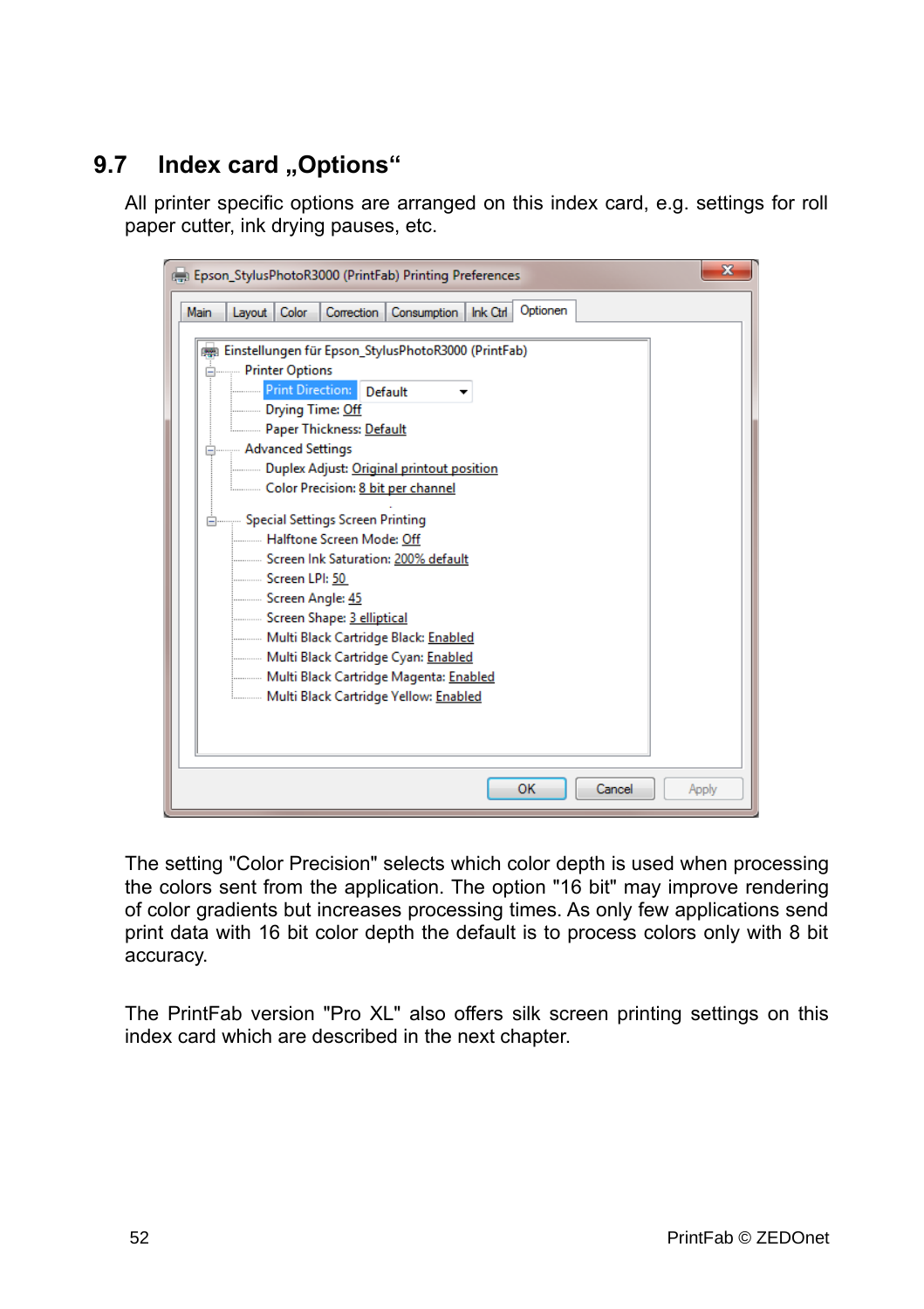## **9.8 Special settings for screen printing (PrintFab Pro XL only)**

<span id="page-52-0"></span>PrintFab Pro XL offers a special black & white print mode with adjustable halftone raster for silk screen printing or PCB printing. In this mode documents are printed on transparent film that is used to expose the screen printing stencil. For many printers, ink volume can be set much higher than in regular print mode to achieve good coverage for good exposure results.

The screen printing mode can be activated on the index card "Options", section "Special Settings Screen Printing", by selecting one of the "Halftone Screen Mode" options.

Additionally, you should make the following settings on the index card "Main": Select "Paper" = "Transparent film" or "Silk screen film" (depending on the printer model) and select a high print quality.

The following screen printing settings are available:

### **Halftone Screen Mode**

**Off** - regular color or grayscale printing

**Single Black** - print in black & white with a halftone screen created by PrintFab

#### **Multi Black**

This is a special print mode for printers where one or several color cartridges have been replaced by black. Ink is printed from several black cartridges to achieve higher ink amounts and smoother printing. The "Multi Black cartridge ..." settings determine which ink cartridges are used to print black ink.

#### **Single Black (pre-halftoned)** - no halftoning by PrintFab

This option is used for images that have already been converted to a black&white halftone raster image in the application, e.g. in PhotoShop.

This option can also be used to let the Postscript interpreter "Ghostscript" create the halftone screen. This is possible if the application program supports Postscript halftone settings in the print dialog (e.g. Illustrator or Indesign).

#### **Multi Black (pre-halftoned)**

Print with several black ink cartridges, no halftoning by PrintFab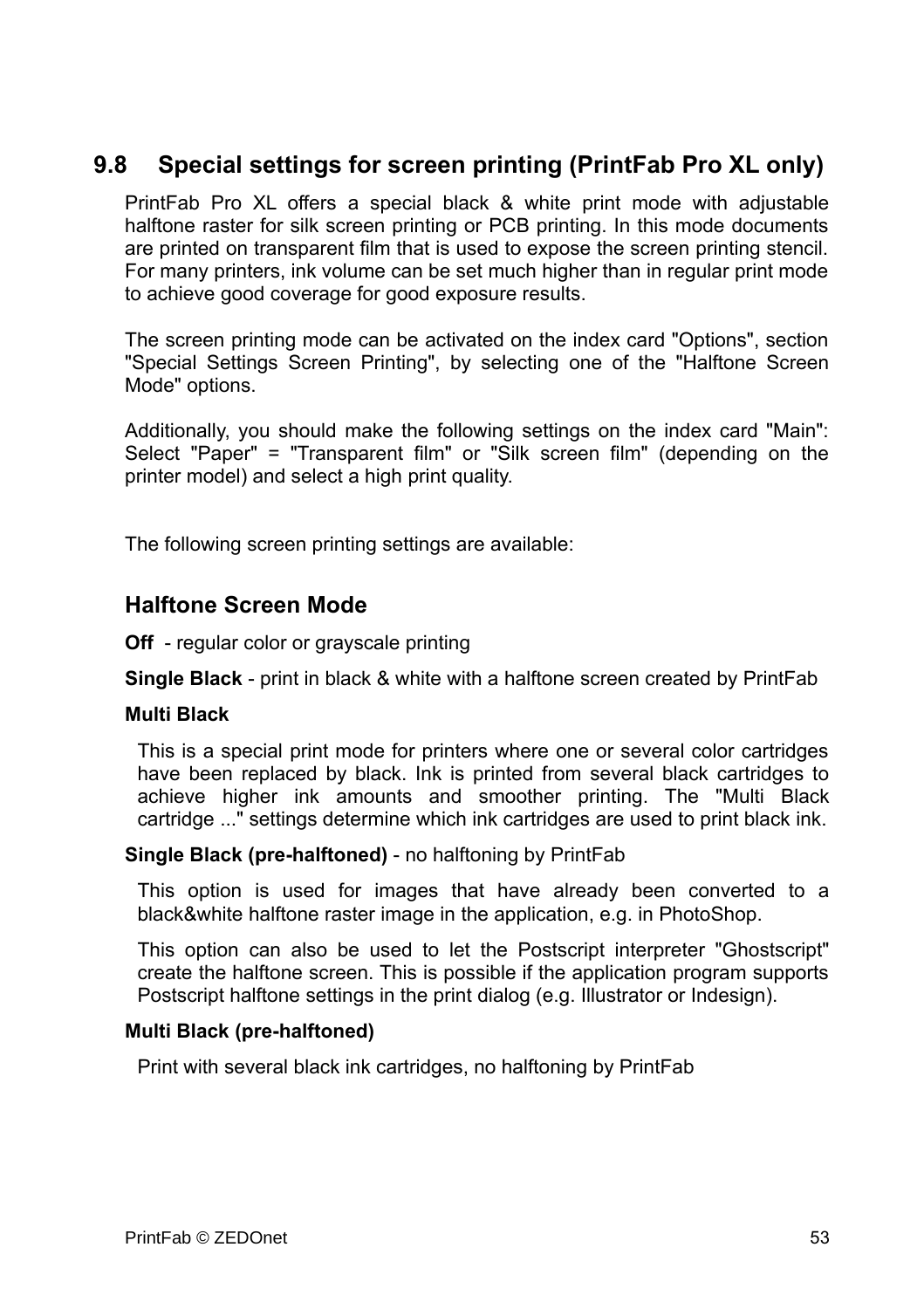## **Screen Ink Saturation**

Adjustment of ink amount. The default setting is 200% which is double the amount of ink used for regular printing on inkjet paper. We recommend to make several test prints with different ink saturation settings to determine the appropriate ink amount for good results.



### **Screen LPI**

Select screen width in "lines per inch" (a higher number means smaller screen width and smaller dot size).

## **Screen Angle**

Adjustment of screen angle.

## **Screen Shape**

Select halftone raster shape - there are seven settings available from round dots over elliptical dots to line raster.

### **Multi Black Cartridge ...**

These settings select which ink cartridges are used when printing in the "Multi Black" halftone mode on a printer that has been equipped with several black cartridges.

This is also helpful to disable one or more cartridges if ink is low or if certain print heads are clogged.

The ink amount that has been selected with the setting "Screen Ink Saturation" remains the same, i.e. the ink amount is distributed to the active ink cartridges and print heads.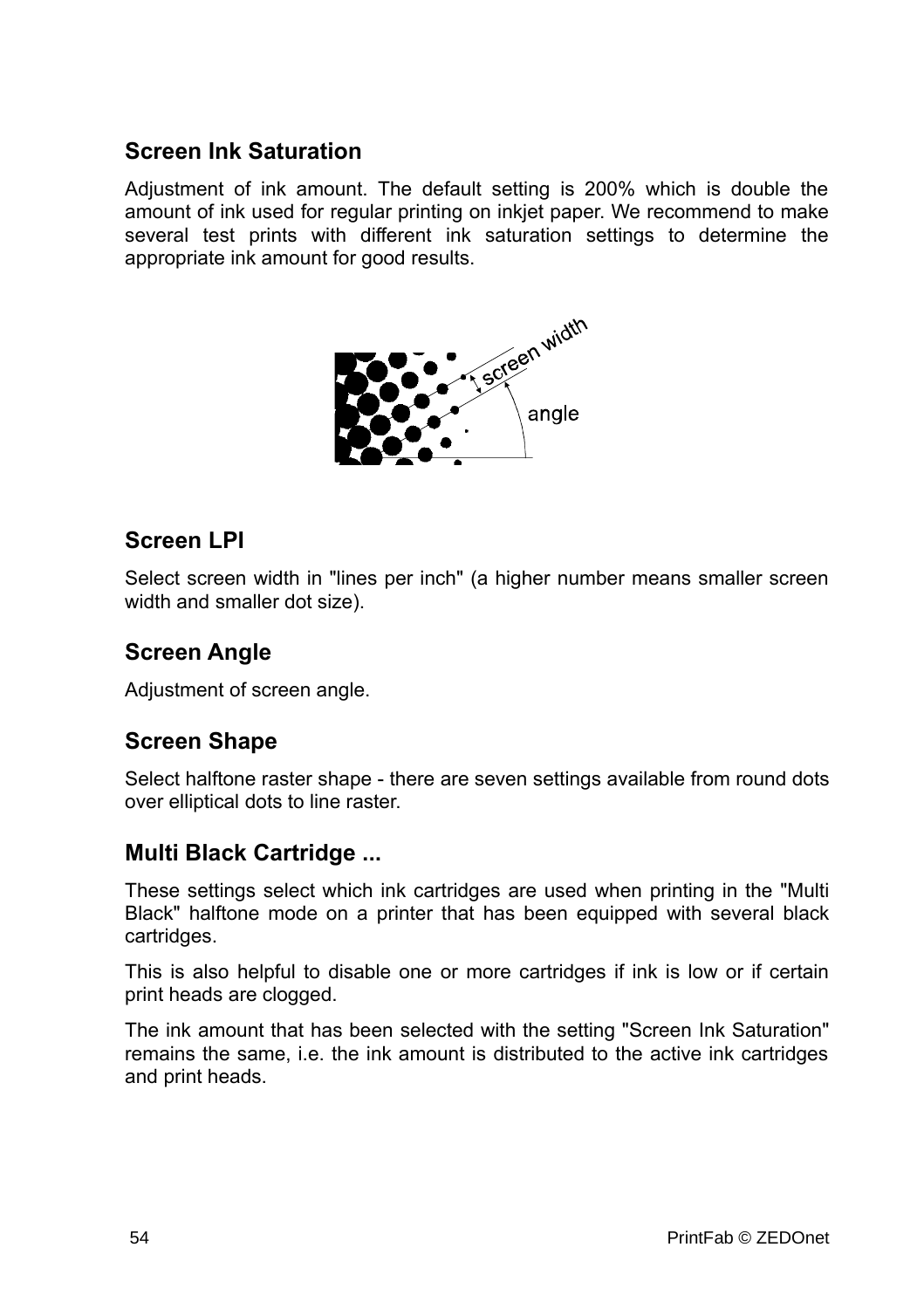## **Restriction of other print options in screen printing mode**

When screen printing mode is enabled, the print options on the index cards "Color", "Correction" and "Ink Ctrl" are ignored.

On the **index card "Main"** the following settings are important for screen printing:

**Paper** - the setting "Transparency" or "Silk Screen Film" (depending on the printer model) is recommended

**Quality** - a high print quality is recommended

**Brightness & Contrast** - with these settings the reproduction of the image brightness (by adjusting the raster dot size) can be controlled.

The "**Brightness**" setting adjusts the gamma curve and thus affects mainly the medium brightness range.

The "**Contrast**" setting affects all brightness levels. It is advisable to reduce the contrast if the print result is too dark or if details in dark image areas are lost.

**Intensity** - this setting is not effective in screen printing mode. Please use the setting "Screen Ink Saturation" instead.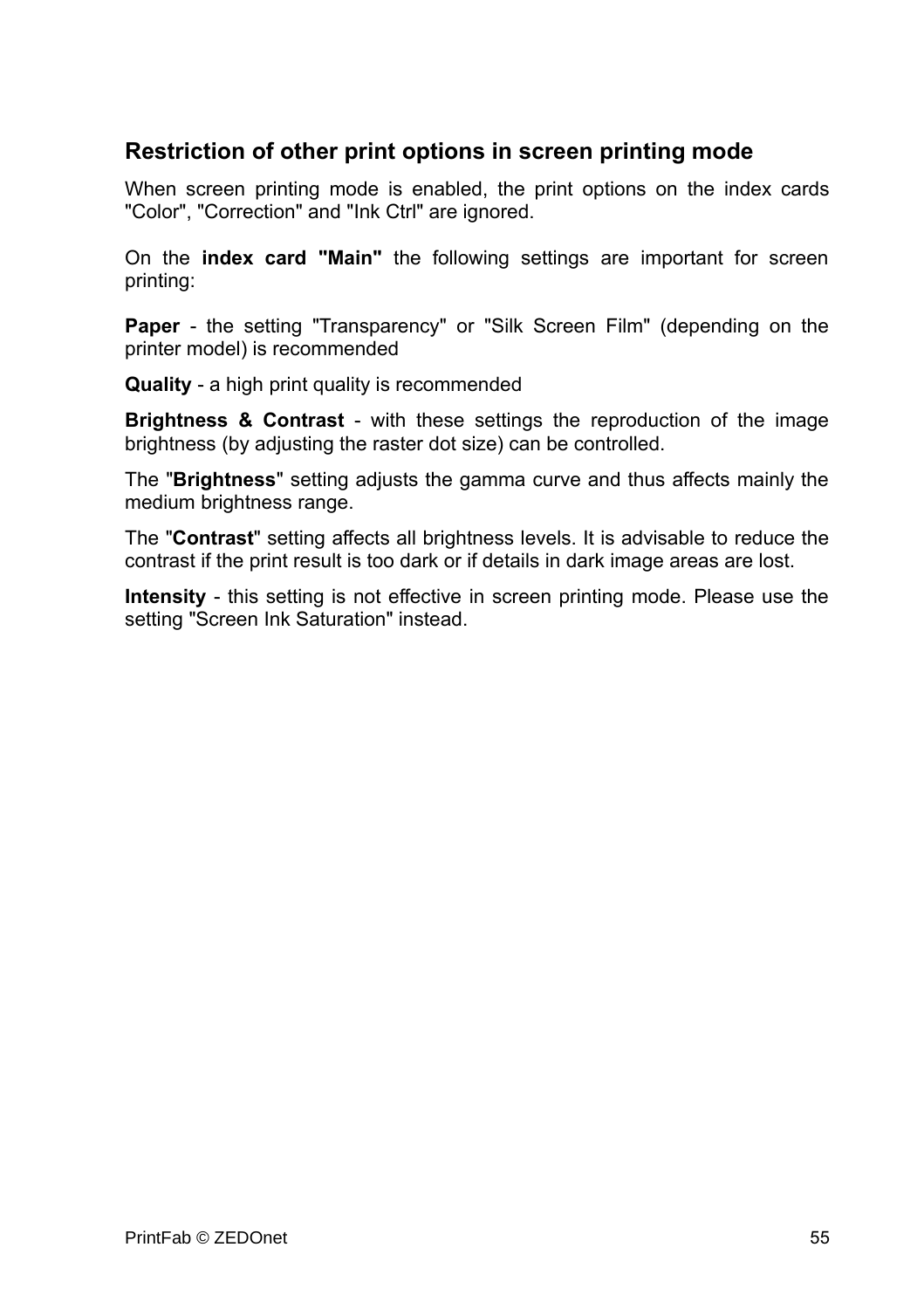## <span id="page-55-0"></span>**10. Print Preview with Layout Editor**

The preview function shows the complete print job on screen before it is sent to the printer. So you can preview each page and then decide whether it shall be printed or not.

With the integrated Layout Editor you can even modify the print job before actually sending it to the printer. You can scale, crop and move contents, delete or add pages. Further you can also cut out some snippets from different pages of the job and combine them on a new page – this can be convenient when printing web pages where you may want to remove ads or other navigation buttons and enlarge some special contents.

To activate the preview function, mark the checkbox "Print Preview" on the first index card of the PrintFab print settings dialog. After each print job that is sent, PrintFab now displayw this preview window. Only if you click the "Print" button in the Print Job Preview window, the job is actually forwarded to the printer.

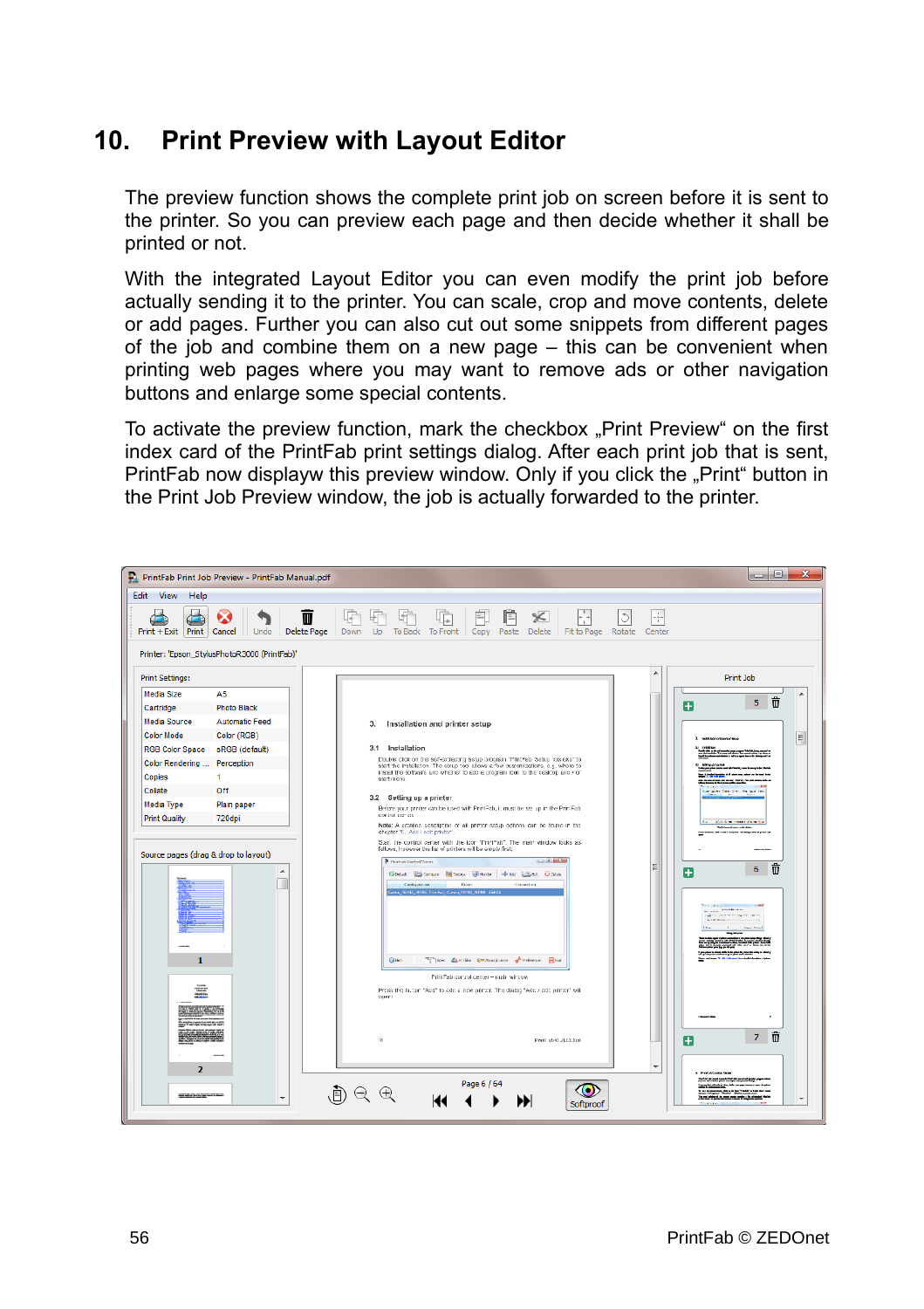## <span id="page-56-0"></span>**10.1 Using the Print Job Preview and the integrated Layout Editor**

The window is split into 6 areas:

- Toolbar with buttons on the top
- Table with print settings
- left column: original pages of the print job
- right column: pages of the edited print job
- middle column: editor area where the currently selected page can be modified
- navigation area below the editor area

#### **Function overview**

A new print job (right column) is created out of the pages of the original print job (shown in the left column). Initially the new print job is just an unmodified copy of the original print job.

Now you can modify each page as required, combine or delete and add pages.

#### **Change print settings**

In the print settings table, you can click on entries (e.g. "Paper", "Resolution") to change them.

#### **Softproof (simulate printed colors)**

In the navigation area below the editor area there is a "softproof" button (symbol "eye") that lets you simulate printed colors. When it is enabled, changes to print settings (like "media type" and "color space") will also change the document colors in the preview window.

#### **N-Up printing**

In the pull down menu "Edit" you can find options to change the print layout to 2 or 4 pages per sheet.

#### **Page editing**

First select a page of the new print job in the right column. It will be displayed enlarged in the editor area in the middle of the window.

A copy of the original print job page is placed as a "print object" on this page. Using the mouse you can select this object and move it. When the object is selected, small "handles" are displayed on the edges and borders of its frame.

When you move the handles on the edges, the object's size changes. Moving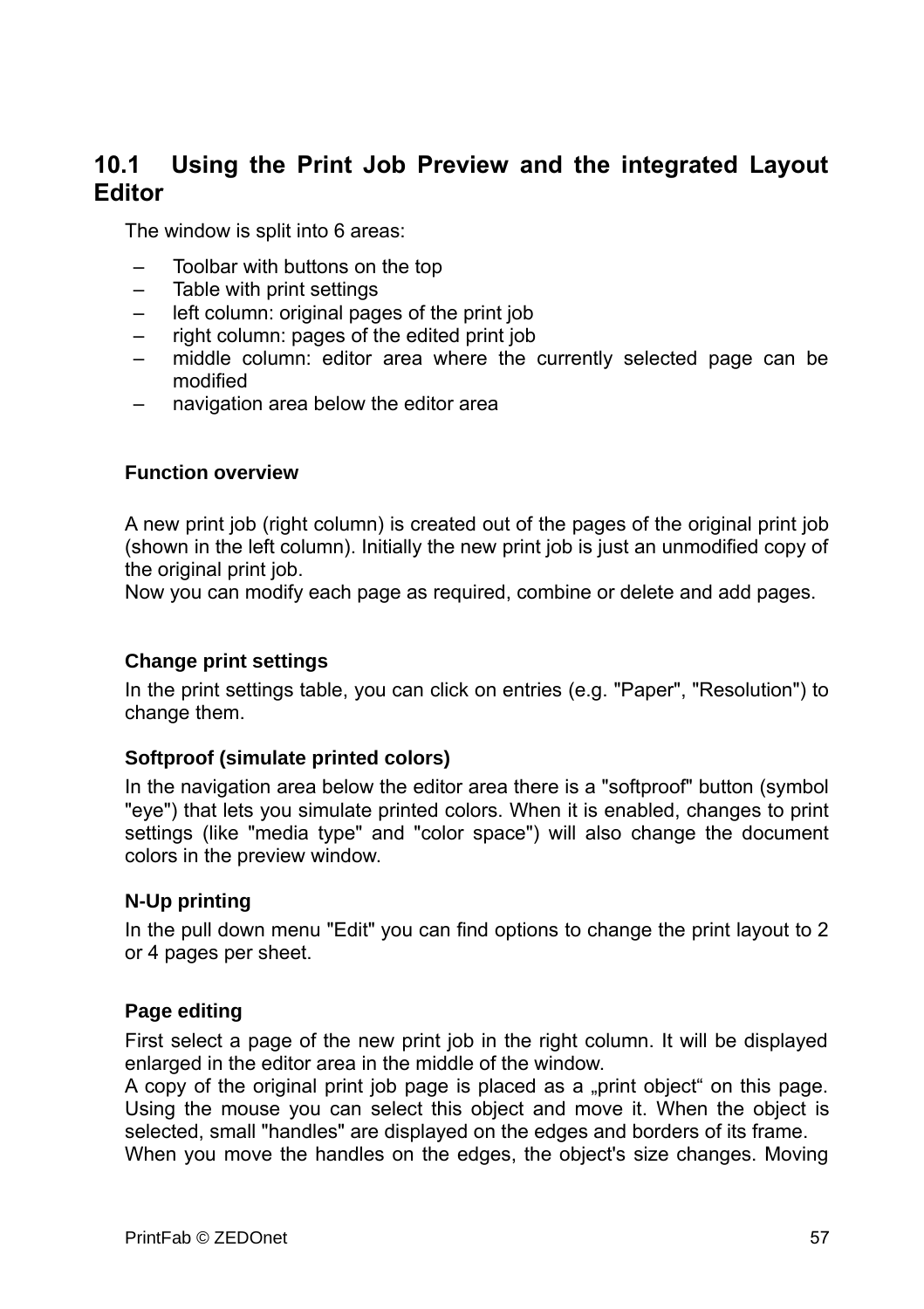the middle handles of the frame results in cropping the object. Thus you can cut off parts of the page and just use snippets.

Objects can also be rotated by angles of 90 degrees (button ..rotate").

#### **Combining pages**

To combine snippets from different pages, select a page from the original print job (left column) and drag it into the editor field ("drag & drop"). Thus a new print object is added to the page which can now be resized, cropped, etc. In the same manner you can add additional objects containing other pages.

#### **Changing the order of print objects**

If objects overlap each other, their order can be changed with the buttons "up", "down", "to back", "to front". These functions are also available in the context menu that shows up when clicking an object with the right mouse button.

The "delete" button removes selected objects in the editor.

#### **Adding new pages, removing existing pages**

To add additional pages to your print job, press the button "+" in the right column at the appropriate position where the page shall be inserted. Then add print objects via drag&drop from the original print job in the left column.

A complete page (and all of its print objects) can be removed from the print job with the button "Delete page".

#### **Print document**

Press the "Print" button to send the print job to the printer. All changes that you have made in the print job will be applied. If you just wanted to review the document without changing it, the document will be printed as sent from your application. Additionally, the Print Job Preview window is closed.

#### **Discard print job**

By clicking on "Cancel" the complete print job (and all changes that you made) will be discarded and the Print Job Preview program is closed.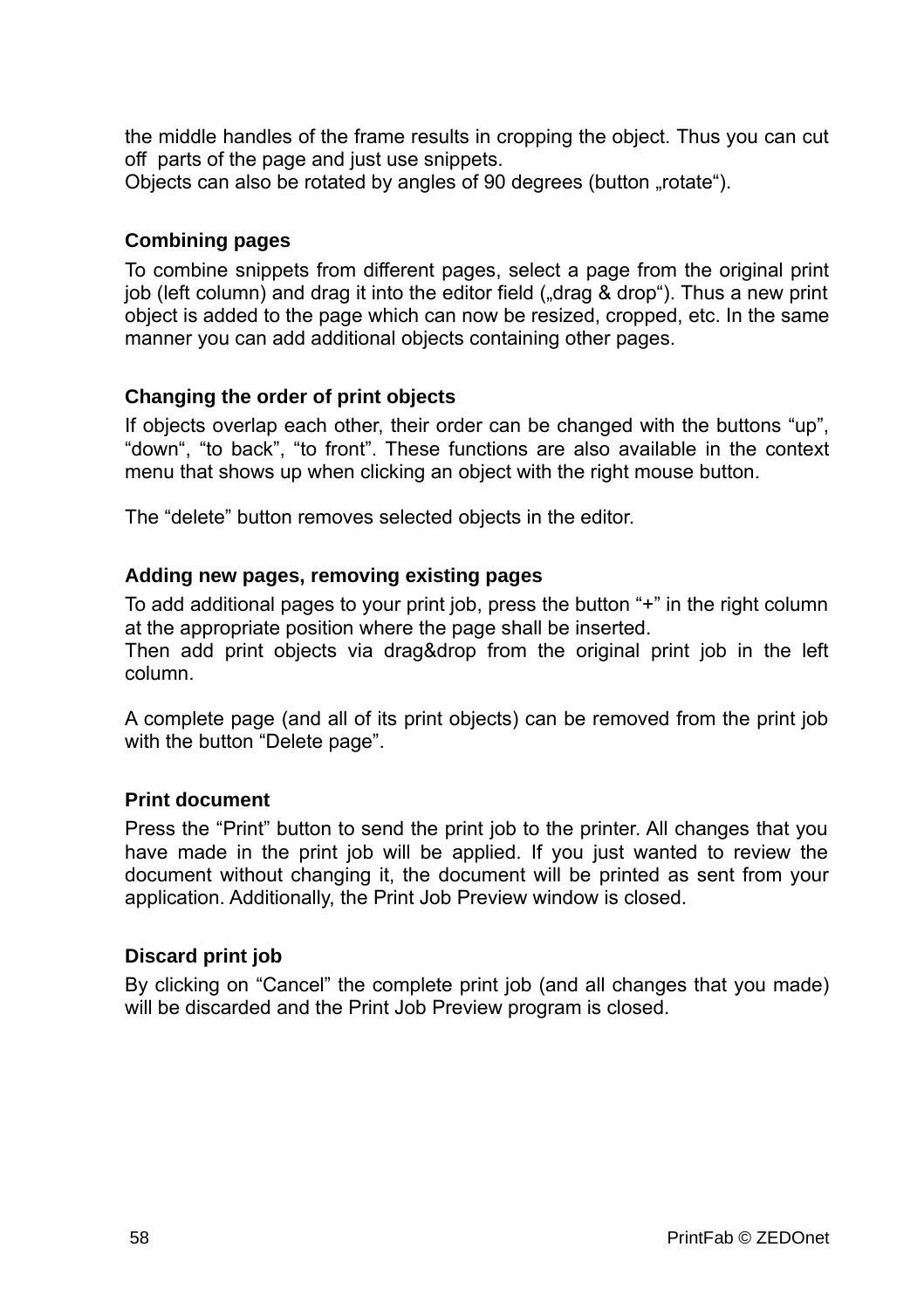## <span id="page-58-1"></span>**11. Printing from Applications**

### **11.1 General information on print dialog settings**

<span id="page-58-0"></span>It is important that the same color mode that is used in the document is chosen in the PrintFab driver settings, tab "Color".

For RGB documents select "Mode" = "Color (RGB)". Also select the correct document color space (default: "sRGB") and the desired rendering intent (default: "Perception").

| x<br>Druckeinstellungen für Epson_StylusPhotoR3000 (PrintFab)                           |  |  |  |  |  |  |
|-----------------------------------------------------------------------------------------|--|--|--|--|--|--|
| Color<br>Correction Consumption<br>Main<br>Layout<br>$lnk$ Ctrl $\parallel$<br>Optionen |  |  |  |  |  |  |
| Color Interpretation                                                                    |  |  |  |  |  |  |
| Color (RGB)<br><b>Color Mode</b>                                                        |  |  |  |  |  |  |
| ⊕<br>Intent<br>Perception                                                               |  |  |  |  |  |  |
| Color Space<br>Apple RGB (bright)                                                       |  |  |  |  |  |  |
|                                                                                         |  |  |  |  |  |  |

For CMYK documents choose "Mode" = "CMYK Proof" or "Mode" = "CMYK Proof (Mix Black)" for smoother dithering. The intent should be set to "Colorimetric Relative". It is important to select the same color space as in the document or application. If the color space is not available, install it in PrintFab Control Center, button "Profiles" -> "Color Spaces".

| Druckeinstellungen für Epson_StylusPhotoR3000 (PrintFab) |                                                 |  |  |  |  |  |
|----------------------------------------------------------|-------------------------------------------------|--|--|--|--|--|
| Color<br>Layout<br>Main                                  | Correction Consumption   Ink Ctrl  <br>Optionen |  |  |  |  |  |
| Color Interpretation                                     |                                                 |  |  |  |  |  |
| Color Mode                                               | <b>CMYK Proof</b>                               |  |  |  |  |  |
| Intent                                                   | ⊕<br>Colorimetric Relative                      |  |  |  |  |  |
| Color Space                                              | ISO Coated v2 (ECI)                             |  |  |  |  |  |
|                                                          |                                                 |  |  |  |  |  |

A detailed description of all print dialog settings can be found in chapter [9 "Print](#page-30-1) [dialog settings of PrintFab"](#page-30-1), page [31.](#page-30-1)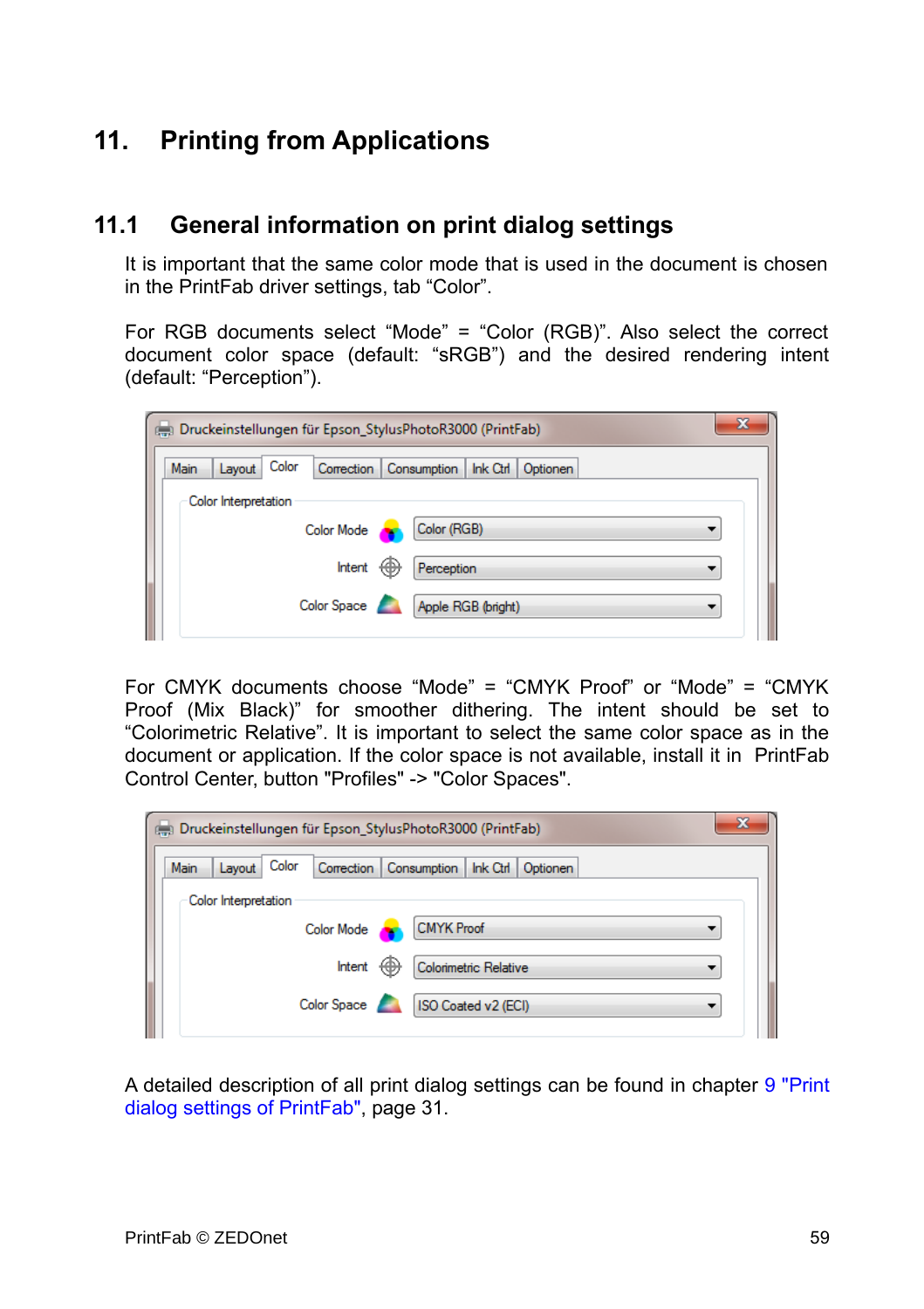## **11.2 Printing PDF Documents**

<span id="page-59-1"></span>Suitable for printing PDF documents are Acrobat Pro and also the freely available Adobe Reader.

If you create PDF documents for a print house, make sure to export them in "CMYK" color space only. For correct proof printing from Acrobat or Adobe Reader, *disable "include color profiles"* in the PDF export settings. Otherwise Acrobat / Adobe Reader may perform a profile conversion and colors will be slightly changed.

Also make sure that the PrintFab driver settings have been set correctly for CMYK printing (see above).

#### **Acrobat Pro**

Normally, no settings have to be changed in the Acrobat print dialog. If colors are incorrect, check the following settings:

In the print dialog, section "Copies & Pages" press "Advanced...".

In the In the "Advanced Print Setup" dialog, section "Output", select

"Color Management" = "Acrobat color management". "Color Profile" = (Color profile of document)

#### **Adobe Reader**

Check the "Advanced" settings in Acrobat Reader's print dialog: The option "Let printer determine colors" must be *enabled*, "Print as Image" must be *disabled*,

If text or graphics are not printed properly, you can activate the option "Print as Image" in Acrobat Reader's print dialog, "Additional Options…". However, in this case the document will be converted to RGB color space, which means that no exact CMYK proof print is possible (saturated colors will be printed too bright).

## **11.3 CorelDraw**

<span id="page-59-0"></span>Normally, no settings have to be changed in the print dialog - the default settings in Coreldraw and PrintFab are for RGB printing.

If you create documents for a print house, you should make a "CMYK proof print". In the print job all document objects will be converted to CMYK color space - this means that colors are the same as when exporting a PDF document in CMYK mode.

In the Coreldraw print dialog, tab "Color" choose "Output color as: CMYK". Then go to tab "General" and press "Preferences..." to open the driver settings and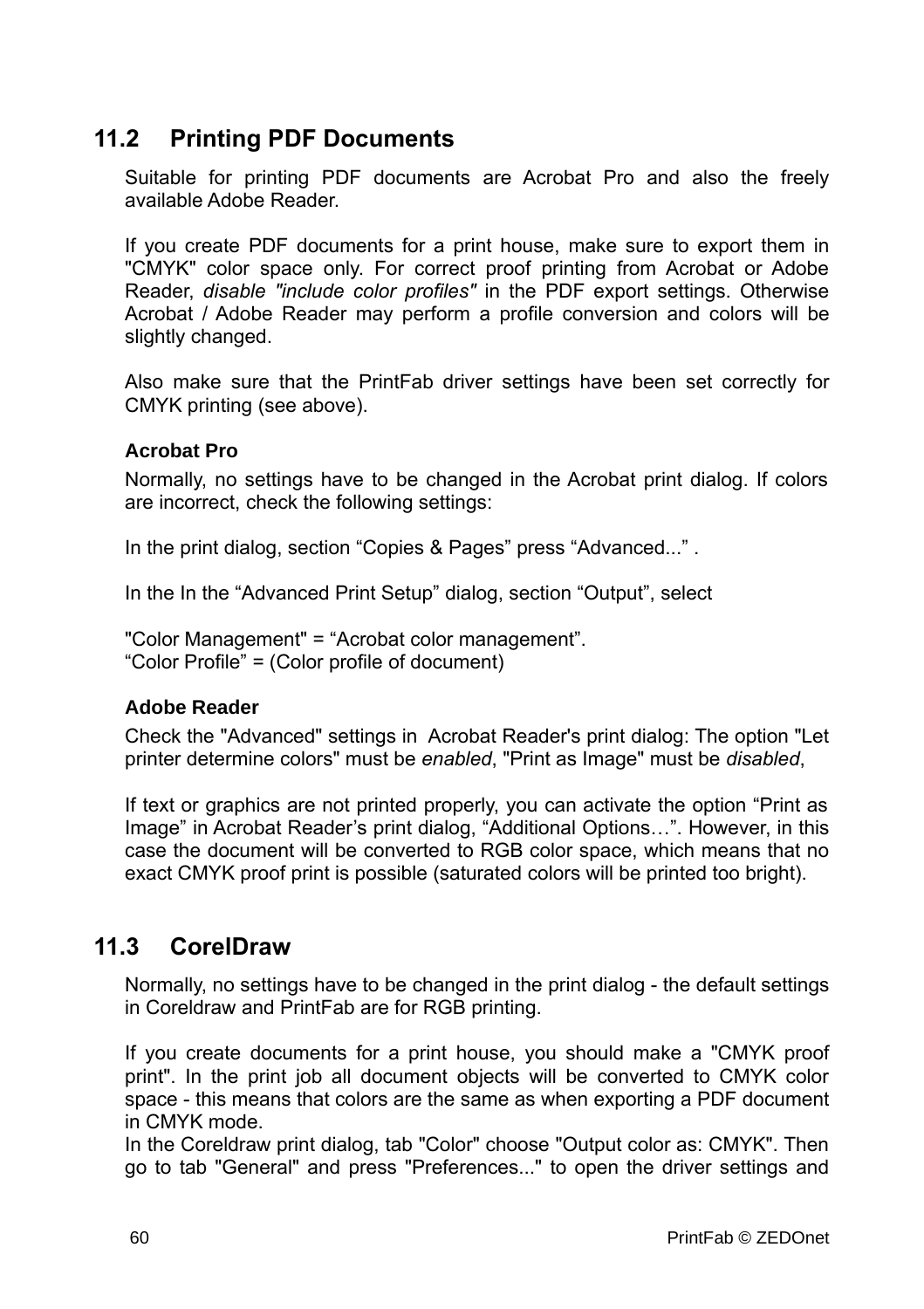configure PrintFab for CMYK proof printing (see above).

## **11.4 Photoshop Elements**

<span id="page-60-0"></span>Normally, no settings have to be changed in the print dialog - the default settings in Photoshop Elements (PSE) and PrintFab are for printing photos in sRGB color space.

If you are printing photos that were created in a wider color space like AdobeRGB and want to reproduce the wider range of colors, you have to configure PSE and PrintFab appropriately.

From the PSE print dialog open "More options" -> "Color management". Choose "Photoshop Elements Manages Colors" and "Printer Profile = AdobeRGB".

Also in the PrintFab driver settings "AdobeRGB" must be chosen. In the PSE print dialog, click on "Change settings" and then on "Extended settings" to open the driver settings. On tab "Colors" choose "Color space = AdobeRGB".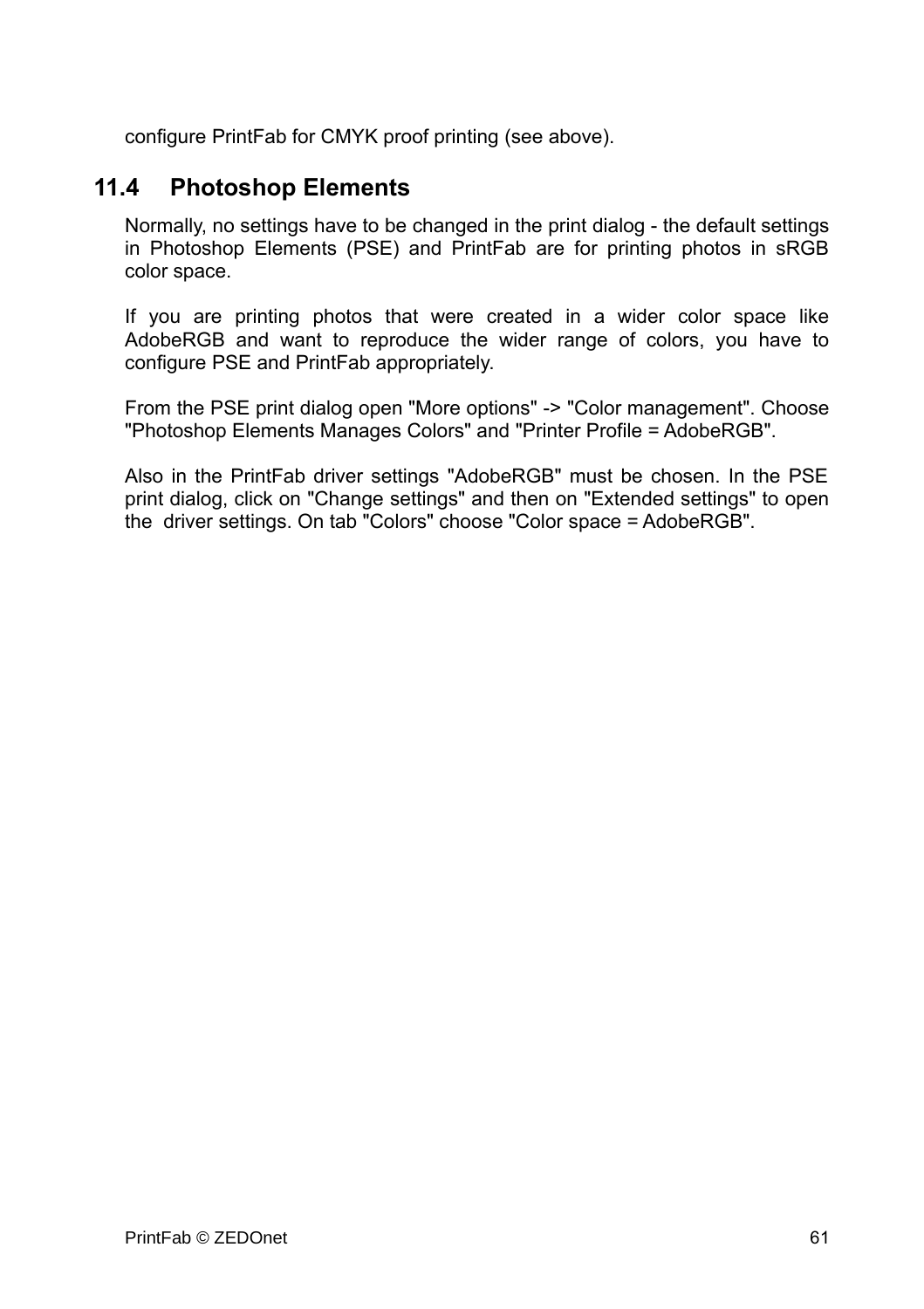## **11.5 Photoshop**

<span id="page-61-0"></span>Open the Photoshop print dialog "Print".

|                                                                                                                                                                                                                                                                                                                                                                                                                                                                                                          | × |
|----------------------------------------------------------------------------------------------------------------------------------------------------------------------------------------------------------------------------------------------------------------------------------------------------------------------------------------------------------------------------------------------------------------------------------------------------------------------------------------------------------|---|
| <b>Printer Setup</b>                                                                                                                                                                                                                                                                                                                                                                                                                                                                                     |   |
| Printer:<br>Canon_PIXMA_G3500series (PrintFab)                                                                                                                                                                                                                                                                                                                                                                                                                                                           |   |
| Copies:<br>1<br>Print Settings                                                                                                                                                                                                                                                                                                                                                                                                                                                                           |   |
| 南面<br>Layout:                                                                                                                                                                                                                                                                                                                                                                                                                                                                                            |   |
| ▼ Color Management<br>Please use Adobe Color Printer Utility if you need to print<br>with No Color Management.<br>Document Profile: sRGB IEC61966-2.1<br>Color Handling:<br>Photoshop Manages Colors<br><b>Printer Profile:</b><br>sRGB IEC61966-2.1<br><b>Normal Printing</b><br>Rendering Intent:<br>Relative Colorimetric<br>☑ Black Point Compensation<br><b>Description</b><br>$\triangleright$ Position and Size<br><b>Printing Marks</b><br>$\blacktriangleright$ Functions<br>PostScript Options |   |
| ite<br>Cancel<br>Print<br>Done                                                                                                                                                                                                                                                                                                                                                                                                                                                                           |   |

In the "Color Management" options select

"Color Handling" = "Photoshop Manages Colors" "Printer Profile" = <Profile of Document>

"Normal Printing" (**not** "Hard Proofing") "Rendering Intent" / "Black Point Compensation" = any setting (no color management done, because document profile and printer profile are the same)

**Note:** A possible PhotoShop warning ("No color management is not supported") can be ignored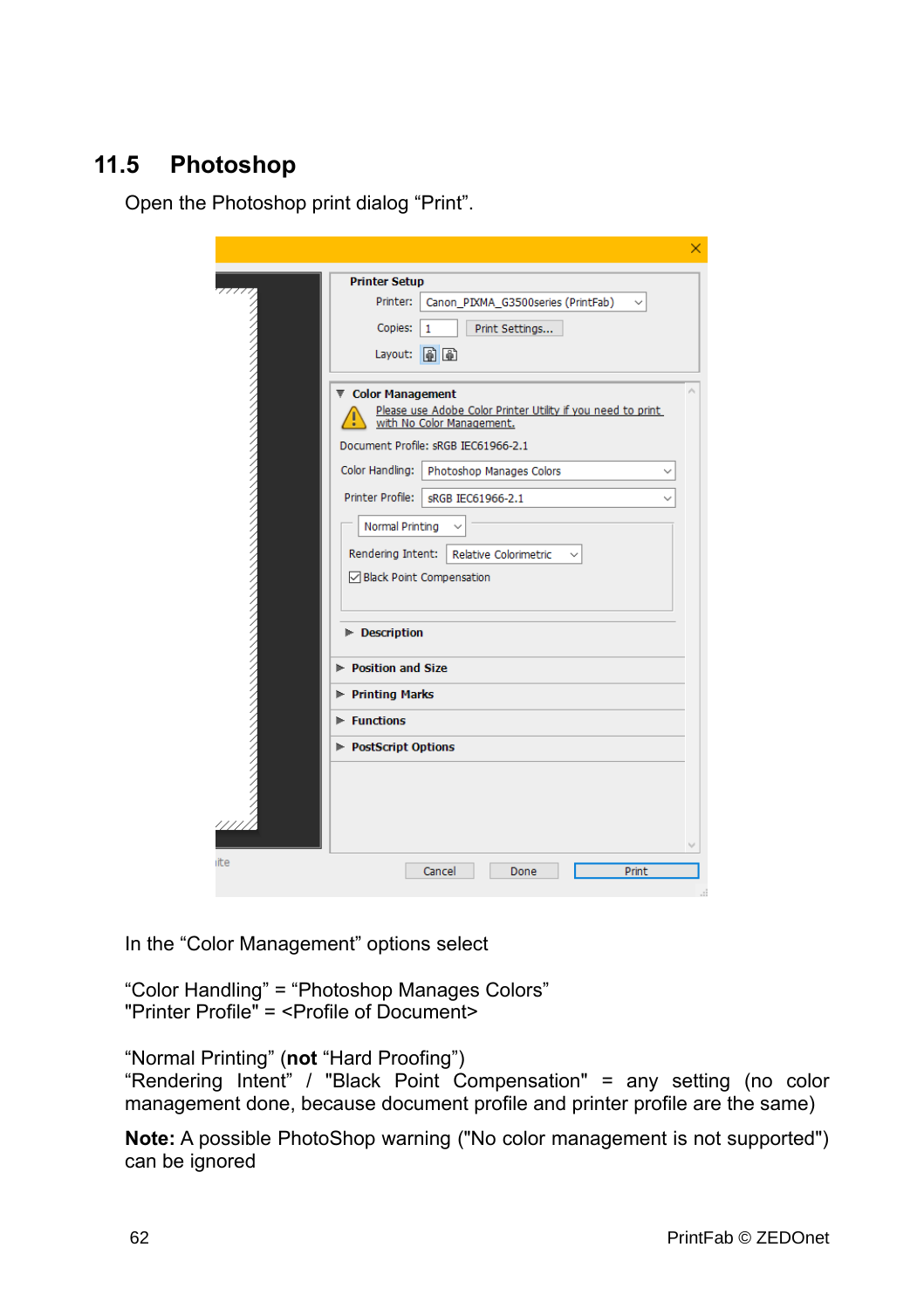or alternatively (only for RGB documents):

"Printer Profile" = "sRGB" (see annotation below)

Press "Print Settings" to open the PrintFab driver settings. Choose the PrintFab driver and select the "PrintFab Settings" menu.

Choose the correct media type and print quality. Then click on tab "Color" and select the color mode (RGB / CMYK) and color space of your document.

Document in RGB color space:

| Druckeinstellungen für Epson_StylusPhotoR3000 (PrintFab) |                                                 |  |
|----------------------------------------------------------|-------------------------------------------------|--|
| Color<br>Main<br>Layout                                  | Correction Consumption   Ink Ctrl  <br>Optionen |  |
| Color Interpretation                                     |                                                 |  |
| Color Mode                                               | Color (RGB)                                     |  |
| Intent                                                   | Perception<br>₩                                 |  |
| Color Space                                              | Apple RGB (bright)                              |  |
|                                                          |                                                 |  |

or Document in CMYK color space:

| 23<br>Druckeinstellungen für Epson_StylusPhotoR3000 (PrintFab)               |  |  |  |  |  |
|------------------------------------------------------------------------------|--|--|--|--|--|
| Color<br>Main<br>Correction   Consumption   Ink Ctrl  <br>Lavout<br>Optionen |  |  |  |  |  |
| Color Interpretation                                                         |  |  |  |  |  |
| <b>CMYK Proof</b><br>Color Mode                                              |  |  |  |  |  |
| Intent<br>€Θ.<br>Colorimetric Relative                                       |  |  |  |  |  |
| Color Space<br>ISO Coated v2 (ECI)                                           |  |  |  |  |  |

If you chose "Photoshop Manages Colors" and "Printer Profile = sRGB" in Photoshop's print dialog, the document will be converted to sRGB color space. Please note that for technical reasons colors that cannot be represented by sRGB will lose intensity.

The PrintFab driver color settings must be:

Color Mode = "Color (RGB)" Intent = "Perception" Color Space = "sRGB"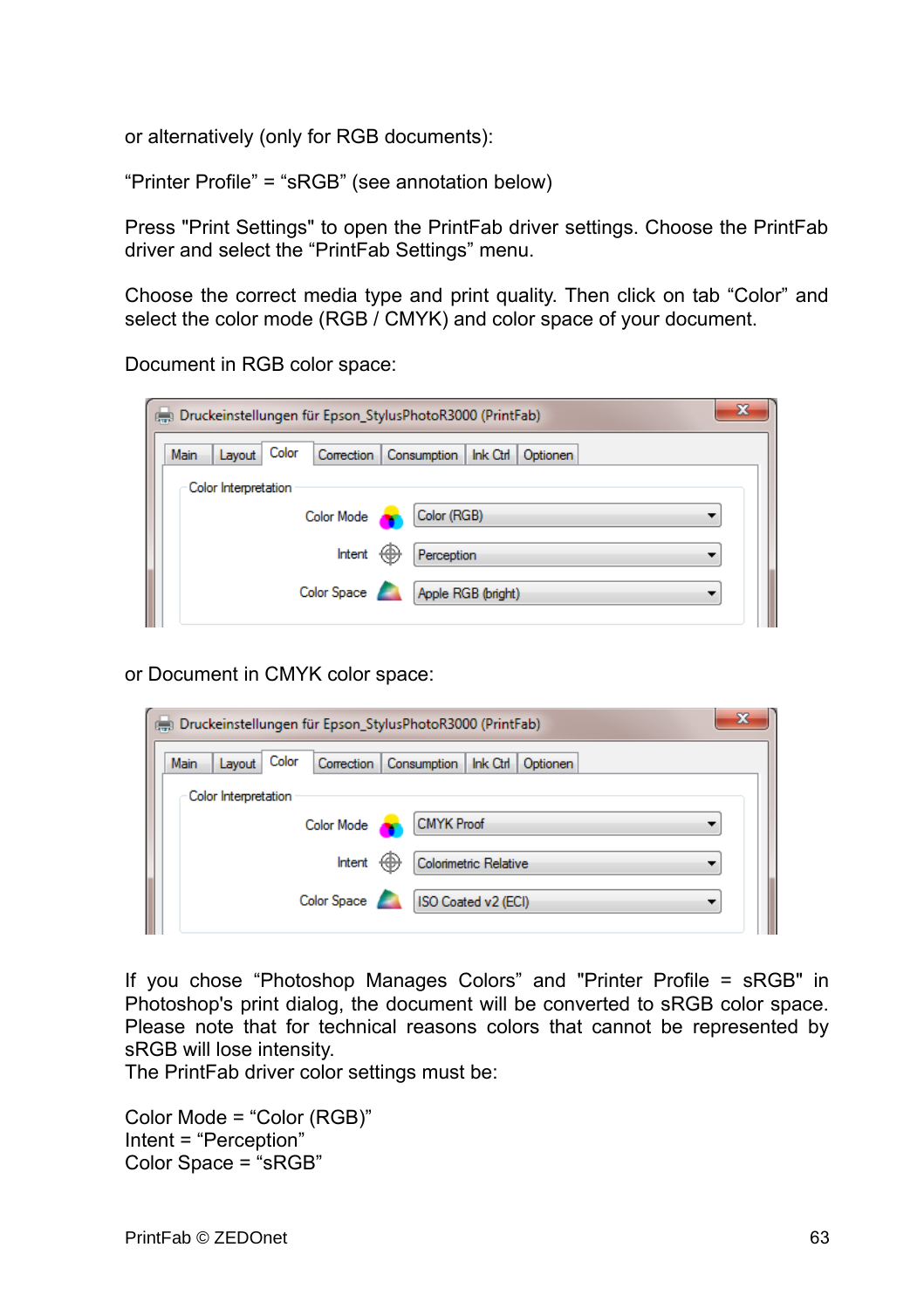## **11.6 Indesign**

<span id="page-63-0"></span>This section describes how to create a CMYK proof print from Indesign. In the print job all document objects will be converted to CMYK color space - this means that colors are the same as when exporting a PDF document in CMYK mode.

Choose "Color" = "Composite CMYK" in "Output" settings of the Indesign print dialog.

| Print                                         |                                                                                          |                                                            |  |  |
|-----------------------------------------------|------------------------------------------------------------------------------------------|------------------------------------------------------------|--|--|
| Print Preset: [Custom]                        |                                                                                          |                                                            |  |  |
| Printer:                                      | Canon PIXMA MG8100series<br>Canon-PIXMA-MG8100series PrintFab<br>$\overline{\mathbf{v}}$ |                                                            |  |  |
| PPD:                                          |                                                                                          |                                                            |  |  |
| General                                       | Color Management                                                                         |                                                            |  |  |
| Setup<br>Marks and Bleed                      | Print                                                                                    |                                                            |  |  |
| Output<br>Graphics<br><b>Color Management</b> | O Document<br>© Proof                                                                    | (Profile: ISO Coated v2 (ECI))<br>(Profile: N/A)           |  |  |
| Advanced<br>Summary                           | Options                                                                                  | Color Handling: Let InDesign Determine Colors              |  |  |
|                                               |                                                                                          | Printer Profile: Document CMYK - ISO Coated v2 (EC ▼       |  |  |
|                                               |                                                                                          | Output Color: Composite CMYK                               |  |  |
|                                               |                                                                                          | V Preserve CMYK Numbers<br>Simulate Paper Color            |  |  |
|                                               | Description                                                                              | Position the pointer over a heading to view a description. |  |  |
| Save Preset                                   | Setup                                                                                    | Print<br>Cancel                                            |  |  |

In "Color Management" settings choose

"Print" = "Document" "Color Handling: Let Indesign Determine Colors" "Profile" = "Document CMYK - ..."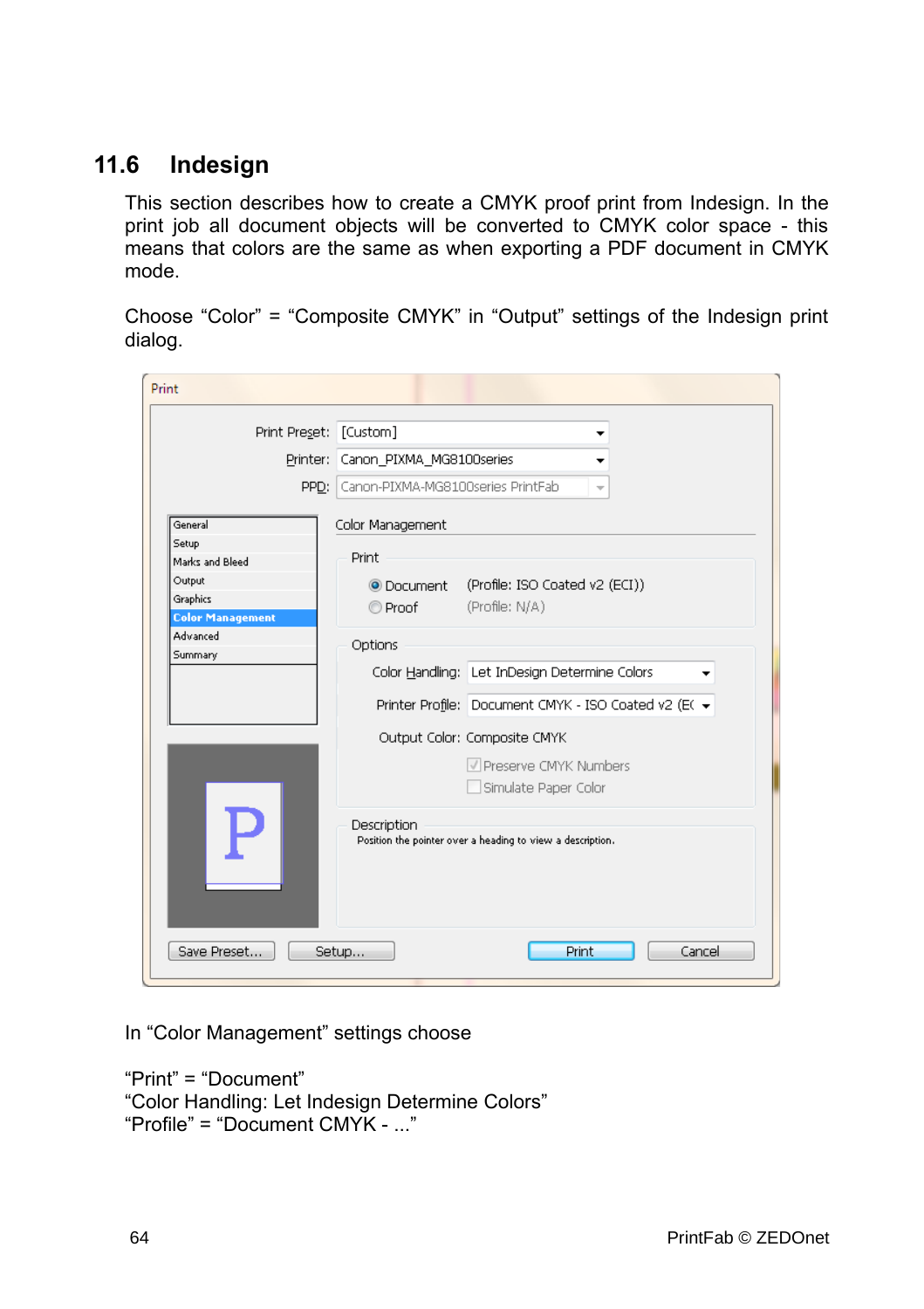Use the button "Printer..." to open the PrintFab driver settings. Open tab "Color" and make the following settings:

Color Mode = "CMYK Proof" or "CMYK Proof (Mix Black)" Intent = "Colorimetric Relative" or "Colorimetric Absolute" Color Space = … (choose the CMYK color space of your document)